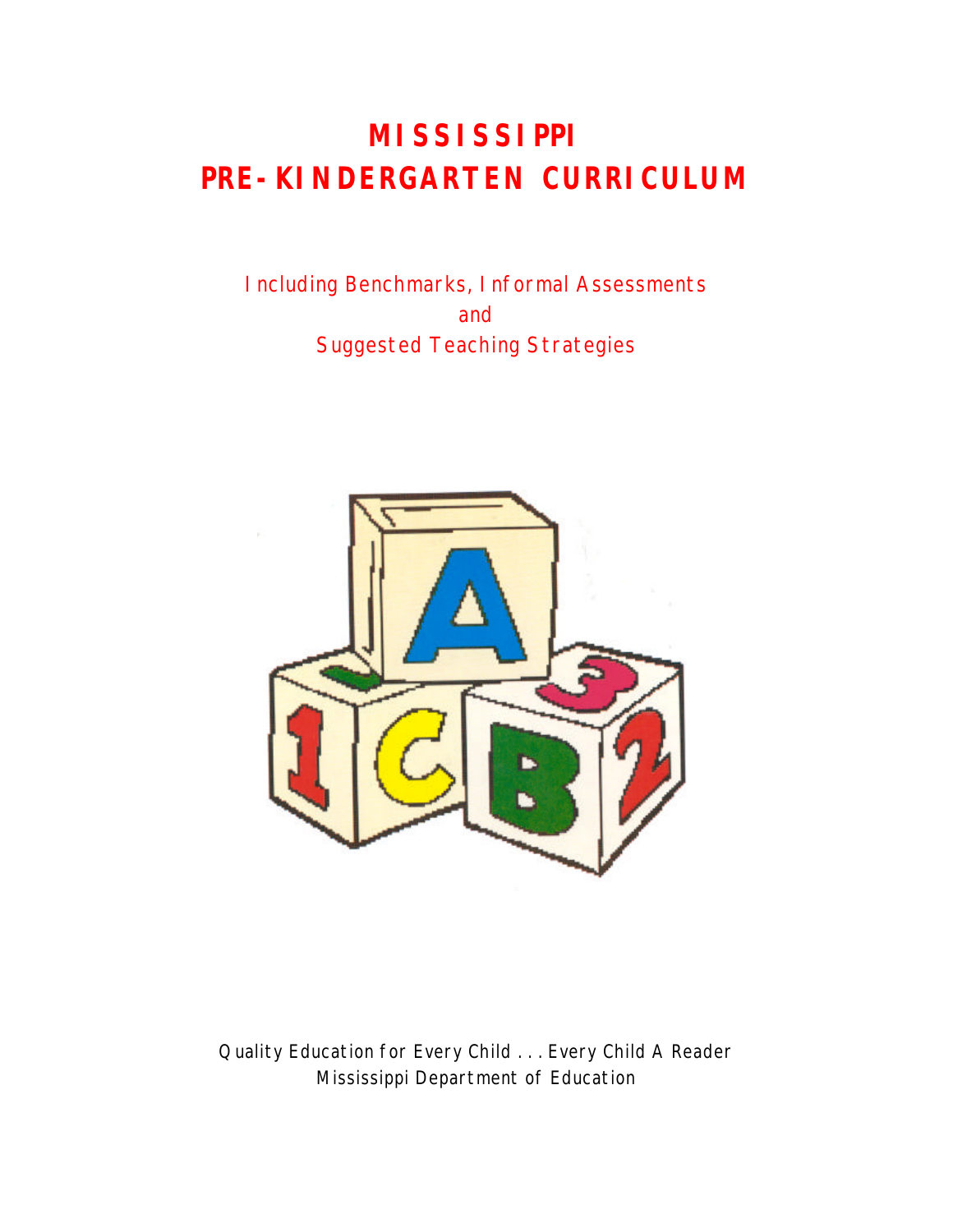# **MISSISSIPPI PRE-KINDERGARTEN CURRICULUM**

## **Including Benchmarks, Informal Assessments and Suggested Teaching Strategies**

**2001**

Richard Thompson, State Superintendent of Education Susan Rucker, Associate State Superintendent of Academic Education Bonita Coleman-Potter, Bureau Director of Reading, Early Childhood, and Language Arts

> Mississippi Department of Education P. O. Box 771, Jackson, MS 39205 (601) 359-3778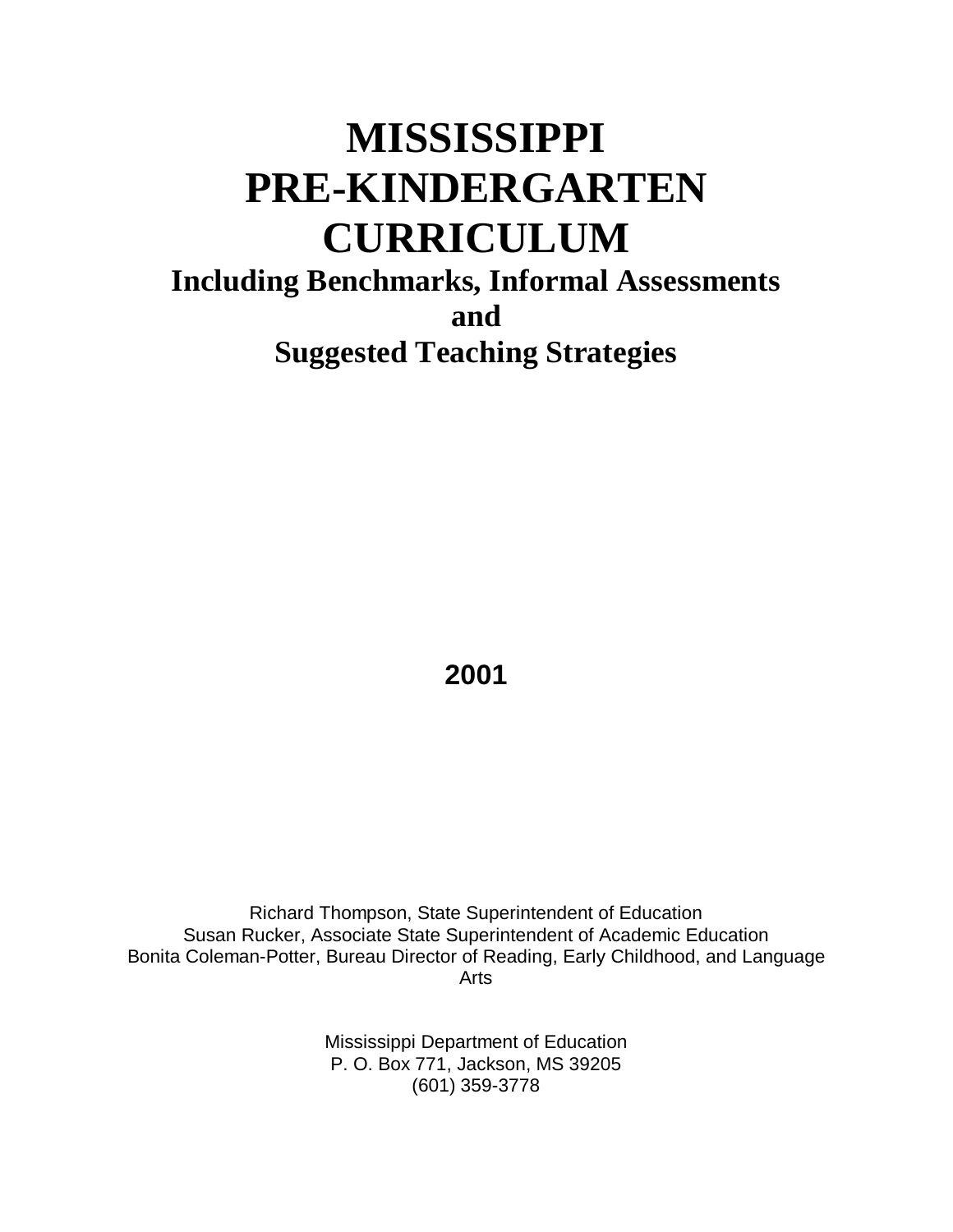## **Table of Contents**

| Introduction. | <b>Acknowledgement</b>                                                                                                                                                                                                   |                                   |                                                           |                               |                               |  |  |                |
|---------------|--------------------------------------------------------------------------------------------------------------------------------------------------------------------------------------------------------------------------|-----------------------------------|-----------------------------------------------------------|-------------------------------|-------------------------------|--|--|----------------|
|               | Pre-Kindergarten Science Committee.                                                                                                                                                                                      |                                   |                                                           |                               |                               |  |  | Ϊİ.            |
|               | Pre-Kindergarten Guidelines Writing Team.                                                                                                                                                                                |                                   |                                                           |                               |                               |  |  | ii.            |
|               | Pre-Kindergarten Framework Writing Team.                                                                                                                                                                                 |                                   |                                                           |                               |                               |  |  | ii.            |
|               |                                                                                                                                                                                                                          |                                   |                                                           |                               |                               |  |  |                |
|               | <b>Learning Principles</b>                                                                                                                                                                                               |                                   |                                                           |                               |                               |  |  | <b>iv</b>      |
|               | <b>Pre-Kindergarten Philosophy and Goals</b>                                                                                                                                                                             |                                   |                                                           |                               |                               |  |  | $\mathsf{V}$   |
|               | Mississippi Pre-Kindergarten Guidelines                                                                                                                                                                                  |                                   |                                                           |                               |                               |  |  |                |
|               | 1.0 Curriculum.                                                                                                                                                                                                          | <b>Contract Contract Contract</b> |                                                           |                               |                               |  |  | 1              |
| 2.0           | <b>Organizational Procedures</b>                                                                                                                                                                                         |                                   |                                                           |                               |                               |  |  | $\mathbf 2$    |
| 3.0           | <b>Physical Settings.</b>                                                                                                                                                                                                | $\mathcal{L}^{\text{max}}$        | $\mathcal{L}^{\text{max}}$ and $\mathcal{L}^{\text{max}}$ |                               |                               |  |  |                |
| 4.0           | <b>Outside Play Area</b>                                                                                                                                                                                                 |                                   |                                                           |                               |                               |  |  | $\frac{2}{2}$  |
| 5.0           | <b>Staff</b><br>the control of the control of the                                                                                                                                                                        |                                   |                                                           |                               |                               |  |  | 3              |
|               | 6.0 Entrance Age .                                                                                                                                                                                                       |                                   |                                                           |                               |                               |  |  | $\overline{4}$ |
|               | 7.0 Educational Materials                                                                                                                                                                                                |                                   |                                                           |                               |                               |  |  | 4              |
| 8.0           | <b>Parent Participation</b>                                                                                                                                                                                              |                                   |                                                           | $\sim$                        | $\mathcal{L}^{\mathcal{L}}$   |  |  | $\overline{4}$ |
| 9.0           | Assessment<br><b>Service</b>                                                                                                                                                                                             |                                   |                                                           | $\mathbf{r}$                  |                               |  |  | 4              |
|               | 10.0 Transportation                                                                                                                                                                                                      |                                   |                                                           |                               |                               |  |  | 5              |
|               | $\mathbf{r}$                                                                                                                                                                                                             |                                   |                                                           |                               |                               |  |  |                |
|               | Mississippi Pre-Kindergarten Framework<br>Language Development: The Gateway to Reading Success<br><b>Benchmarks</b><br>the control of the control of the<br>Informal Assessments<br>Suggested Teaching Strategies Theory |                                   |                                                           | $\mathbf{A}$ and $\mathbf{A}$ |                               |  |  | 6<br>8<br>11   |
|               |                                                                                                                                                                                                                          |                                   |                                                           |                               |                               |  |  |                |
|               | Mathematics Language Development: Math Concepts                                                                                                                                                                          |                                   |                                                           |                               |                               |  |  |                |
|               | <b>Benchmarks</b>                                                                                                                                                                                                        | the control of the control of     |                                                           | <b>Contract Contract</b>      |                               |  |  | 17             |
|               | Informal Assessments.                                                                                                                                                                                                    |                                   |                                                           |                               |                               |  |  | 18             |
|               | <b>Suggested Teaching Strategies</b>                                                                                                                                                                                     |                                   |                                                           |                               |                               |  |  | 20             |
|               | Social/Emotional Development                                                                                                                                                                                             |                                   |                                                           |                               |                               |  |  |                |
|               | <b>Benchmarks</b><br>$\mathcal{L}^{\mathcal{A}}$ and $\mathcal{L}^{\mathcal{A}}$ are the set of the set of the set of the set of $\mathcal{L}^{\mathcal{A}}$                                                             |                                   |                                                           |                               |                               |  |  | 25             |
|               | Observational Assessment for Working with Families.                                                                                                                                                                      |                                   |                                                           |                               |                               |  |  | 27             |
|               | <b>Suggested Teaching Strategies</b>                                                                                                                                                                                     |                                   |                                                           |                               | and the state of the state of |  |  | 29             |
|               | Physical Development: Fine, Gross, and Sensory Motor Development                                                                                                                                                         |                                   |                                                           |                               |                               |  |  |                |
|               | Benchmarks.                                                                                                                                                                                                              |                                   |                                                           |                               |                               |  |  | 34             |
|               | Informal Assessments.                                                                                                                                                                                                    |                                   |                                                           |                               |                               |  |  | 35             |
|               | Suggested Teaching Strategies                                                                                                                                                                                            |                                   |                                                           |                               |                               |  |  | 36             |
|               | Scientific Investigation                                                                                                                                                                                                 |                                   |                                                           |                               |                               |  |  |                |
|               | Benchmarks.<br>the contract of the contract of the con-                                                                                                                                                                  |                                   |                                                           |                               |                               |  |  | 40             |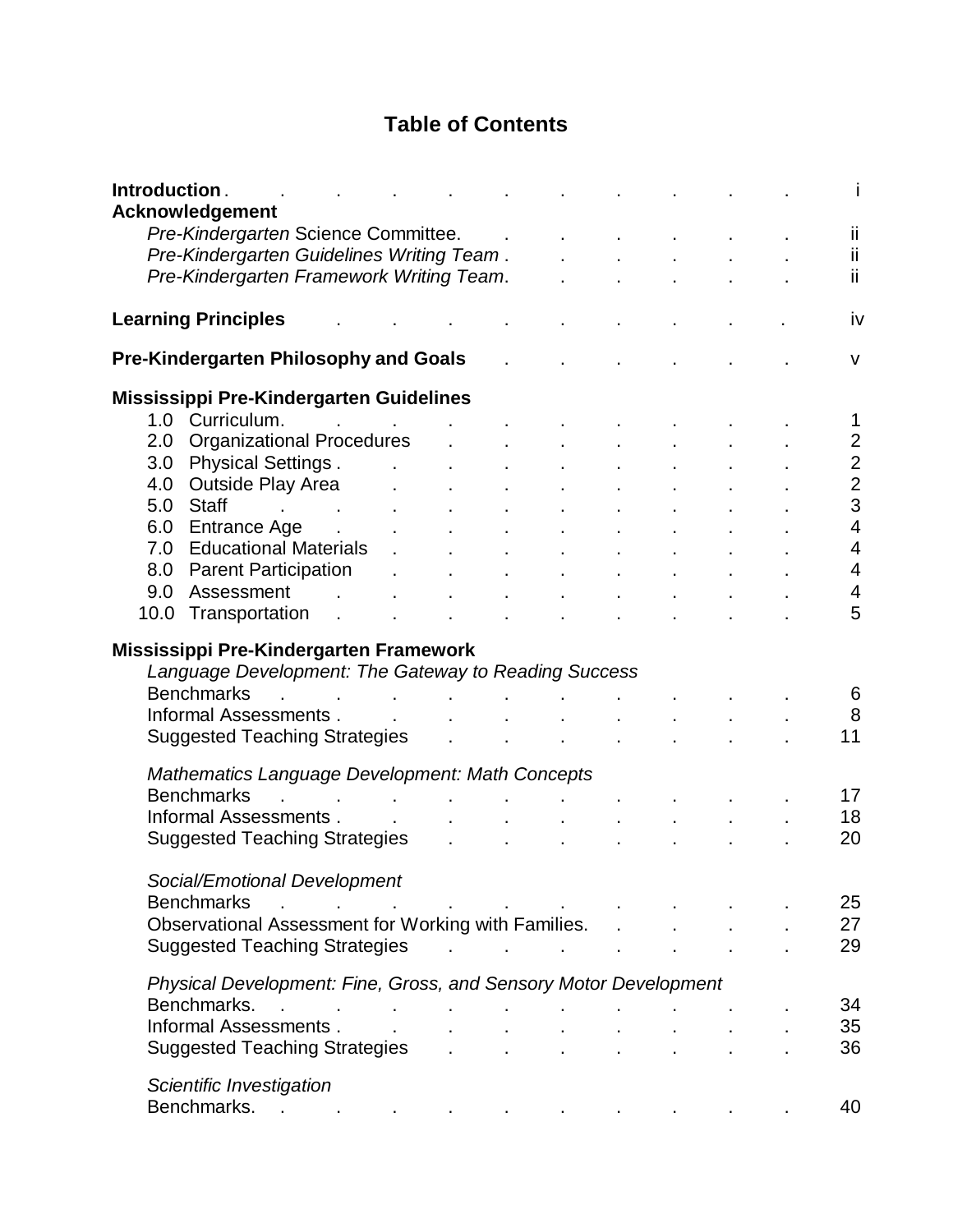| Informal Assessments.<br>Suggested Teaching Strategies Allen Allen Allen and Allen Allen Allen Allen Allen Allen Allen Allen Allen Allen                                                                                       |  | the contract of the contract of the contract of the contract of the contract of |  |  | 42<br>44 |
|--------------------------------------------------------------------------------------------------------------------------------------------------------------------------------------------------------------------------------|--|---------------------------------------------------------------------------------|--|--|----------|
| Resources experiences and the set of the set of the set of the set of the set of the set of the set of the set                                                                                                                 |  |                                                                                 |  |  | 52       |
| Educational Materials. The contract of the contract of the contract of the contract of the contract of the contract of the contract of the contract of the contract of the contract of the contract of the contract of the con |  |                                                                                 |  |  | 55       |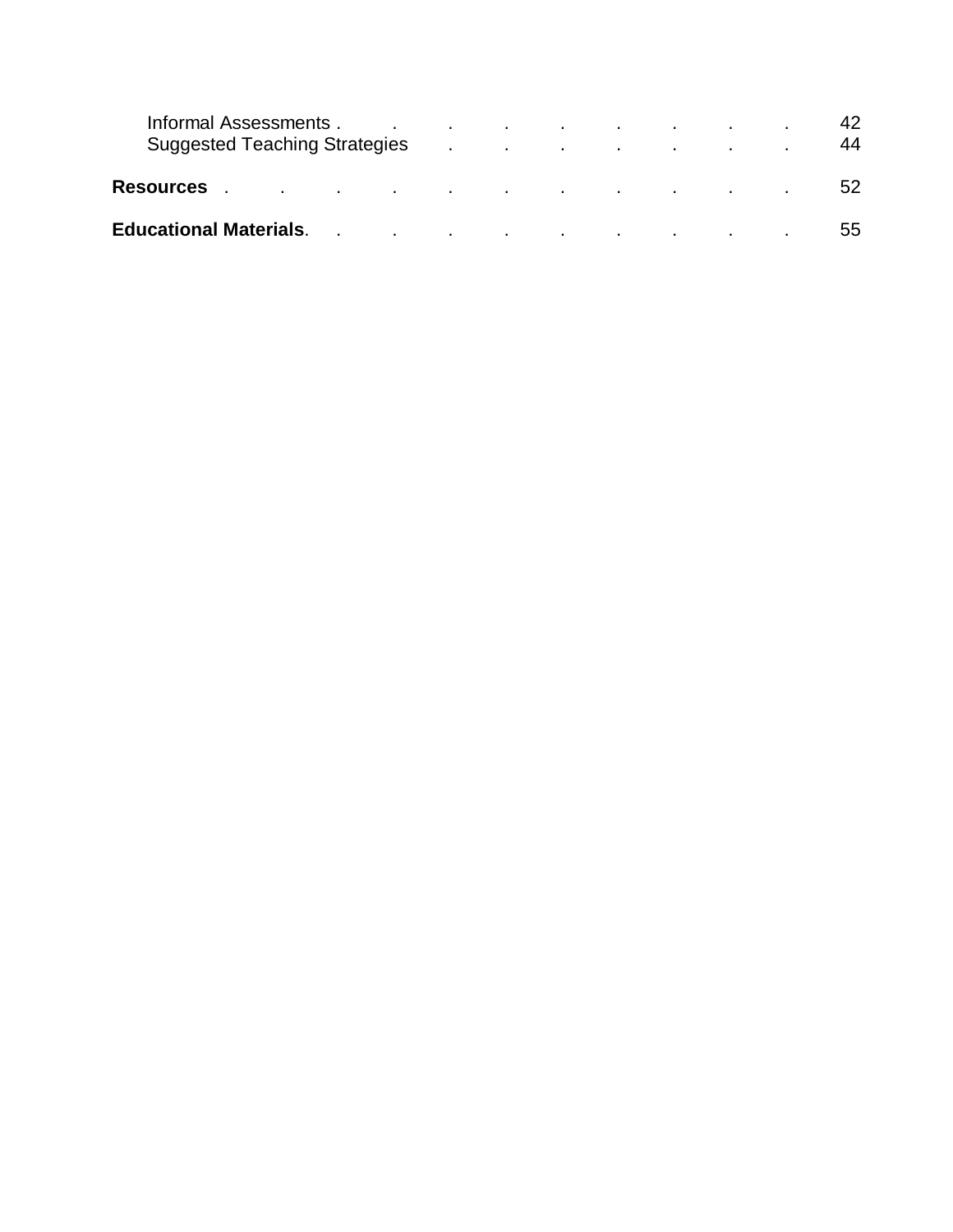#### **Introduction**

The *Mississippi Pre-Kindergarten Curriculum* was developed as a part of the Mississippi Board of Education's Reading Initiative. This document was designed as an optional resource guide for use by Mississippi school districts providing pre-kindergarten programs across the state. It represents the expertise and experience of a writing team of early childhood professionals who have worked to interpret appropriate practice in programs for young children.

Recognition of the significance of the early years has heightened interest and support for early childhood programs. Prevention steps designed to reduce the number of children who arrive at school with inadequate literacy-related knowledge would considerably reduce the number of children with reading difficulties. Specifically, important experiences related to reading begin very early in life. "Childhood environments that support early literacy development and excellent instruction are important for all children. Excellent instruction is the best intervention for children who demonstrate problems learning to read." (National Research Council, 1998, p.3). Conclusive research demonstrates that high-quality, developmentally appropriate early childhood programs produce short and long-term positive effects on children's cognitive and social development (Barnett, 1995). While there is great potential for producing positive and lasting effects on children, this potential will not be achieved unless all programs meet the highest standards of quality. The *Mississippi Pre-Kindergarten Curriculum* is designed to direct schools in establishing and administering developmentally appropriate pre-kindergarten programs that meet these standards.

This framework contains three prevention/intervention components:

- **Benchmarks** (What children should know and be able to do)
- **Assessments** (Informal and observational assessments to determine if benchmarks are being met)
- **Instructional Prevention/Intervention Strategies** (Specific intervention tasks that will assist a child in meeting a benchmark)

The benchmarks, assessments, and instructional prevention/intervention strategies are designed to ensure that children enter kindergarten with the conceptual understandings necessary to be successful learners. **This framework should be utilized to assist teachers in making informed instructional decisions and is not to be used for promotion/retention purposes.**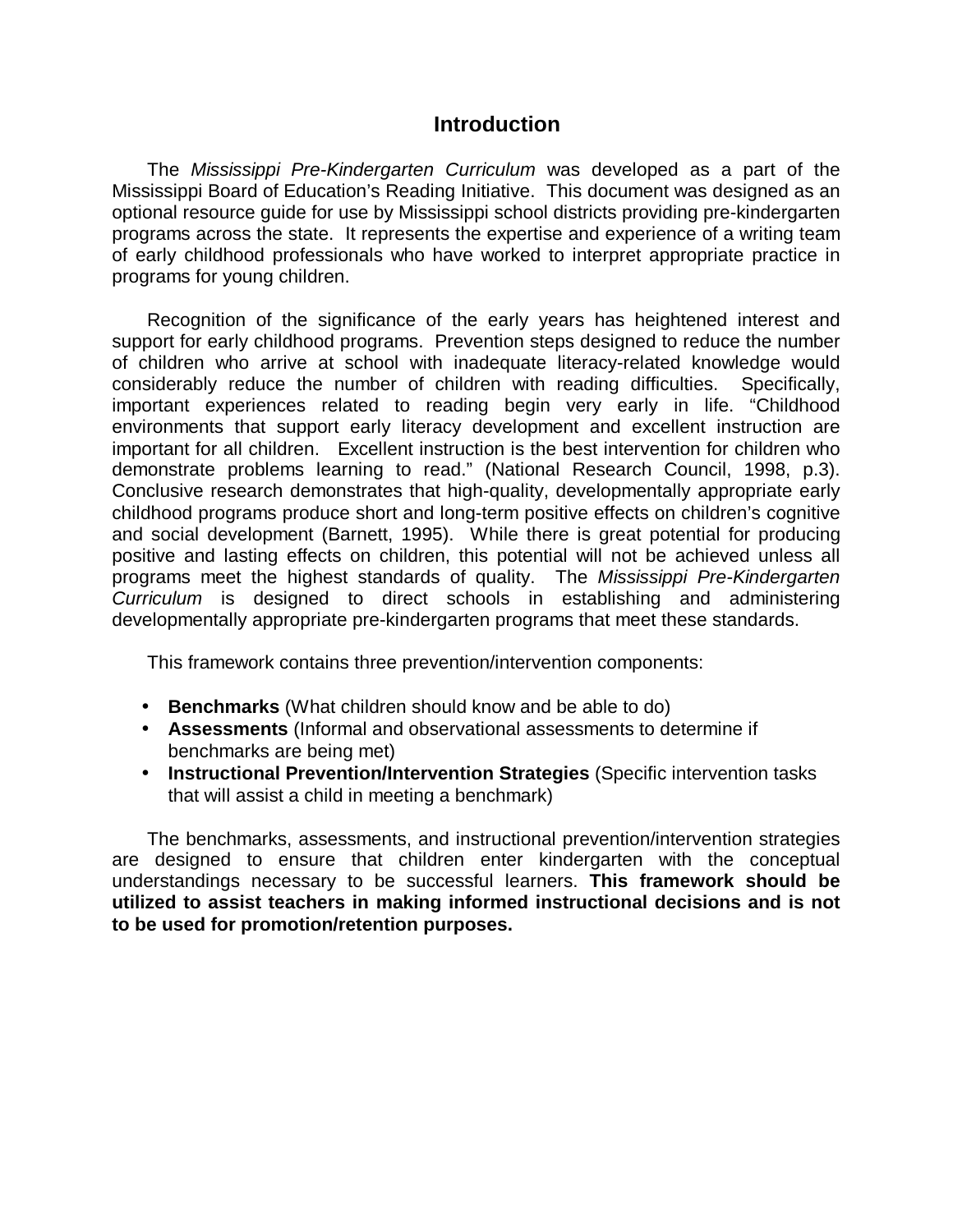## **Acknowledgements**

The Mississippi Department of Education gratefully acknowledges the contribution of the Pre-Kindergarten Work Groups for graciously providing their expertise, time, and efforts in developing this curriculum guide for teachers of pre-kindergarten.

#### *Pre-Kindergarten Scientific Investigation Work Group*

Carol Bishop, Lift, Inc. Head Start

Carol Burnett, MS Department of Human Services, Office of Children and Youth Peggy Emerson, University of Mississippi, Department of Education

Cathy Gaston, Friends of Children of MS, Inc.

Cathy Grace, Early Childhood Institute, Mississippi State University

Laura Beth Hebbler, MS Department of Education, Office of Reading, Early Childhood, and Language Arts

Lisa Lumpkin, Moore Community Early Head Start

Lynne Masters, MS Department of Education, Head Start Collaboration Office Jean Shaw, University of Mississippi, Department of Education, retired

#### *Pre-Kindergarten Guidelines Work Group*

Carolyn Alexander, MS Department of Education, Office of Teacher Licensure Dot Bowman, MS Department of Education, Office of Special Education Will Carter, MS Department of Education, Office of School Building and Transportation Carla Dearman, MS Department of Education, Office of Instructional Development Kathy Ellis, MS Department of Education, Office of Innovative Support/Even Start Dorothy Gaston, MS Department of Health Regina Ginn, MS Department of Education, Office of School Building and Transportation Cathy Grace, Lee County School District and Tupelo Family Resource Center

Diane Herring, MS Department of Health

R. E. Jenkins, MS Department of Health

Capucine Robinson, Jackson Public School District

Susan Rucker, MS Department of Education, Office of Instructional Development Nancy Senter, MS Department of Education, Office of Instructional Development

#### *Pre-Kindergarten Framework Work Group*

Lori Alford, Clinton Public School District Gloria Allen, Brookhaven Public School District Kim Benton, Meridian Public School District Margaret Boyd, New Albany Public School District Caroline Brenke, Ocean Springs School District Joan Butler, Starkville Public School District Jane Cockrell, Long Beach School District Mary Catherine Cole, West Point School District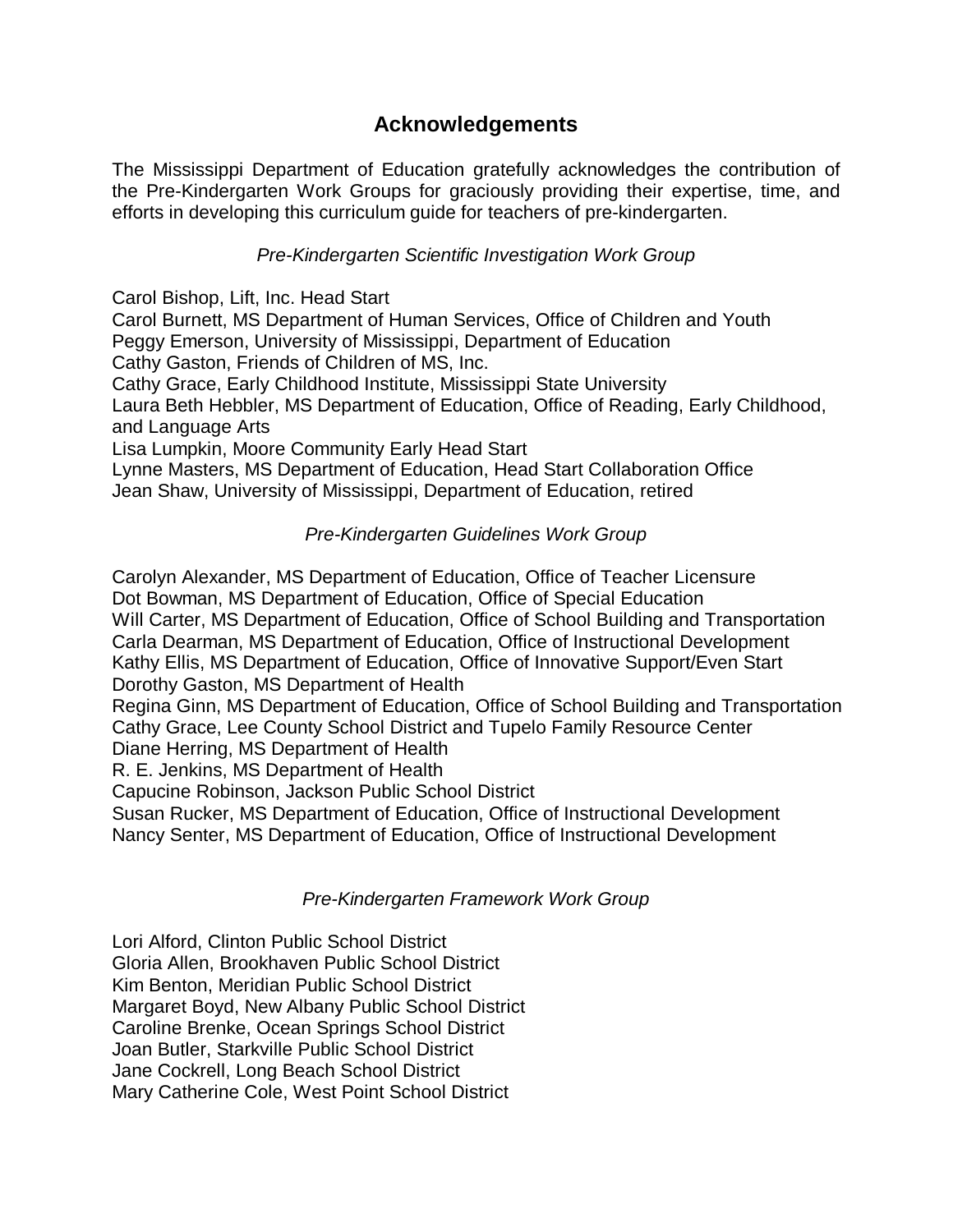Teresa Coleman, Brookhaven Public School District Nadine Coleman, Petal School District Judy Davis, Greenville Public School District Nan Davis, Hattiesburg Public School District Danielle DesAngles, Pass Christian Public School District Cathy Gaston, Friends of Children of MS, Inc. Cathy Grace, Lee County School District and Tupelo Family Resource Center Deborah Herndon, Aberdeen Public School District Amanda Martin, Madison County School District Jane Nash, Pearl Public School District Lina Owens, University of Mississippi Capucine Robinson, Jackson Public School District Carolyn Satterfield, Benoit School District Patricia Sawyer, Alcorn County School District Ruth Searcy, Jackson State University Ella Seay, West Point School District Peggy Taylor, South Delta School District Diane Thomas, Coahoma County School District Sue Townsend, Rankin County School District Donna Trigg, Jackson County School District Dale Warriner, Tupelo Public School District Marsha Webb, Franklin County School District Katherine Wilson, Bay St. Louis-Waveland School District Blanche Young, Hinds County Project Head Start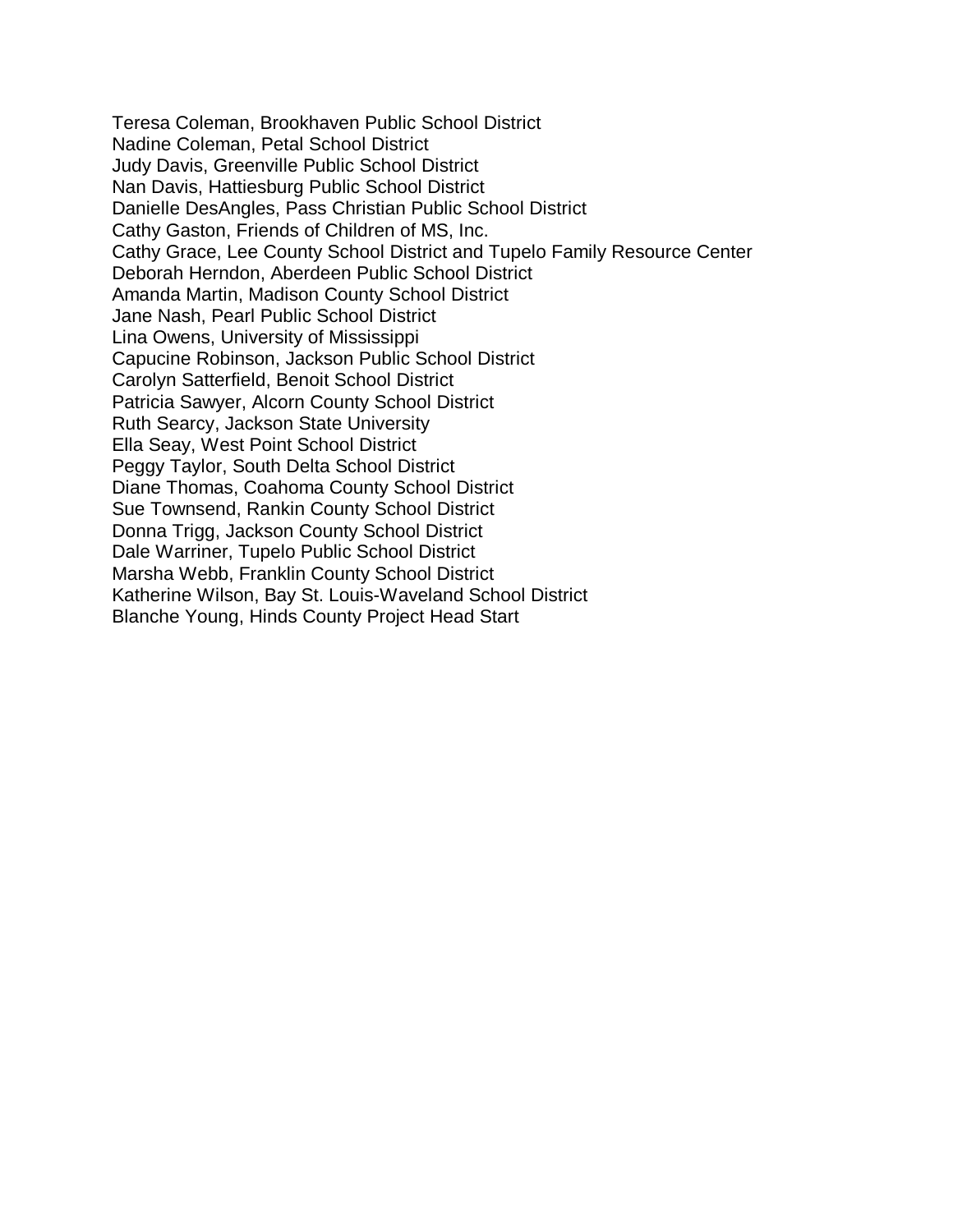## **Learning Principles**

Effective educational planning for young children takes into account knowledge of human growth and development. The learning principles that guide this planning include the following:

- 1. Children learn as total persons (emotionally, socially, physically, and intellectually).
- 2. Children go through similar stages of development, but at individual rates.
- 3. Children learn through their senses (hearing, seeing, touching, tasting, and smelling).
- 4. Children learn through active involvement (exploring, playing, manipulating, and problem-solving).
- 5. Children learn through attitudes as well as through content; therefore, attention should be given to methods, emotional climate, environment, and teacher-child interaction.
- 6. Children learn through attitudes as well as through content; therefore, attention should be given to methods, emotional climate, environment, and teacher-child interaction.
- 7. Children learn through experiences; therefore, sensitivity to the value of play is required, for it is through play that children create their own meaning and learning schemes. Play is the work of the child.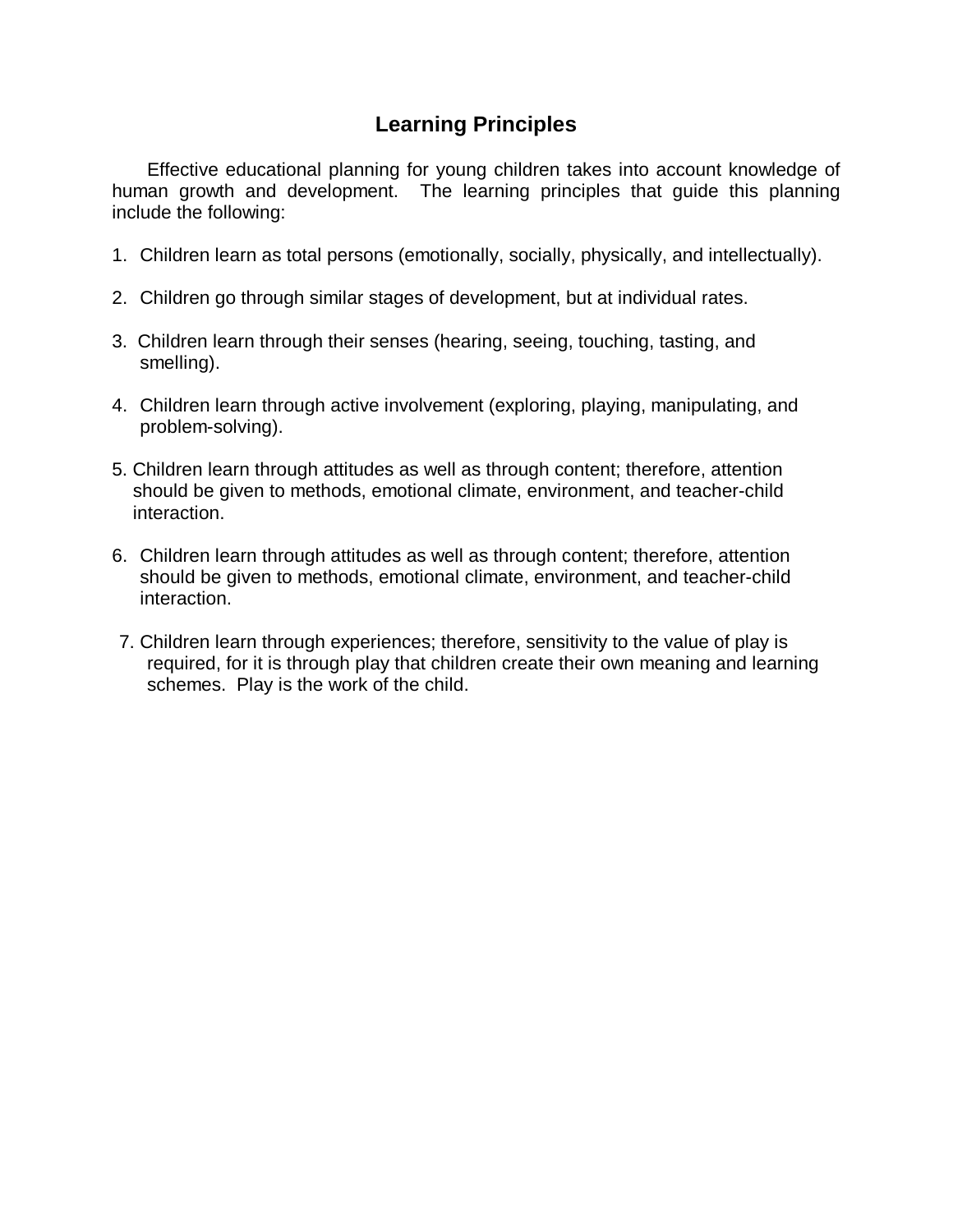### **Pre-Kindergarten Philosophy and Goals**

The pre-kindergarten program shall reflect an understanding of child development principles. These principles shall be embodied in the curriculum design and general learning environment. The instructional delivery is to be organized around learning centers where opportunities are provided for children to acquire skills and concepts involving problem-solving, decision-making, questioning, evaluating, and discovering.

The realistic goals for pre-kindergarten education are as follows:

- 1. To help the child develop a positive self-concept
- 2. To help the child achieve intellectual growth
- 3. To help the child enlarge his/her world of people, experiences, ideas, and things
- 4. To help the child increase competence and skills in reading, writing, listening, thinking, and speaking
- 5. To help the child increase the skills involved in physical coordination
- 6. To help the child increase competence in dealing with emotional feelings and social situations
- 7. To help the child increase competence in self-direction and independence
- 8. To help the child develop cooperative trusting relationships
- 9. To help the child develop his/her natural curiosity and his/her creative potential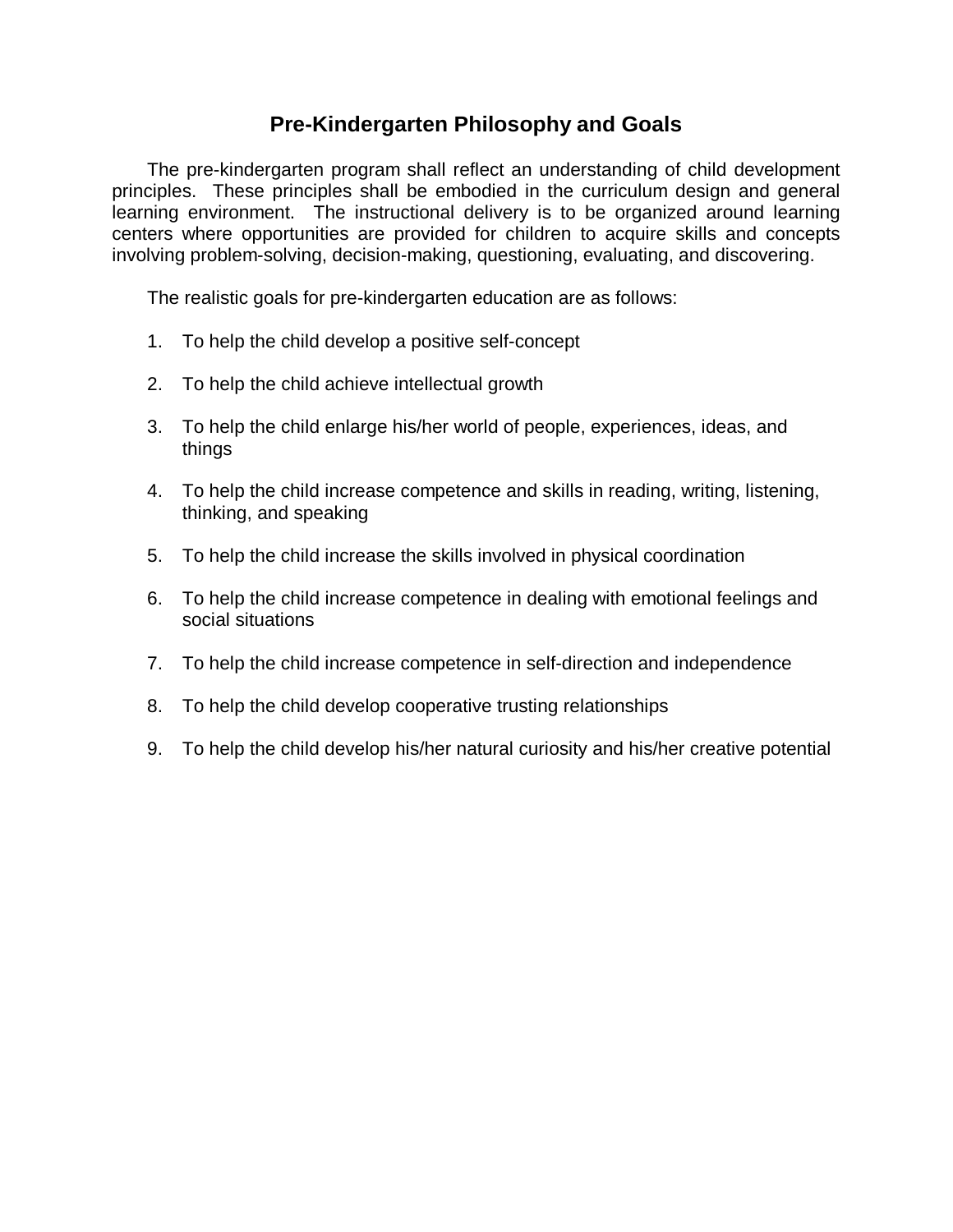## **Mississippi Pre-Kindergarten Guidelines**

#### **1.0 Curriculum**

- 1.1 The instructional day shall include all aspects of the child's day.
- 1.2 Subjects for pre-kindergarten shall be integrated through a unit/thematic format.
- 1.3 The curriculum shall include integrated language arts, music, art, mathematics, social studies, science, dramatic play, and physical activities, as well as activities to develop social/emotional competencies.
- 1.4 The primary instructional method for the delivery of the curriculum will be learning centers. A minimum of three centers containing concrete manipulative materials shall be in simultaneous use during each designated center time. To best integrate the content of the benchmark areas, as well as unit concepts into learning centers, the following emphasis should be reflected in the materials and learning opportunities provided in these suggested centers:
	- 1. Creative Arts Center (benchmark areas: language, physical development, social/emotional development, and math concepts)
	- 2. Science Center (benchmark areas: language, science, and math concepts)
	- 3. Math Center (benchmark areas: math concepts, language, and physical development)
	- 4. Language Development Center (benchmark areas: language and social/emotional development)
	- 5. Cooking Center (benchmark areas: math, language and physical development)
	- 6. Blocks, Wheel Toys, and Construction Center (benchmark areas: physical and social/emotional development, and math)
	- 7. Sand and/or Water Center (benchmark areas: math, language, science, and physical development)
	- 8. Woodworking Center (benchmark areas: language and physical development)
	- 9. Music Center (benchmark areas: language, physical, social/emotional development)
	- 10.Library Center (benchmark areas: language and social/emotional development)
	- 11.Listening Center (benchmark areas: language and social/emotional development)
	- 12.Dramatic Play Center (benchmark areas: language and social/emotional development)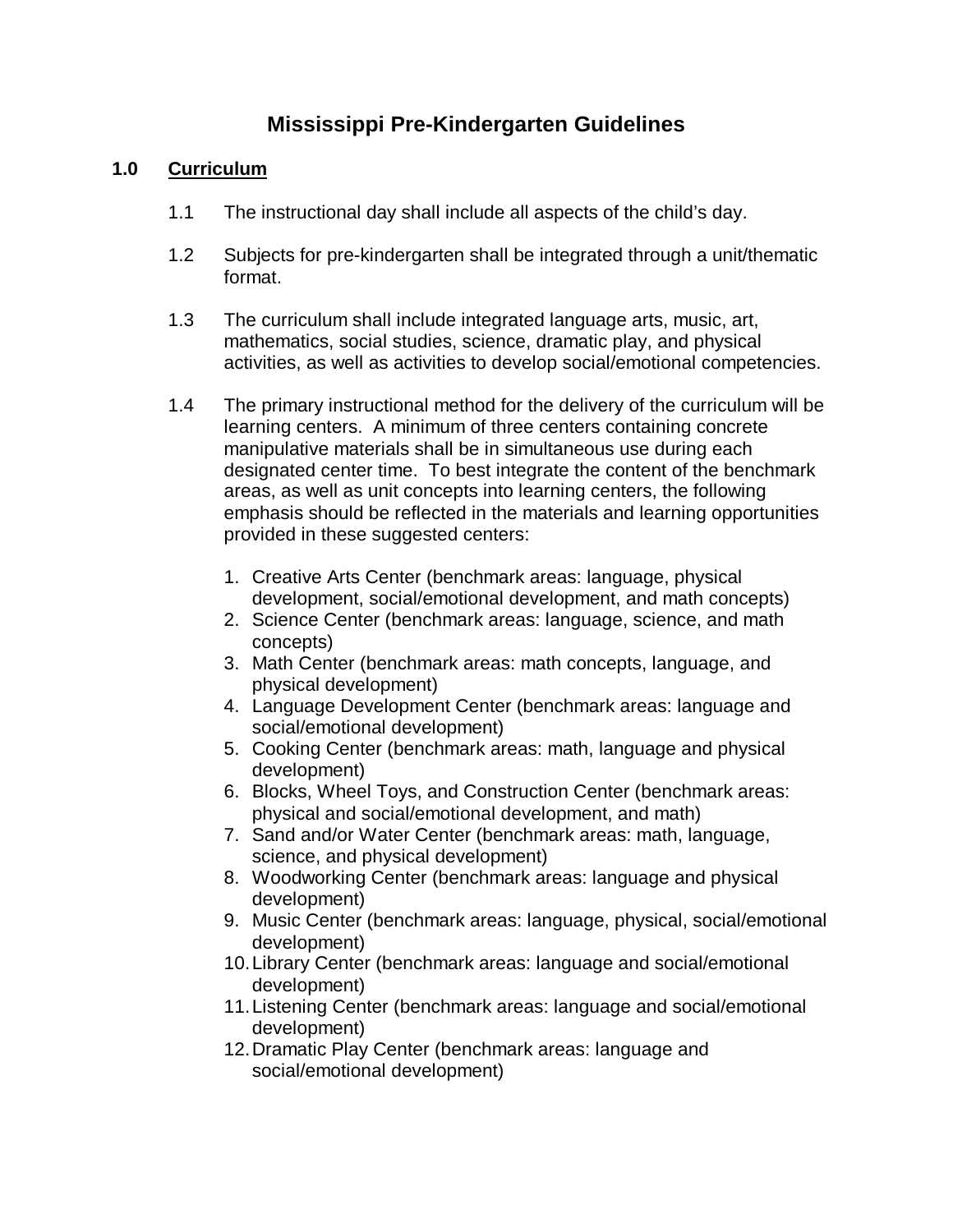- 13.Creative Writing Center (benchmark areas: language, math, science and social/emotional development)
- 14.Social Studies Center (benchmark areas: language and math development)
- 15.Technology Center (benchmark areas: language, science, and math development)
- 1.5 Every child is to be engaged in learning center activities for a minimum of 100 minutes per day.
- 1.6 Teachers are to use, at a minimum, the resources developed by the Mississippi Department of Education in curriculum planning, such as the Mississippi Curriculum Frameworks. Other additional resources may be added as desired by each school district.

#### **2.0 Organizational Procedures**

- 2.1 The teacher-pupil ratio shall be 1:10 maximum. If an assistant teacher is assigned to the pre-kindergarten classroom, the teacher-pupil ratio shall not exceed 1:20.
- 2.2 The length of the school day should be the same as that of the other grades of the elementary school.
- 2.3 The length of the school term should be the same as that of the other grades of the elementary school.
- 2.4 Students will participate in physical indoor/outdoor activities that shall not exceed 60 minutes during the school day. The 60 minutes do not have to take place continuously.
- 2.5 Students will engage in a minimum of 30 minutes of quiet time daily that shall not exceed 60 minutes. Activities during quiet time may include individual activities, listening to books on tape, drawing, or resting, as appropriate for each individual student.

#### **3.0 Physical Settings**

3.1 All physical settings shall conform to applicable sections of Southern Building Codes, Life Safety Codes, the American Disabilities Act, and the Mississippi Kindergarten Guidelines.

#### **4.0 Outside Play Area**

4.1 A designated area for outside periods during the pre-kindergarten day shall be provided.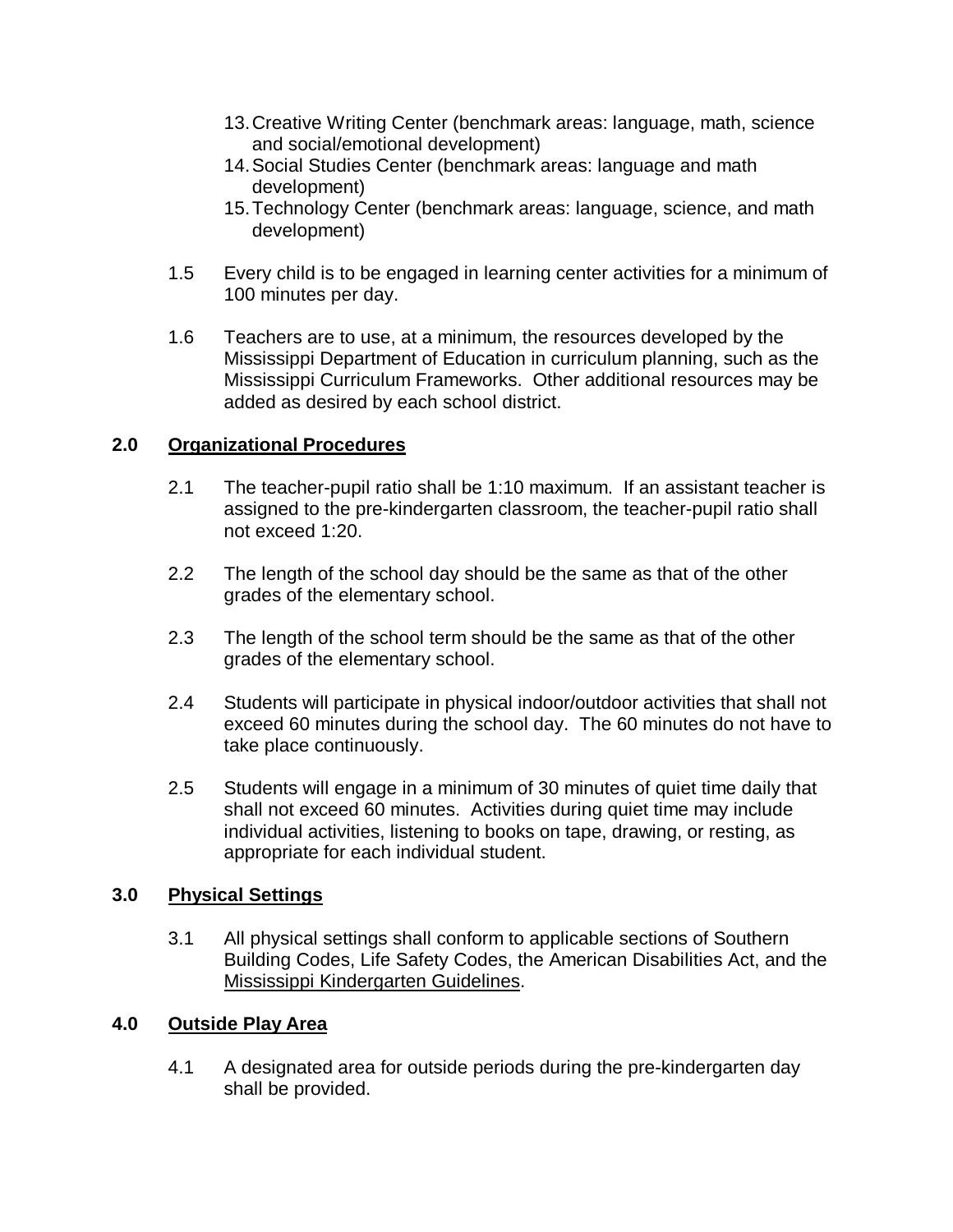- 4.2 Pre-kindergarten students shall not simultaneously share an area with children in grades two or above during designated outside periods.
- 4.3 The outside play area shall have defined enclosed boundaries to protect children from environmental hazards, such as traffic and/or stray animals.
- 4.4 Appropriate playground equipment and landscape design should be provided to facilitate learning and ensure safety, which meet Handbook Guidelines for Public Playground Safety. Handbook for Public Playground Safety, Pub.No.325, http://www.cpsc.gov

#### **5.0 Staff**

- 5.1 Each school district shall designate an Early Childhood Coordinator with N-1, K-3 or K-8 licensure and expertise in working with young children. The principal or a pre-kindergarten teacher may serve as Coordinator.
- 5.2 Administrators of early childhood programs must attend any School Executive Management Institute (SEMI) module that addresses prekindergarten through third grade programs and includes developmentally appropriate practices.
- 5.3 School systems must provide annual training related to principles and methods of early childhood education and reading instruction for new and veteran pre-kindergarten teachers, assistant teachers, and program administrators and/or coordinators.
- 5.4 All persons responsible for supervising the pre-kindergarten program must attend workshops and/or seminars sponsored by the Mississippi Department of Education regarding pre-kindergarten implementation and supervision.
- 5.5 Pre-kindergarten teachers are to be certified N-1, K-3, K-8, SPED or hold a degree from an accredited university/college in child development. An individual with an AA degree in Child Development Technology may serve in a teaching position if immediately supervised by an on-site certified N-1, K-3, K-8, SPED teacher or a person with a degree in child development from an accredited university/college. If the individual holds a degree in child development and has experience working in a pre-K program, that person may qualify for an expert citizen license.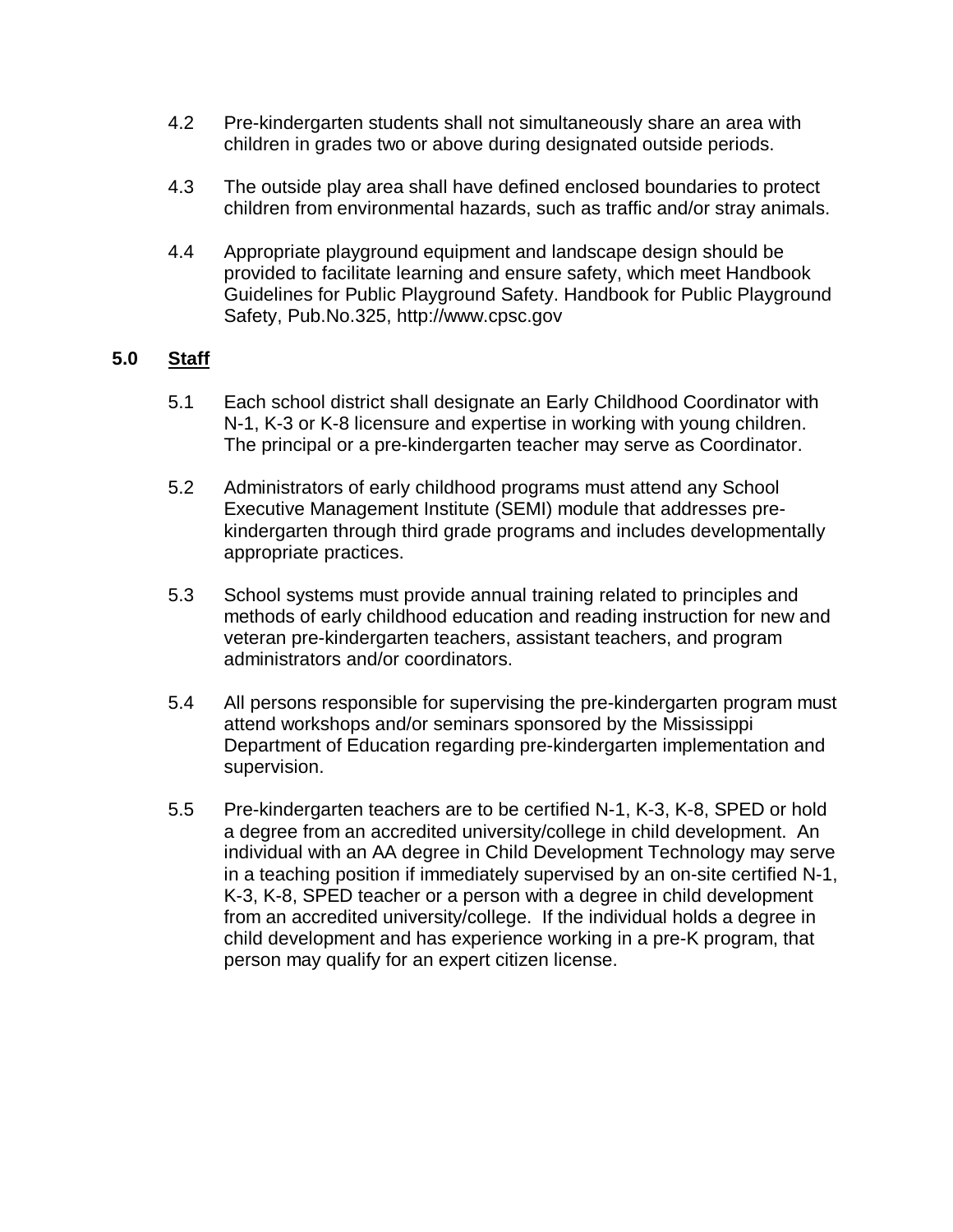#### **6.0 Entrance Age**

- 6.1 A pre-kindergarten pupil shall have reached the age of four years on or before September 1.
- 6.2 A birth certificate and immunization record is required for all prekindergarten students and shall be presented to the proper school authority.

#### **7.0 Educational Materials**

- 7.1 The initial expenditure for any new classroom equipment, instructional materials, and consumable supplies shall be adequate to equip a classroom of twenty (20) students.
- 7.2 The district is replenish the consumable supplies and instructional materials in each classroom on a yearly basis. This money is in addition to the Educational Enhancement Fund monies allocated to each teacher.
- 7.3 Educational materials shall reflect the instructional needs and implementation of learning activities described for pre-kindergarten.

#### **8.0 Parent Participation**

- 8.1 Each school district shall develop and distribute a parent handbook.
- 8.2 Teacher/parent conferences shall be conducted twice during the prekindergarten year to inform parents or guardians of students' progress. If documented attempts to meet with parents or other responsible persons fail, telephone conferences can be substituted.

#### **9.0 Assessment**

- 9.1 Pencil-paper standardized tests are not appropriate evaluation measures for pre-kindergarten children and will not be used.
- 9.2 Assessment of pre-kindergarten skills should be documented through the use of a variety of techniques and procedures to include checklists, performance scales, portfolios of children's work, anecdotal records, observational reports, video and audio tape recordings, experience charts, photographs, and other informal assessments.
- 9.3 Continuous evaluation through use of a variety of techniques, procedures, and tools will be used to determine individual needs.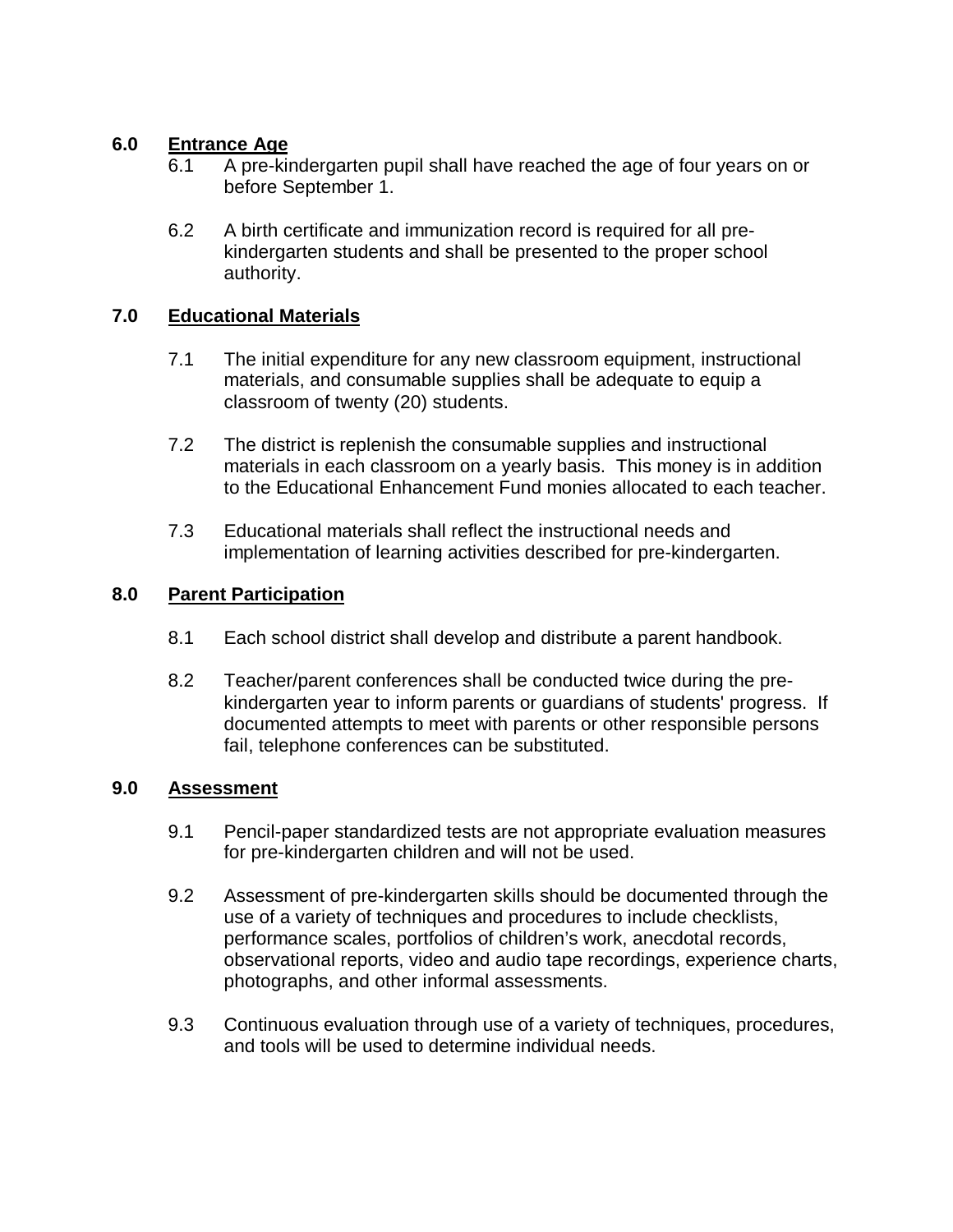#### **10.0 Transportation**

- 10.1 Transportation is an option.
- 10.2 All districts choosing to transport students shall refer to MS Code Section 37-41-3: All liability and related expenses are the responsibility of the districts.
- 10.3 All four year old students shall be transported in school buses meeting Federal Motor Vehicle Safety Standards (FMVSS) for school buses.
- 10.4 When transporting four-year-old students, the most current guidelines recommended by the National Highway Transportation Safety Association (NHTSA) shall be followed.
- 10.5 In addition to NHTSA the following caregiver/student ratio should be followed when transporting pre-kindergarten students:
	- If 5 to 16 pre-kindergarten students are being transported on a bus, one caregiver, in addition to the driver, should be on the bus.
	- If 17 to 32 pre-kindergarten students are being transported on a bus, two caregivers, in addition to the driver, should be on the bus
	- Caregivers shall be 18 years of age or older.
	- Caregivers shall be a school district employee or Head Start.
	- Staffing shall be a minimum of one driver and one caregiver.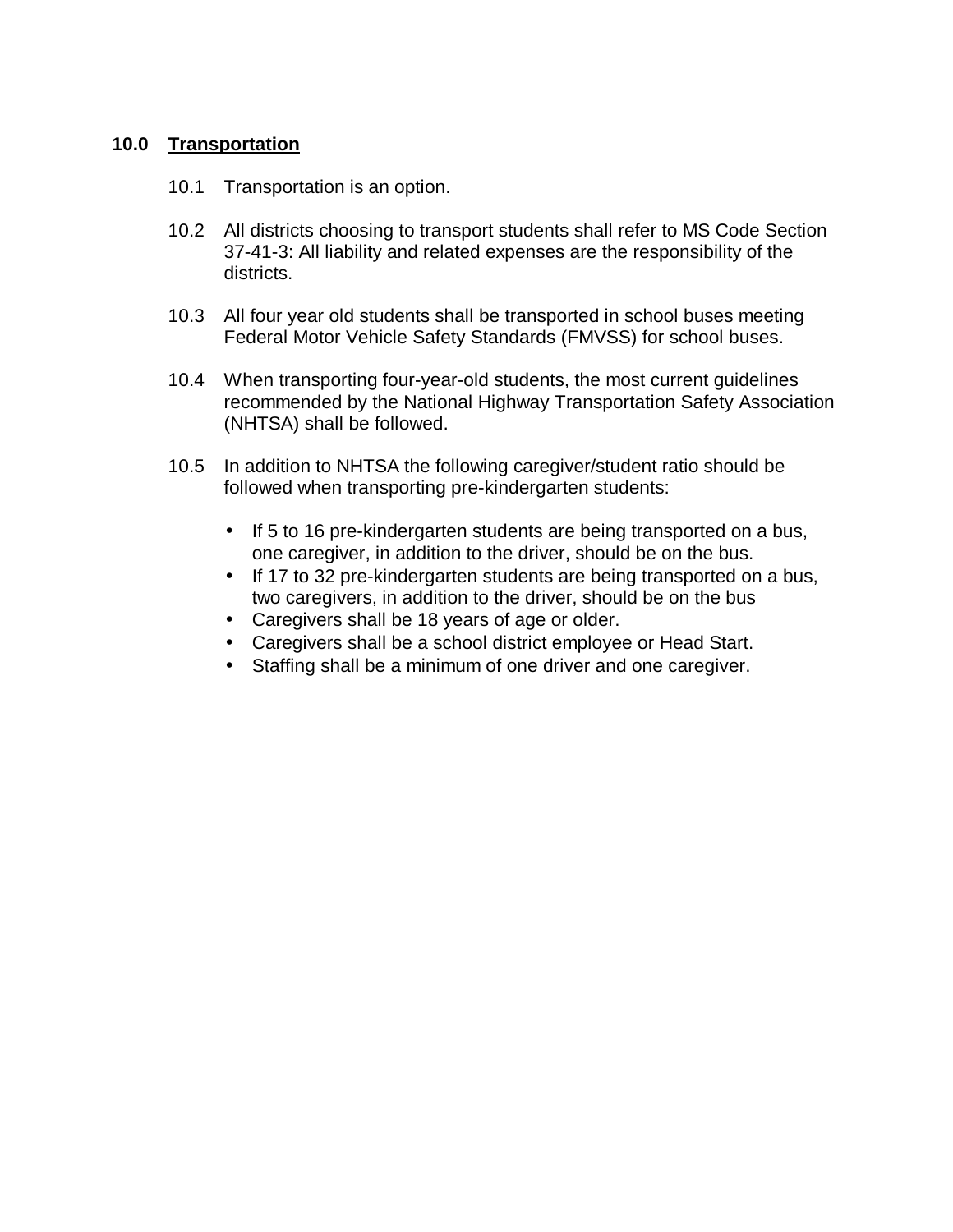## **Pre-Kindergarten Benchmarks**

*Language Development: The Gateway to Reading Success*

O - means teacher should be able to observe naturally throughout the day— possibly use anecdotal records. I - Informal Assessment— those marked "I" have an assessment task attached.

#### **Demonstrates an awareness of print**

- 1) O Develops left to right progression
- 2) O Develops an understanding of top to bottom directions
- 3) O Holds a book in the correct way
- 4) I Recognizes local environmental print
- 5) O Understands that print conveys meaning
- 6) I Recognizes first name in print
- 7) I Names (8-10) letters especially those from own name
- 8) I Matches same letters (visual discrimination—uppercase to uppercase, lowercase to lowercase)
- 9) O Attempts writing (scribble/drawing)
- 10) O Understands that different text forms are used for different functions of print

#### **Constructs meaning when responding to a story read or to a picture**

- 11) O Joins in reading of predictable/pattern books
- 12) O Produces an imagined story to accompany pictures
- 13) O Begins to predict an outcome
- 14) O Develops an awareness of cause and effect
- 15) O Begins to differentiate reality from fantasy
- 16) O Shows an interest in books and reading
- 17) O Connects information from a story to life experiences
- 18) O Demonstrates understanding of literal meaning of story through questions and comments

#### **Exhibits developmentally appropriate oral language for communication purposes**

- 19) O Expresses wants, needs, and thoughts in primary language (makes choices)
- 20) O Retells a familiar story using own words
- 21) O Dictates a story
- 22) O Retells a personal story
- 23) O Responds to questions in conversation using words and phrases in the primary language
- 24) O Participates in conversation while interacting with peers
- 25) O Recalls sequence of events
- 26) O Uses positional words in proper context
- 27) O Uses phrases and simple sentences
- 28) O Interprets pictures orally
- 29) O Uses new vocabulary and grammatical constructions in own speech
- 30) O Repeats favorite rhymes and songs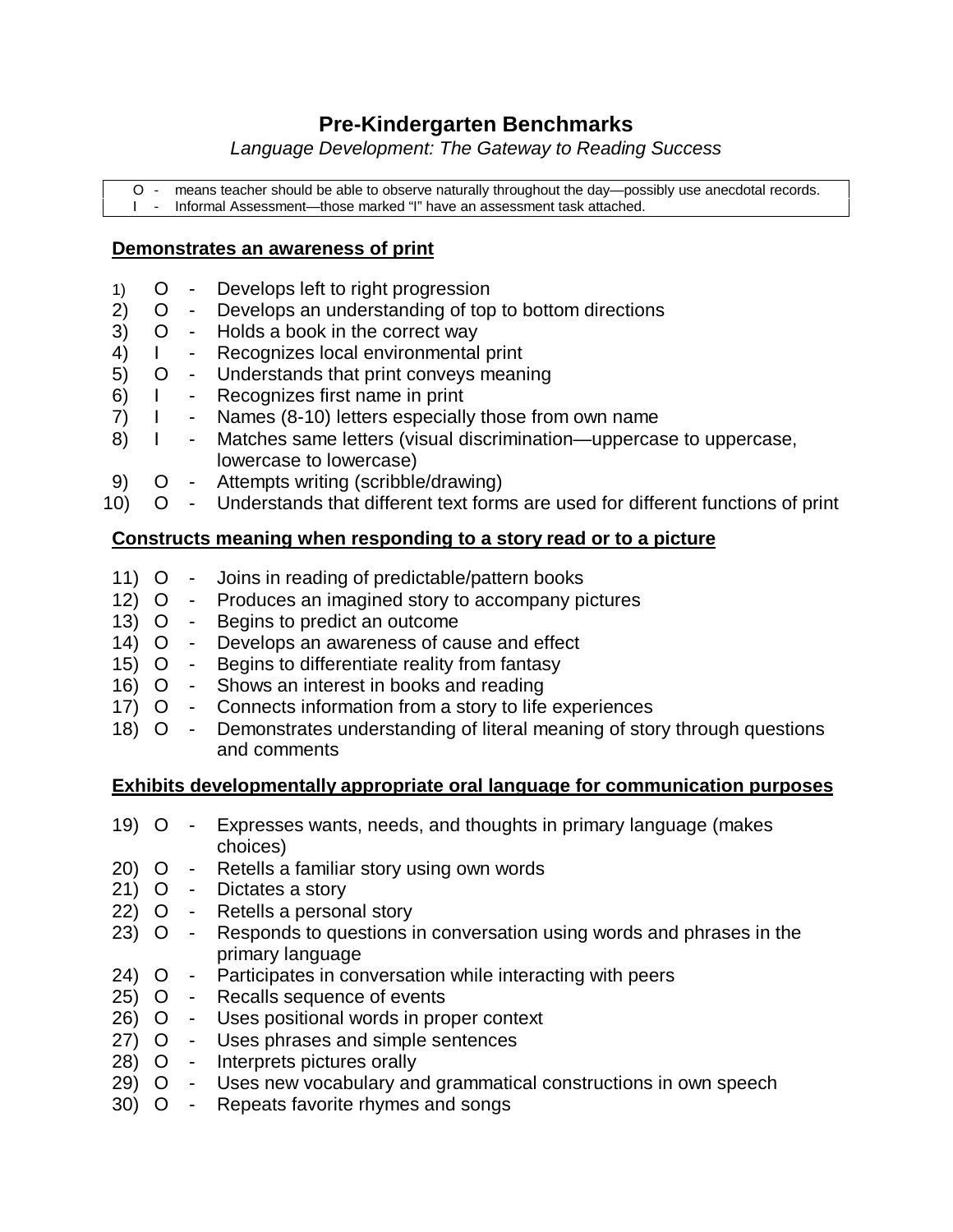#### **Begins to demonstrate phonemic awareness**

- 31) O Distinguishes sound units/syllables (clapping/stomping/finger tapping)<br>32) I Recognizes rhyming words
- 32) I Recognizes rhyming words<br>33) I Begins to notice beginning p
- Begins to notice beginning phonemes/sounds (no graphemes/letters)

#### **Develops listening skills**

- 34) O Understands and follows oral directions
- 35) I Listens attentively to a story
- 36) O Listens to music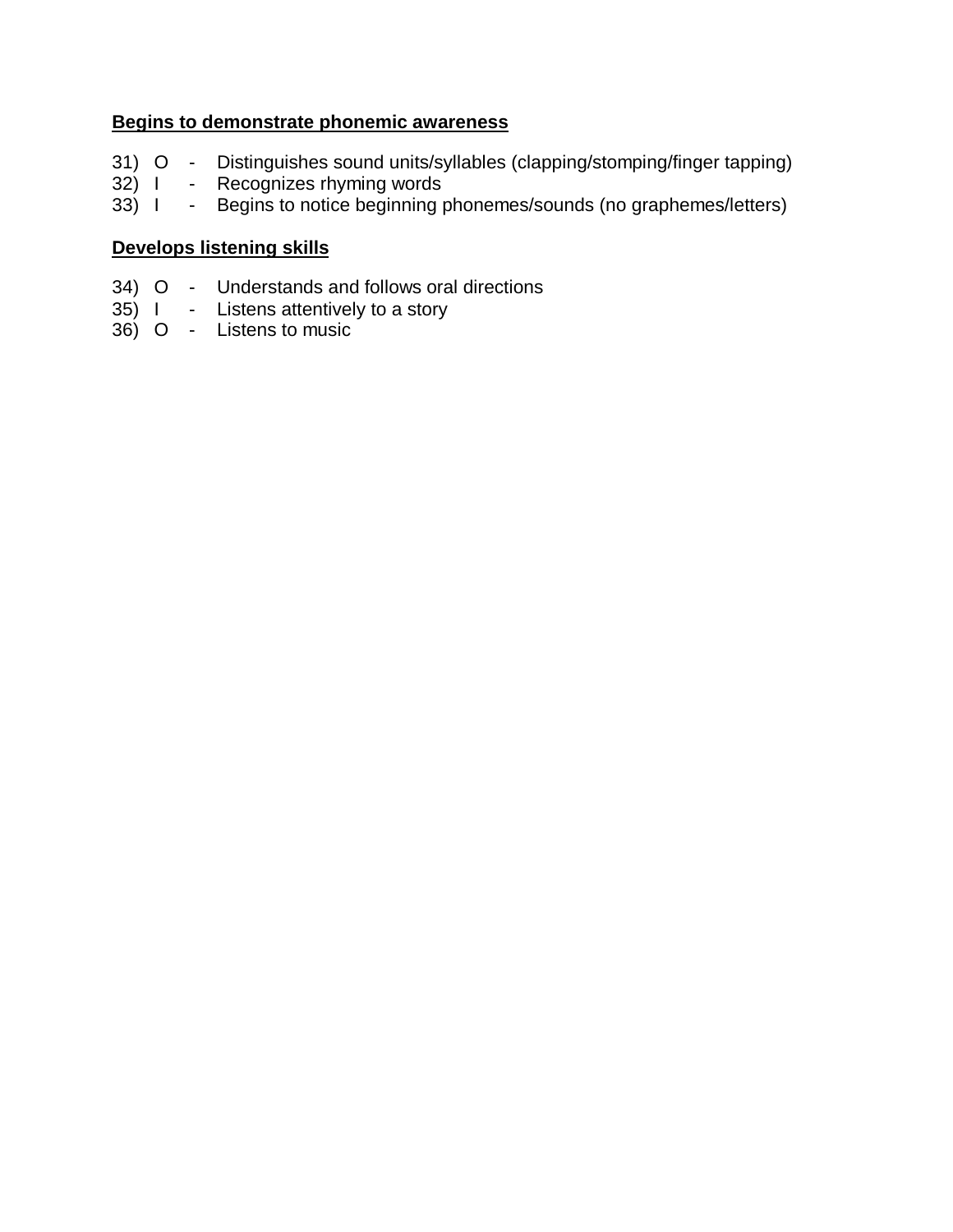## **Informal Assessments**

#### *Language Development: The Gateway to Reading Success*

*In developing informal assessments, teachers should consider what the relevancy is in completing the sample task. In the world of today, why do students need to be able to recognize their name? If the answer is to be able to identify themselves in a social setting, the sample task should reflect that need.*

|     | <b>Guiding Questions</b>                                     | <b>Task Sample</b>                                                                                                                                                                                                                                                                                                                                                                                                                                                                                                                                              |
|-----|--------------------------------------------------------------|-----------------------------------------------------------------------------------------------------------------------------------------------------------------------------------------------------------------------------------------------------------------------------------------------------------------------------------------------------------------------------------------------------------------------------------------------------------------------------------------------------------------------------------------------------------------|
| (4) | Does the student recognize local<br>environmental print?     | Provide the student with environmental<br>print (e.g., McDonald's, Burger King)<br>games, activities, or books and ask the<br>student to name known logos and signs.<br>Keep an on-going record of responses.                                                                                                                                                                                                                                                                                                                                                   |
| (6) | Does the student recognize his/her<br>name in print?         | When the student arrives in the classroom,<br>the student will move his/her name that is<br>on a clothespin, index card, or sentence<br>strip to a board, string or cup that shows<br>the student is present, brought lunch or<br>eating in cafeteria, etc.<br>Using name blocks, the student will<br>identify own name when doing a class<br>graph, etc.                                                                                                                                                                                                       |
| (7) | Can the student name some<br>upper/lowercase letters (8-10)? | Provide the student with an uppercase/<br>lowercase manipulative alphabet (plastic,<br>cardboard pieces, etc.), and ask the<br>student to select the letters known and<br>name them. Keep a record of correct and<br>incorrect responses.<br>While playing an alphabet bingo game,<br>note the letters (uppercase or lowercase)<br>the student marks correctly.<br>Make a classroom pictionary and place it<br>in the library or dramatic play area. Use<br>the pictionary by asking the student to<br>name the pictures and letters found on<br>various pages. |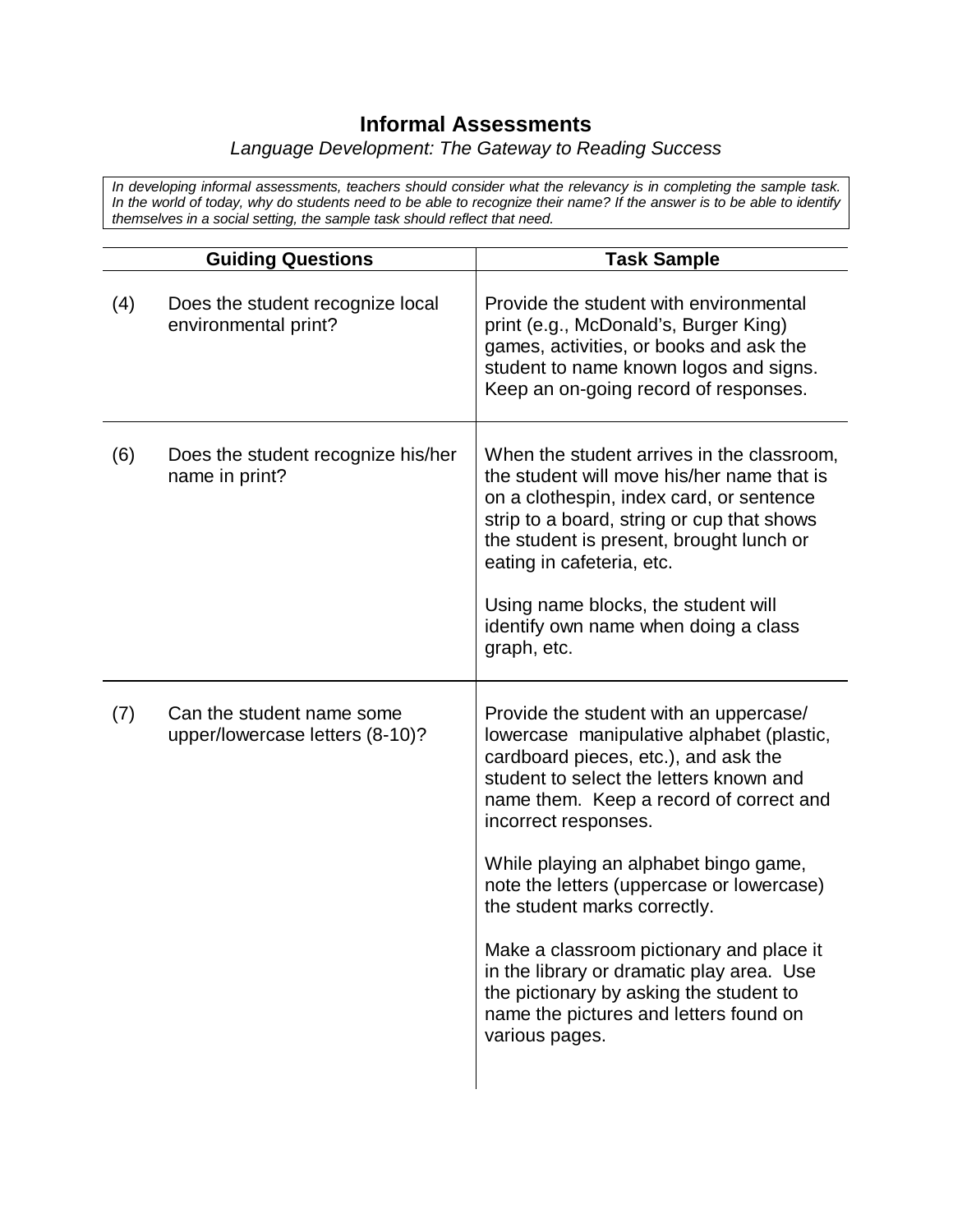|      | <b>Guiding Questions</b>                                                                                                                                         | <b>Task Sample</b>                                                                                                                                                                                                                                                                                                                                                             |
|------|------------------------------------------------------------------------------------------------------------------------------------------------------------------|--------------------------------------------------------------------------------------------------------------------------------------------------------------------------------------------------------------------------------------------------------------------------------------------------------------------------------------------------------------------------------|
| (8)  | Can the student match some<br>letters?                                                                                                                           | Develop a class telephone book. Provide<br>the student with a card on which a letter of<br>the alphabet is written. The student is to<br>find the same letter in the class telephone<br>book.<br>Provide the student with two (2) sets of<br>four like- letters. Ask the student to put<br>them in pairs. Keep a record of those<br>letters correctly and incorrectly matched. |
| (32) | Can the student match rhyming<br>words and pictures?                                                                                                             | Provide objects or pictures representing<br>rhyming words for students. After listening<br>to two rhyming words (e.g., boy-toy), the<br>student will match objects or pictures.<br>Provide books, songs, and poetry for the<br>student to complete orally in a cloze<br>activity.                                                                                              |
| (33) | Can the student recognize two<br>pictures or objects that begin with<br>the same sound?<br>Can the student reproduce the first<br>phoneme/sound heard in a word? | The student will reproduce the beginning<br>sound heard in a word that the teacher<br>says (e.g., teacher says [cat], student says<br>$[c].$                                                                                                                                                                                                                                   |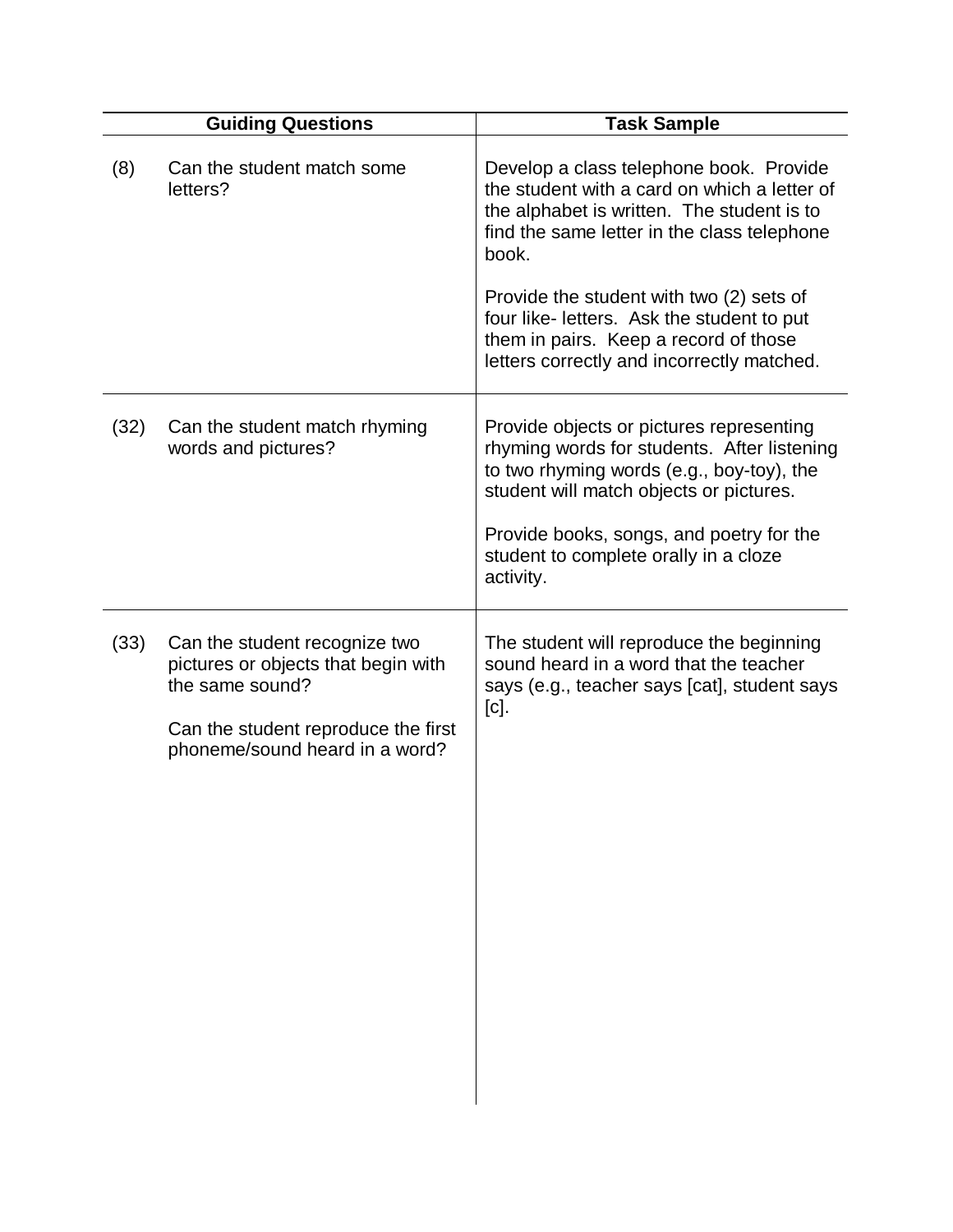## **Suggested Teaching Strategies**

*Language Development: The Gateway to Reading Success*

#### **Demonstrates an awareness of print**

- 1) Develops left to right progression
	- Demonstrate left to right direction by using movement skills (e.g., hop, skip, jump, leap, run, slide, gallop, and walk).
	- Use a mirroring technique to have students follow what the teacher does, while listening to music. The teacher will be the leader and the students will follow movement from left to right accompanied by music.
	- Use colored dots such as green dots, where print or pictures begin, and red dots where it ends.
	- Model left to right progression as the class shares a big book.
	- Use a flashlight and have students follow it with their eyes as it moves across the wall or ceiling.
- 2) Develops an understanding of top to bottom directions
	- Use paint or markers to draw lines from top to bottom on newsprint.
	- Model top to bottom progression as the class shares a big book.
- 3) Holds a book in the correct way
	- Model holding a book correctly and point out correct way to turn pages.
	- Use student-made books to identify parts of a book.
- 4) Recognizes local environmental print
	- Display and discuss familiar logos (e.g., McDonald's, Burger King).
	- Create a lotto game using environmental logos (similar to Bingo).
	- Create a road board game using familiar locations as destinations (e.g., Wal-Mart, McDonald's).
- 5) Understands that print conveys meaning
	- Label classroom objects.
	- Use language experience stories.
	- Use journals to write the students' words.
- 6) Recognizes first name in print
	- Create name tags for each student and allow the student to pick a shape for the name tag. The student observes the teacher writing his/her name.
	- Label students' spaces in the room (e.g., chair, coat space, cubbie) with his/her name.
	- Make name blocks using unit blocks or wood scraps (all the same size). On one side place the student's picture and on the other side, place the student's name. These can be used throughout the year for name recognition, etc.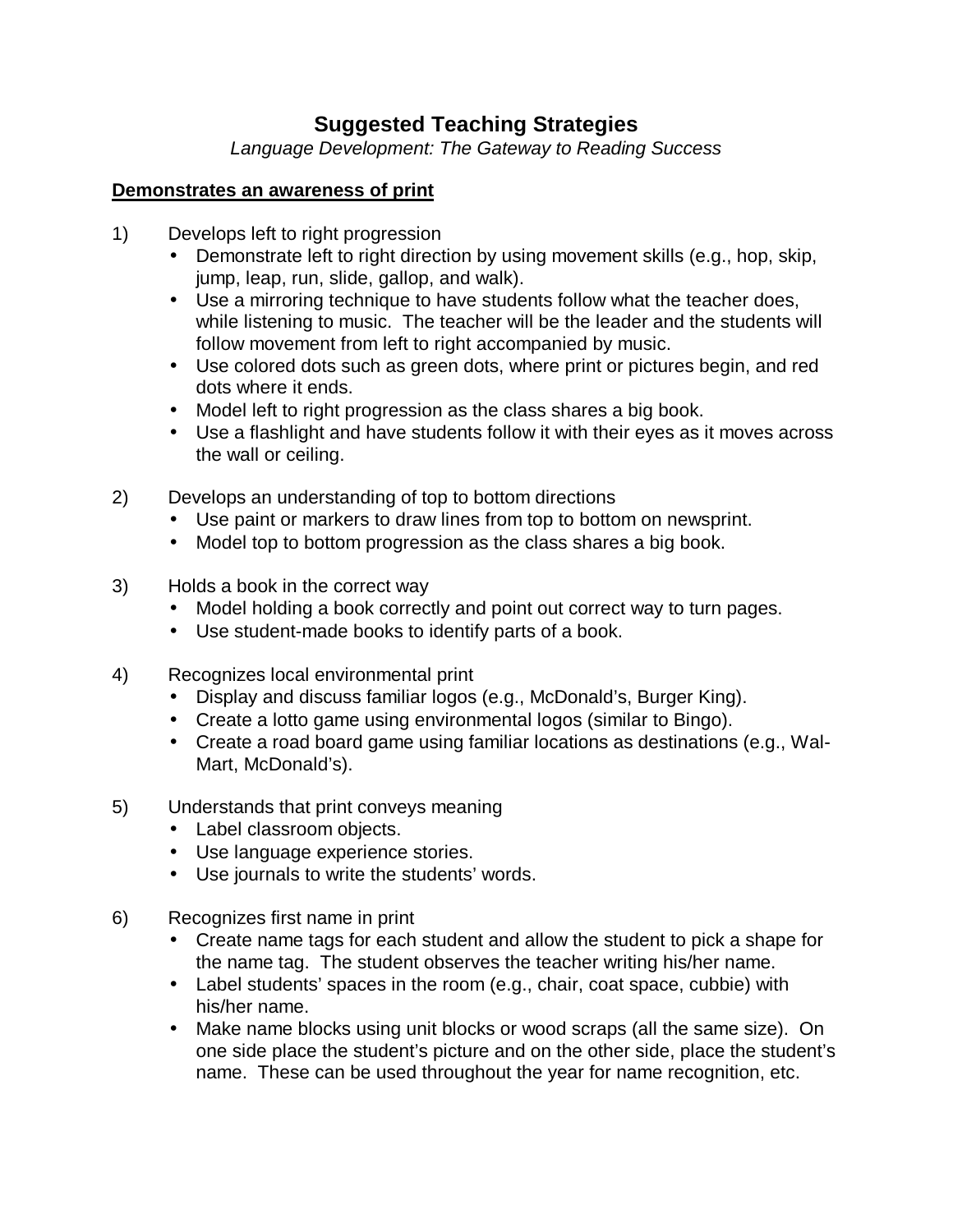- 7) Names (8-10) letters especially those from own name
	- Provide a name card for the student with his/her name printed on it. Play NAMO as you would Bingo. The student covers each letter of his/her name when the teacher calls it out. When all letters are covered, the student says, "NAMO."
	- Allow students to manipulate magnetic letters on cookie sheets. Students can name letters or use the letters to write their names.
	- Play Alphabet Soup. Decorate a can to look like alphabet soup. Inside the can, put either cards with letters written on them or plastic letters. Students can take turns dipping out letters with a soup spoon. The student names the letters scooped out. The teacher will help the student with any letters not known. Students can continue to scoop letters until letters are gone.
	- Make a floor game out of carpet squares with a letter on each square. The child can play on the carpet squares by hopping to the letters known— to the letter of first name and to the letter shown by the teacher. Initially present a few squares and gradually add squares.
- 8) Matches same letter (visual discrimination— uppercase to uppercase, lowercase to lowercase)
	- Provide concrete objects to match.
	- Provide games for picture matching (e.g., Dominoes).
	- Play concentration with letters written on cards.
	- Make available matching games to go with units being taught.
	- Print the letter on one shape and the same letter on the other shape. Students will match letters to their same letters.
	- Model using playdough by placing the dough on top of large individual letters on a card.
- 9) Attempts writing (scribble/drawing)
	- Ask the student to communicate the meaning of a life experience through drawing or scribble/writing.
	- Provide a writing center with papers, pencils, markers, crayons, magnadoodles, Etch-A-Sketch, etc.
- 10) Understands that different text forms are used for different functions of print
	- Provide paper and writing tools for students to create grocery lists, greeting cards, messages, etc.
	- Model the process of making lists for students.
	- Provide telephone books in dramatic play area.
	- Provide different forms that are used to convey information when setting up the dramatic play area as an office.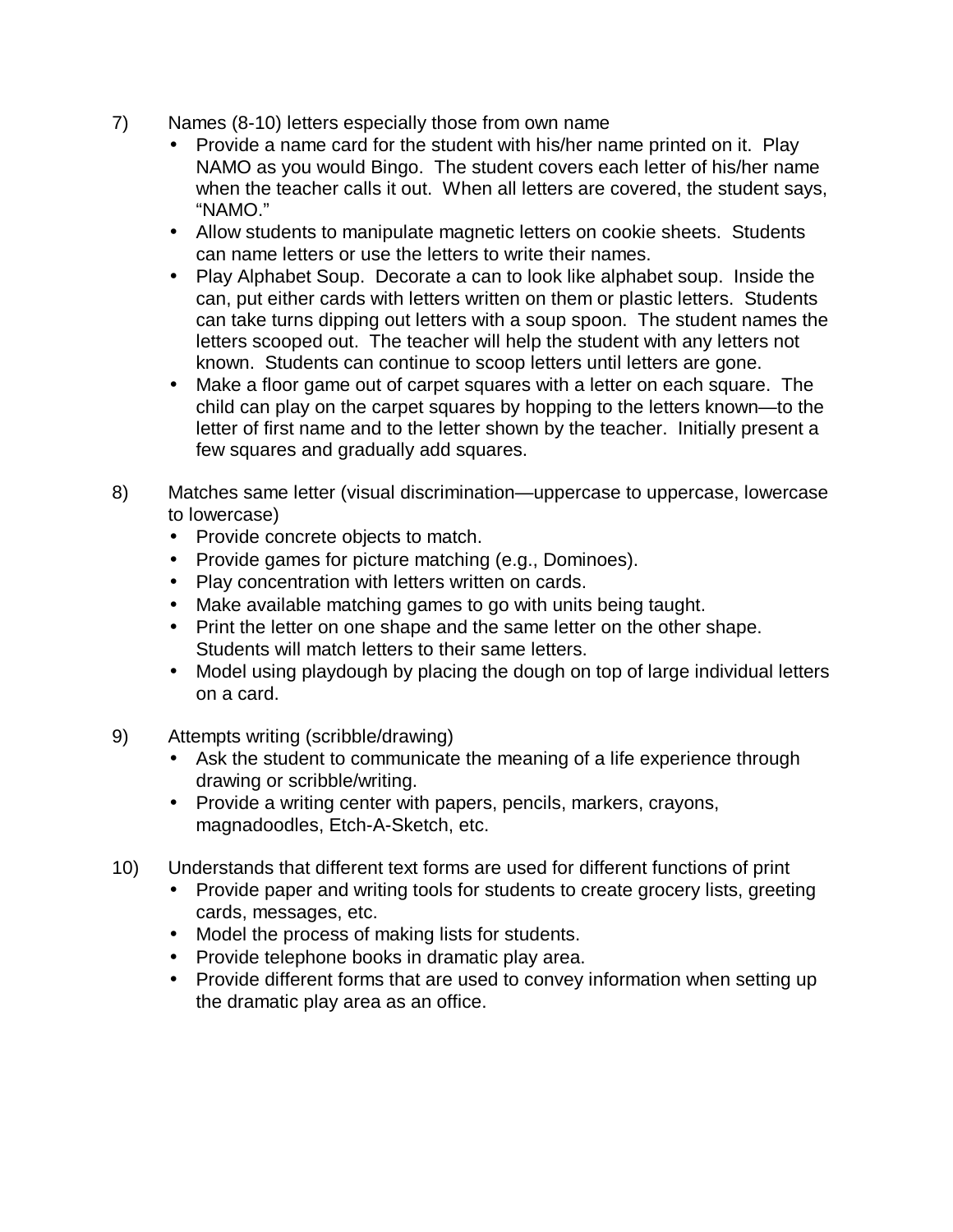#### **Constructs meaning when responding to a story or to a picture**

- 11) Joins in reading of predicable/pattern books
	- Read predictable books with students (e.g., Brown Bear, Brown Bear; Polar Bear, Polar Bear; Dr. Seuss books, nursery rhymes).
	- Have students create a class predictable book based on a familiar text.
- 12) Produces an imagined story to accompany pictures
	- Hold up a series of pictures, and students will describe the events and people in a small group.
	- Display several pictures on the board. The student will choose a picture to tell a story through oral story telling. Group members will guess which picture goes with the story that was told by the student.
	- Display several pictures on the board. The student will choose a picture and will dramatize a story that the picture might be telling. The student will act out the story using drama and/or dance movement. Group members will guess which picture goes with the dramatization.
	- Make thematic picture files available in the language center.
- 13) Begins to predict an outcome
	- Show the cover of a book. Ask students to predict what happens in the story. The teacher will record responses.
	- Read part of a story and let the students predict how the story ends. Students may act out the ending.
- 14) Develops an awareness of cause and effect
	- Present real life experiences for the student to determine cause and effect. For example:

| Cause          | Effect                 |
|----------------|------------------------|
| Cold outside   | put on a coat          |
| <b>Thirsty</b> | get something to drink |

- Tell simple stories and ask why things happen.
- Sing songs or nursery rhymes and ask why things happen or what caused it to happen (e.g., Humpty Dumpty— Why did he break into pieces?).
- 15) Begins to differentiate reality from fantasy
	- Read a story. Ask questions such as "Could this really happen?" "Is this story real or make-believe?" For example, "Little Red Riding Hood."
	- Show a picture and ask, "Is this real or make-believe?"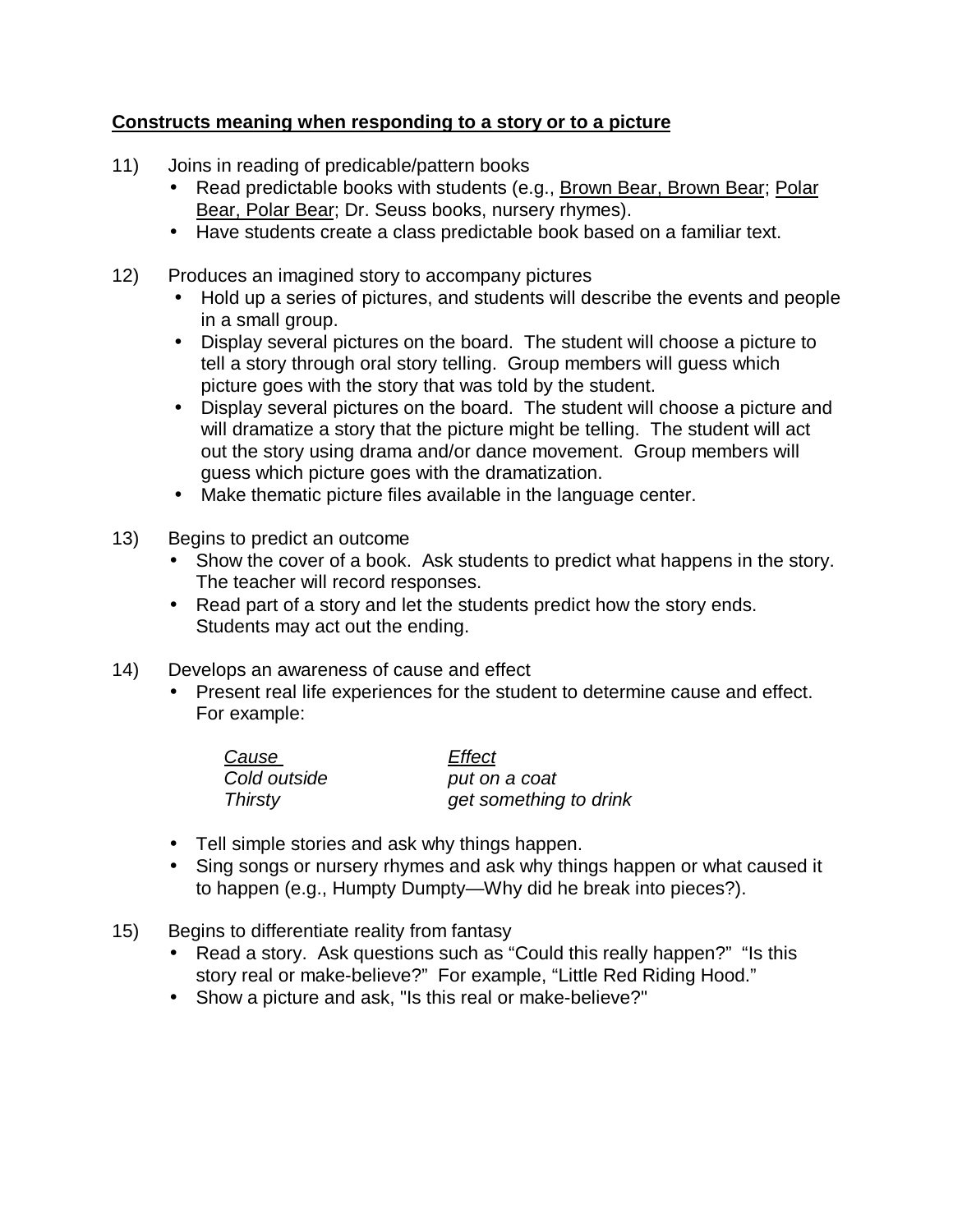- 16) Shows an interest in books and reading
	- Display interesting books so the students can choose a book to read.
	- Ask students to bring or choose a favorite book from the class library for the teacher to read.
- 17) Connects information from a story to life experiences
	- Listens to a story and relates it to a real-life experience (books with rhyme, repetition, and rhythm).
- 18) Demonstrates understanding of literal meaning of story through questions and comments
	- Read a story and ask questions about the story. Utilize props to maintain student interest (e.g., story boards, flannel boards, and story aprons).

#### **Exhibits developmentally appropriate oral language for communication purposes**

- 19) Expresses wants, needs, and thoughts in primary language (makes choices)
	- Offer opportunities to share. (Show and Tell)
	- Provide opportunities to draw in journals and record students' words.
	- Assist the student in expressing complete thoughts (e.g., "May I get a drink of water?").
	- Provide opportunities to tell about art projects.
- 20) Retells a familiar story using own words
	- Provide props (felt board, puppets, and dress-up clothes) in dramatic play center.
	- Use role play and costumes to encourage student participation in retelling a story.
- 21) Dictates a story
	- Allow students to draw a picture and dictate story to the teacher.
	- Take dictation for a class story (e.g., after a field trip, after a class visitor, after a school program). Each student will be given an opportunity to participate.
- 22) Retells a personal story
	- Allow students to use a personal event to draw pictures and provide students an opportunity to talk about the event depicted.
	- Ask students to choose a favorite story or event that happened to them and share it with the class. The teacher will demonstrate by sharing a story about himself/herself with the class.
	- Create a take home book using photos taken on a field trip or during a class activity. Students will share book with parents and return book the next day (class rotation).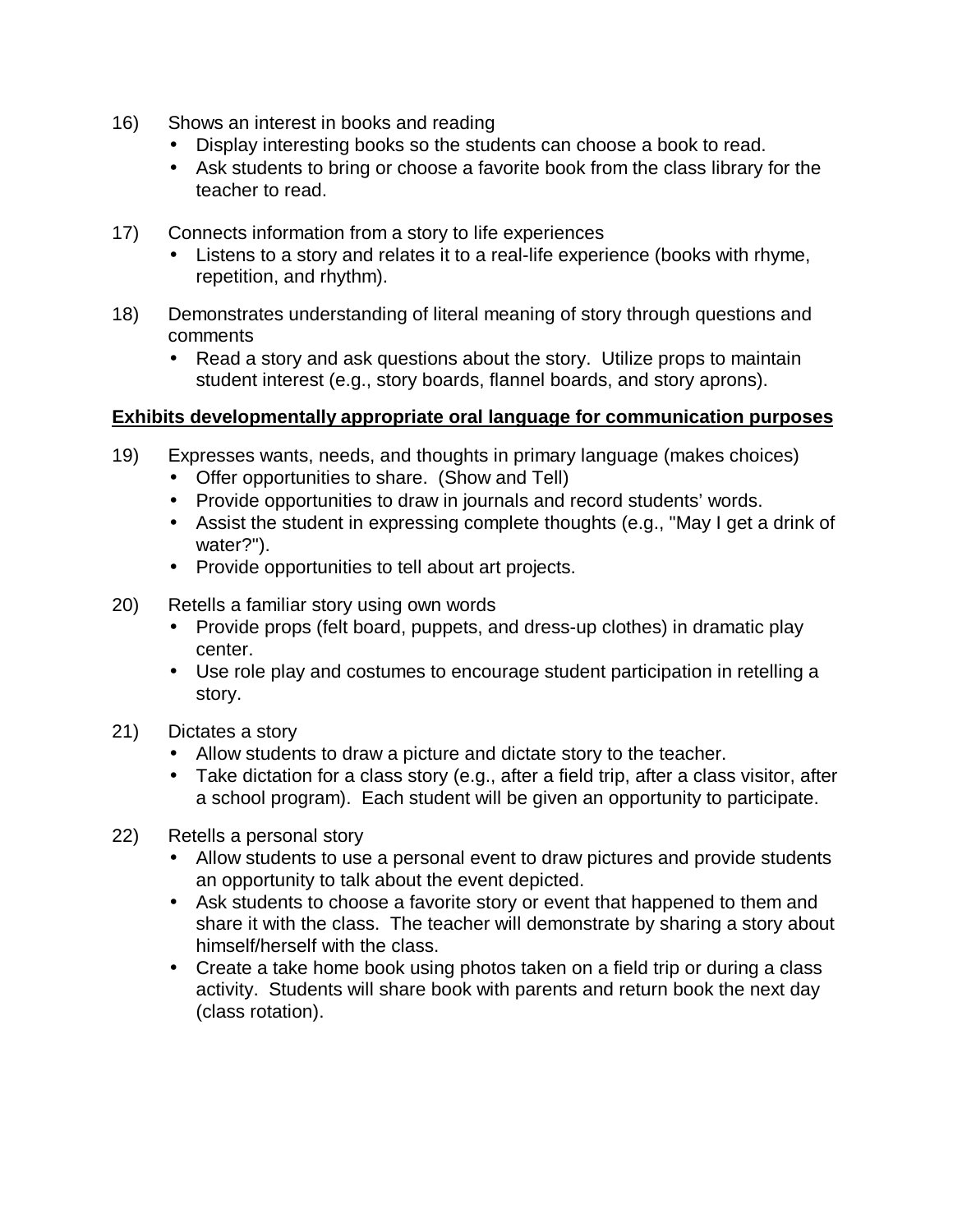- 23) Responds to questions in conversation using words and phrases in the primary language
	- Discuss a favorite story by asking simple questions.
	- Utilize questioning techniques to discuss a particular activity (e.g., discuss how they put a puzzle together, why they built a particular object in blocks).
	- Use who, what, when, where, why, and how questions to promote conversation.
	- Provide students with opportunities to ask questions using who, what, when, where, why, and how.
- 24) Participates in conversation while interacting with peers
	- While engaging in dramatic play, students will interact with peers.
	- Give opportunities to interact freely at set times (e.g., recess, lunch).
- 25) Recalls sequences of events
	- Tell the sequence of a favorite story.
	- Ask students to draw pictures of daily events and dictate to teacher (e.g., getting ready for school, getting ready for bed).
	- Sequence events of the school day using photos.
	- Use rebus picture cards in the cooking center to allow students to order steps followed in preparing a snack or food dish.
- 26) Uses positional words in proper context
	- Play "Simon Says" using positional words.
	- Demonstrate the use of positional words by using students and/or other objects.
- 27) Uses phrases and simple sentences
	- Model telling about a drawing or painting using phrases or simple sentences.
	- Provide opportunities for students to answer direct questions in phrases or simple sentences.
	- Use a wordless book to let students tell the story using phrases and simple sentences.
- 28) Interprets pictures orally
	- Hold up a picture (be sure to include famous artwork) and have the students tell about it.
	- Have students bring a photo from home and tell about it for show and tell.
- 29) Uses new vocabulary and grammatical constructions in own speech
	- Provide a sentence starter and have students complete sentence starter using new vocabulary.
	- Model use of new vocabulary.
	- Model correct grammar.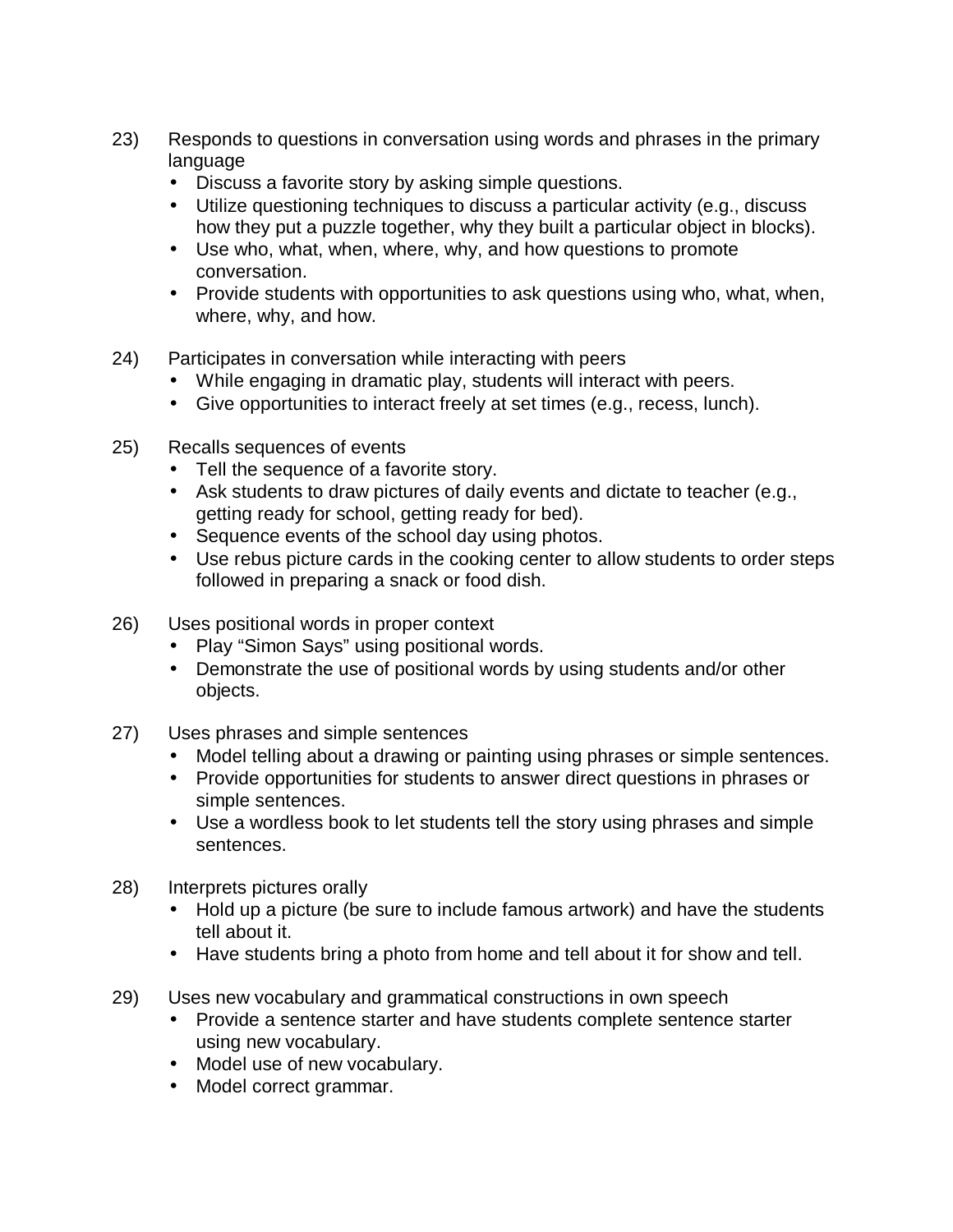- 30) Repeats favorite rhymes and songs
	- Provide many opportunities to listen, sing, and recite rhymes and songs.
	- Sing nursery rhymes.

#### **Begins to demonstrate phonemic awareness**

- 31) Distinguishes sound units/syllables (clapping/stomping/finger tapping)
	- Students and teacher clap, stomp, or finger tap to songs as they are sung.
	- Students and teacher clap, stomp, or finger tap out the children's names.
- 32) Recognizes rhyming words
	- Allow students to listen to stories that rhyme and pick out rhyming words when prompted.
	- Engage students in poems, finger-plays and identify rhyming words.
	- Sing songs together that have rhyming pairs.
- 33) Begins to notice beginning phonemes/sounds (no graphemes/letters)
	- Display several photographs and name the pictures for the student to repeat the beginning sound.
	- Repeat aloud words beginning with target sound (phoneme) emphasizing the first sound (phoneme).

#### **Develops listening skills**

- 34) Understands and follows oral directions
	- Give oral directions and play "Teacher Says."
	- Allow students to give simple directions to each other.
- 35) Listens attentively to a story
	- Guide students to listen for specific details in a story.
	- Read a story and ask guided questions.
- 36) Listens to music
	- Allow students to draw while listening to classical music.
	- Move together with students to the rhythm of the music (e.g., fast, slow).
	- Allow students to pretend to play instruments as they hear them in music.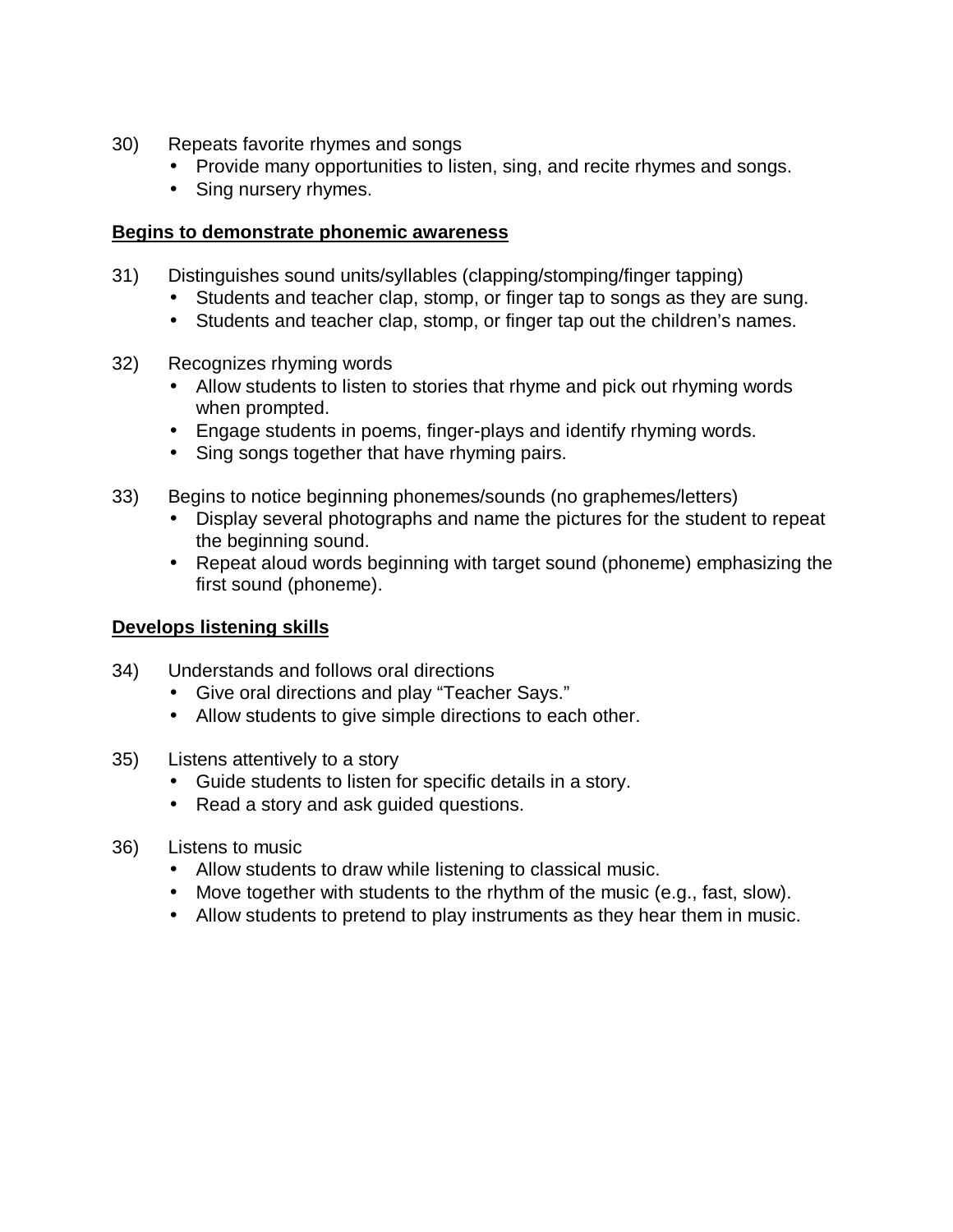## **Pre-Kindergarten Benchmarks**

*Mathematics Language Development: Math Concepts*

O - means teacher should be able to observe naturally throughout the day— possibly use anecdotal records. I - Informal Assessment— those marked "I" have an assessment task attached.

#### **Describes things by color, size, and/or shape**

- 37) O Sorts objects by color, size, and/or shape
- 38) I Identifies color, size, and/or shape of objects
- 39) I Recognizes color, size, and/or shape of objects in environment

#### **Recognizes how things are alike (Comparisons)**

- 40) O Explores the concept of how things are alike through manipulative experiences
- 41) I Identifies alike and different
- 42) O Categorizes objects that are alike

#### **Identifies objects that belong together (Classifies)**

- 43) O Selects objects that go together
- 44) I Explains how things are related

#### **Demonstrates understanding of positional words (Measurement)**

- 45) O Shows understanding of positional words (e.g., before, after, over, under)
- 46) O Uses positional words correctly when communicating (e.g., first, next, last, over, under)

#### **Develops a sense of numerical concepts (Number Sense)**

- 47) O Shows one-to-one correspondence
- 48) I Counts objects
- 49) I Identifies more, less, and same
- 50) O Recognizes numbers

#### **Recognizes patterns**

- 51) I Describes patterns
- 52) O Reproduces patterns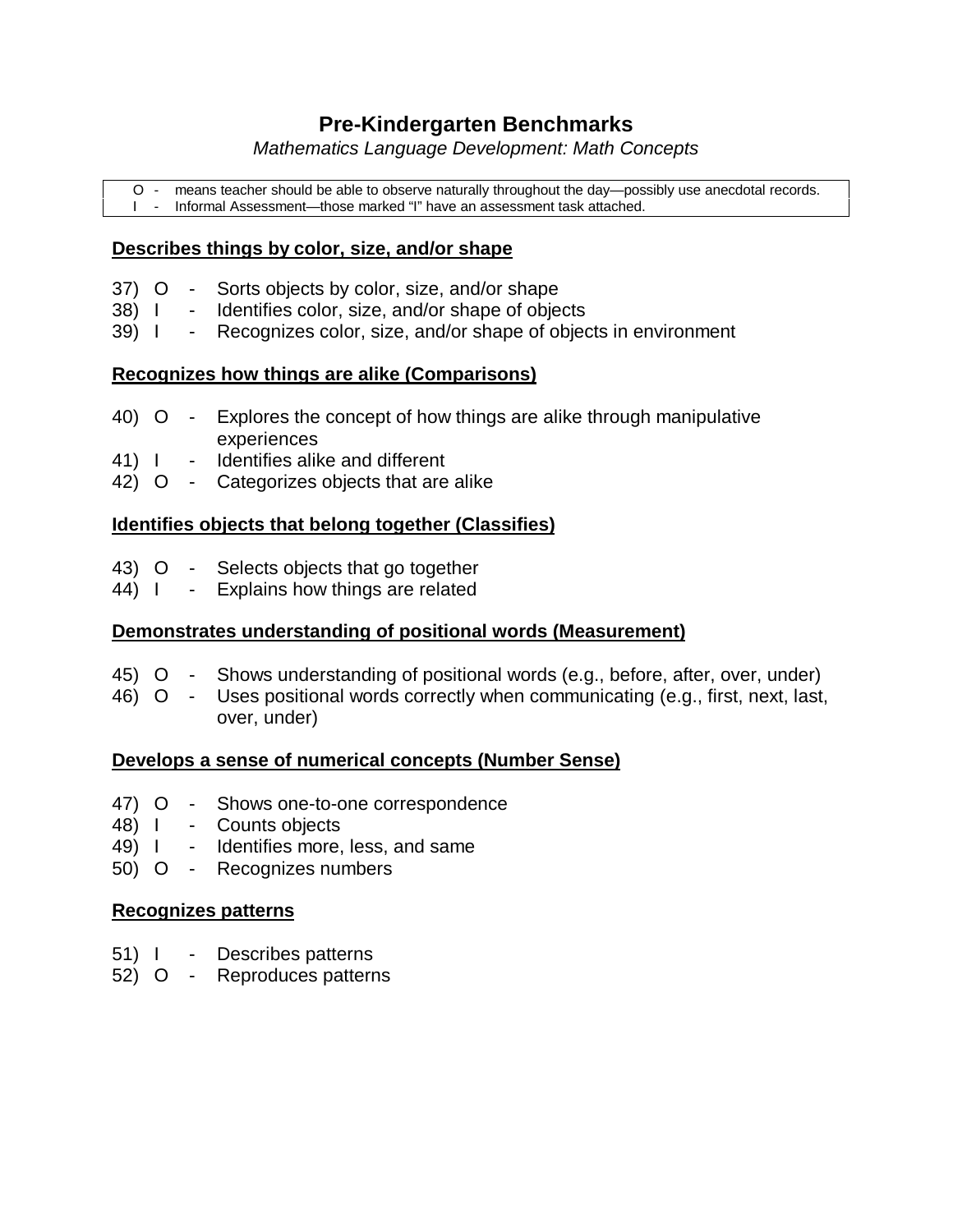## **Informal Assessments**

#### *Mathematics Language Development: Math Concepts*

*In developing informal assessments, teachers should consider what the relevancy is of completing the sample task. In the world of today, why do students need to be able to recognize their name? If the answer is to be able to identify themselves in a social setting, the sample task should reflect that need.*

|      | <b>Guiding Questions</b>                                               | <b>Task Sample</b>                                                                                                                                                                                                                                                                                                                                                       |
|------|------------------------------------------------------------------------|--------------------------------------------------------------------------------------------------------------------------------------------------------------------------------------------------------------------------------------------------------------------------------------------------------------------------------------------------------------------------|
| (38) | Can the student identify the color,<br>size, and/or shape of objects?  | Provide the student with classroom<br>materials such as attribute blocks and<br>have the student identify<br>the color of the object,<br>the size of the object, and<br>$\bullet$<br>the shape of the object,<br>by responding to questions, organizing the<br>classroom materials based on color, size,<br>shape, and/or in conversation with the<br>teachers.          |
| (39) | Can the student recognize color,<br>size, and/or shape in environment? | The teacher will show a color, and the<br>student will tell about something in the<br>environment which is that color.                                                                                                                                                                                                                                                   |
| (41) | Can the student tell how things are<br>alike?                          | The teacher will give the student two<br>objects, and the student will tell how they<br>are alike.                                                                                                                                                                                                                                                                       |
| (44) | Can the student tell how two objects<br>are related?                   | The teacher will provide at least three<br>objects, and the student will explain how<br>they are related.<br>Note:<br>Students may give unusual explanations of<br>how objects are related, but not necessarily<br>incorrect based upon life experiences, so<br>teachers must probe and ask students to<br>explain in some detail how they came up<br>with their answer. |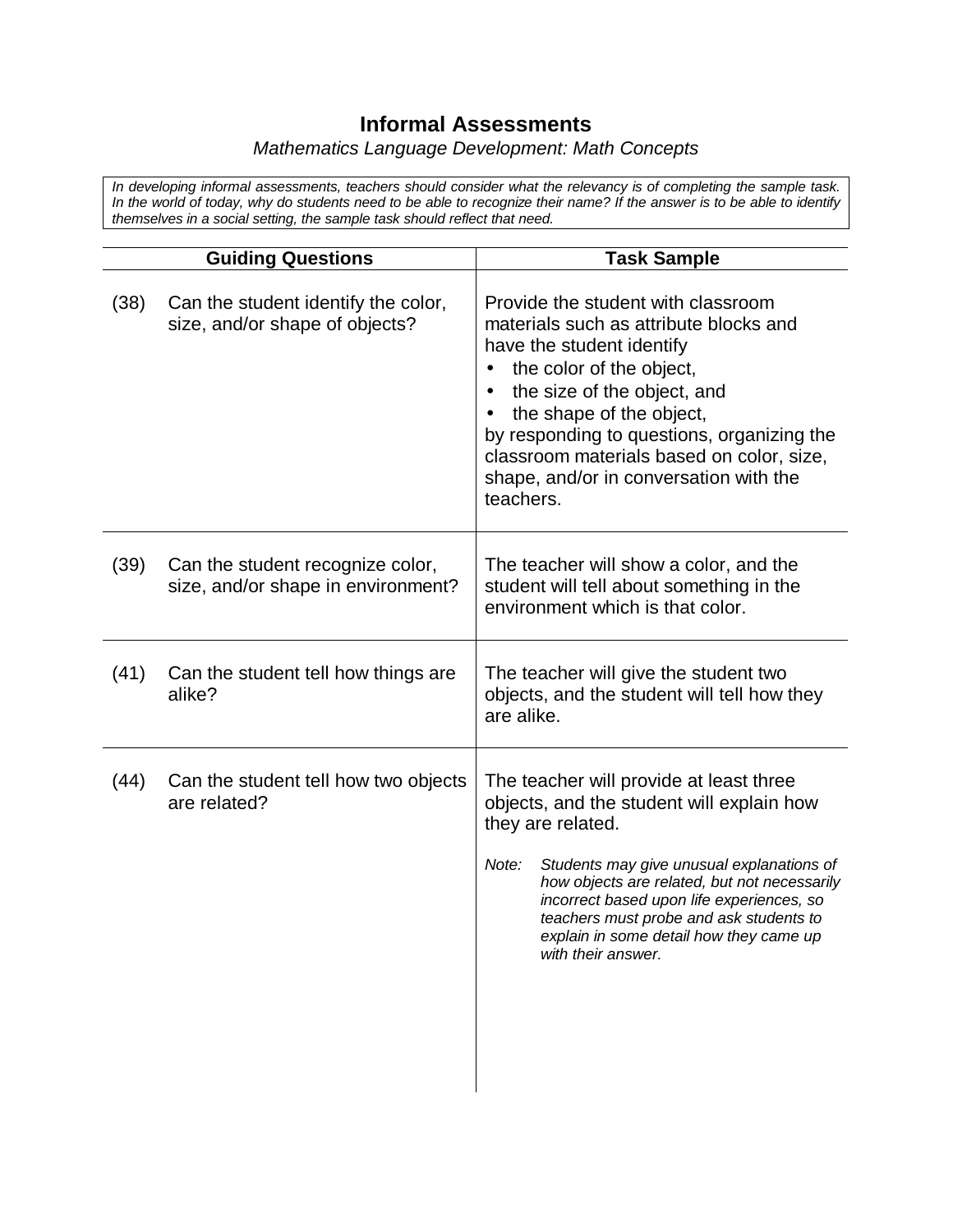|      | <b>Guiding Questions</b>                                        | <b>Task Sample</b>                                                                                                                                                                                                           |
|------|-----------------------------------------------------------------|------------------------------------------------------------------------------------------------------------------------------------------------------------------------------------------------------------------------------|
| (48) | Can the student count objects?                                  | Provide the student with objects. Have the<br>student count objects and tell how many.<br>As students place napkins or cups for<br>snacks, they should be encouraged to<br>count as they place one at each person's<br>seat. |
| (49) | Can the student select the set that<br>has more, less, or same? | The teacher will provide two sets of<br>objects and ask the student to select the<br>set that has more, less, or same.                                                                                                       |
| (51) | Can the student describe a given<br>pattern?                    | The teacher will provide a simple pattern<br>and ask the student to describe the pattern<br>(red, yellow, red, yellow).                                                                                                      |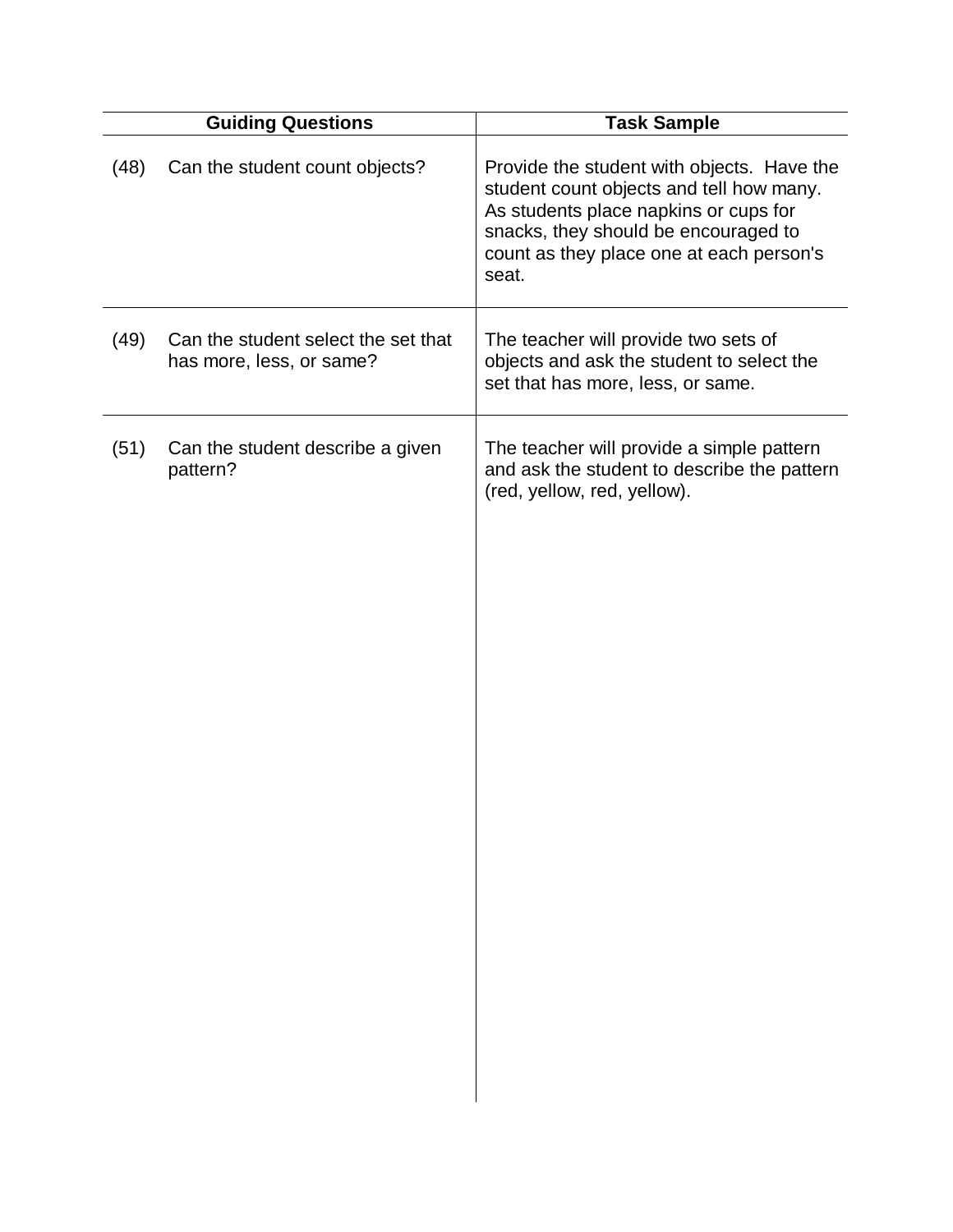## **Suggested Teaching Strategies**

*Mathematics Language Development: Math Concepts*

#### **Describes things by color, size, and/or shape**

- 37) Sorts objects by color, size, and/or shape Color:
	- Use manipulatives to sort by color.
	- Graph students' eye colors by allowing each to look in a mirror and determine their eye color, picking a corresponding color of construction paper and placing on a chart. The teacher will review the results with the class.
	- Have students wearing a particular color stand up.
	- Place pairs of socks in the dramatic play area and ask students to sort by color.

Size: (large/small)

- Use toys to sort by size.
- Use buttons to sort by size.
- Use attribute blocks to sort by size.

Shape:

- Furnish name tags with a different shape and color combination for each child (e.g., red triangle, red circle, green circle).
- Use attribute blocks to sort by shape.
- Make paper cut-outs of geometric shapes and have students sort according to shape.
- Use crepe paper to outline various objects in the room and discuss the shape outlined (all the rectangles outlined in blue crepe paper, all the circles in red and so on).
- 38) Identifies color, size, and/or shape of objects Color:
	- Play "Color Bingo," "Eye Spy," etc.
	- Read color related books.
	- Read any of the following books:
		- Blue Sea (Robert Kalan)
		- My Little Color Library (Dorling Kindersley)
		- Ten Black Dots (Donald Crews)
		- Red Leaf, Yellow Leaf (Lois Ehlert)
		- Living Colors (Karen Welch)
		- My First Book of Colors (Mary Packard)
		- Color Zoo (Lois Ehlert)
		- Purple, Green, and Yellow (Robert Munsch)
		- My Many Colored Days (Dr. Seuss)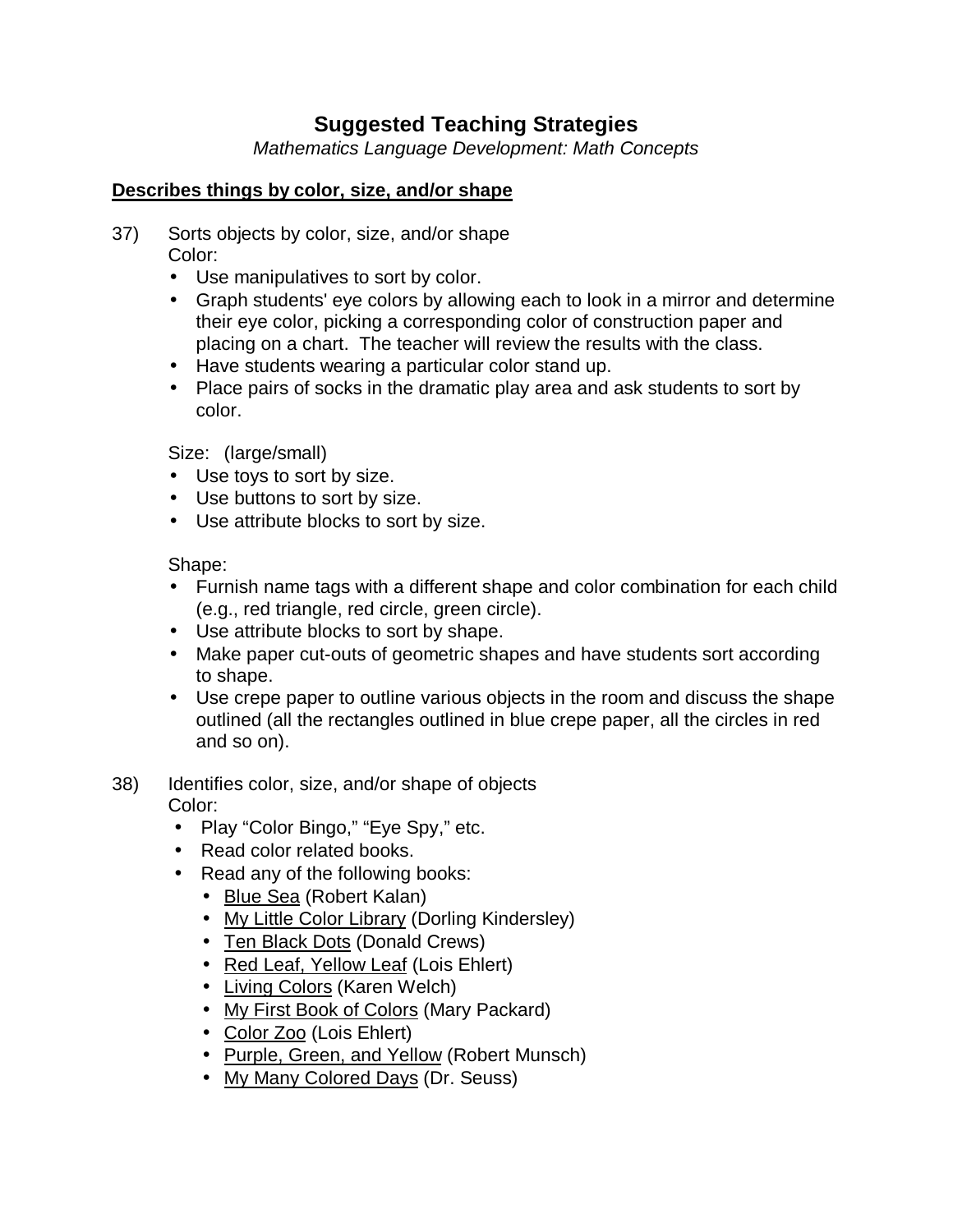- Colors (John Reis, Sara Lynn, Elizabeth Thorn, Gail Jeunesse, Istar Schwager, Peter Sloan)
- Mouse Paint (Ellen Stoll Walsh)
- Color Dance (Ann Jonas)
- Brown Bear, Brown Bear, What Do You See? (Bill Martin, Jr.)

Size:

- Provide an assortment of adult and child clothing. Have student identify large clothing and small clothing.
- Use flannel board and felt cut-outs to identify large/small. Read *Goldilocks and the Three Bears*.

Shape:

- Play "Shape Bingo."
- Have students sit in a circle, march in a square, make a triangle with their arms.
- Have a plastic bag with shapes in it. The teacher will call out a shape, and the student will pull that shape out.
- 39) Recognizes color, size, and/or shape of objects in environment Color:
	- Have students name objects found in the classroom showing a particular color and discuss other things of like color not in the room.
	- Have students tell what color they are wearing.

Size:

• Encourage students to talk about things in the environment that are different sizes (e.g., trees–bushes; moms–babies).

Shape:

- Have student name shapes of things in their home and at school.
- Guide students to name objects that are circles, such as a clock.

#### **Recognizes how things are alike (Comparisons)**

- 40) Explores the concept of how things are alike through manipulative experiences
	- Provide students with manipulatives and have them tell how they are alike (e.g., attribute blocks, pattern blocks, buttons, clocks, coins).
- 41) Identifies alike and different
	- Have students discuss how objects are alike.
	- Give students a sand pail with objects to investigate. Students will tell how their objects are alike (e.g., they are all yellow, they are all smooth, they are all pencils).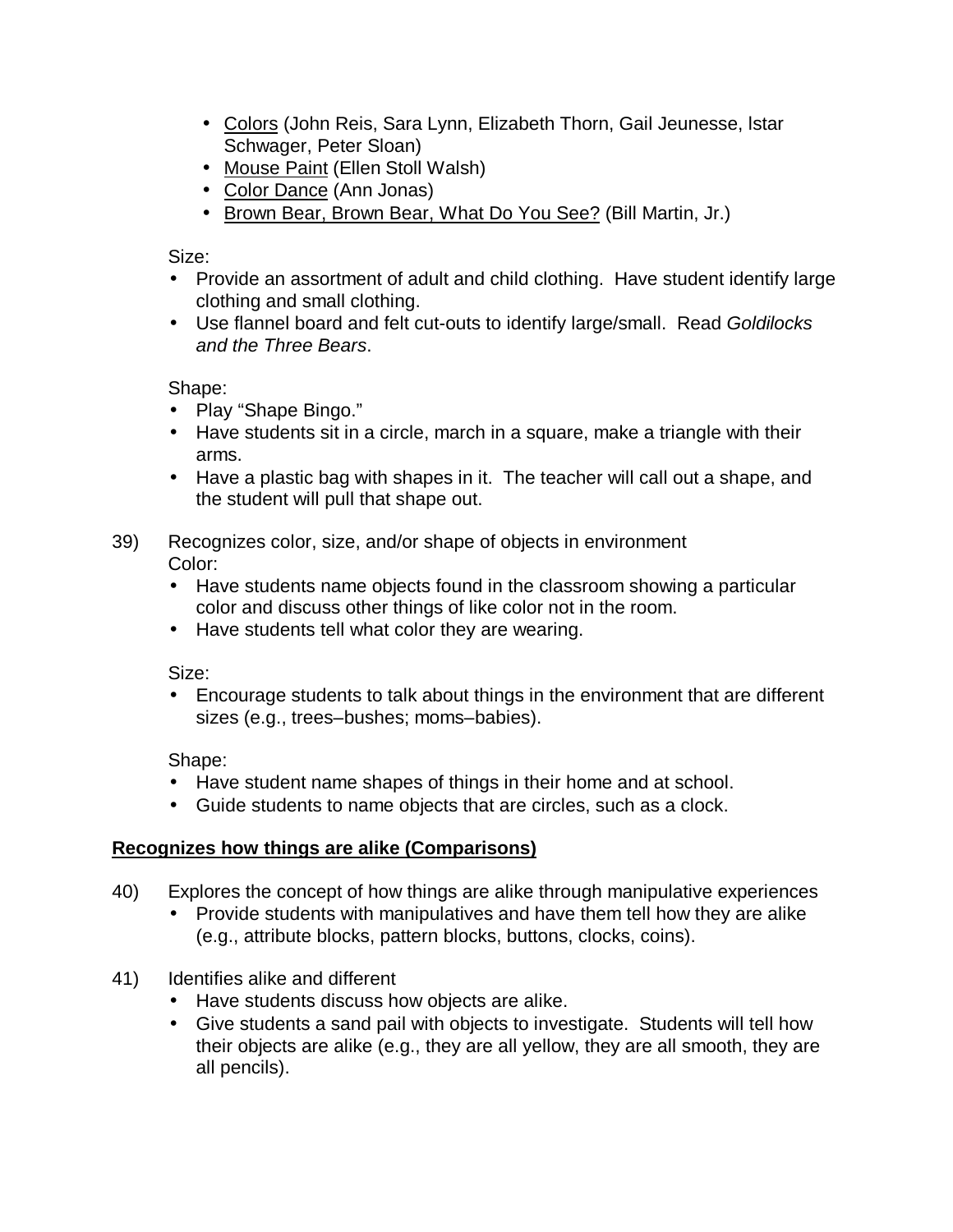- Display a digital clock and an analog clock. Have the students tell how they are alike and different.
- 42) Categorizes objects that are alike
	- Given various nature items such as acorns, leaves, shells, etc., students will sort items according to similar attributes. The teacher may make word/picture labels for each category.
	- Provide a sack of various coins. Have the student stack like coins together.
	- View a video or supply picture cards that demonstrate the difference in day and night. Have the student denote day and night by standing or sitting.

#### **Identifies objects that belong together (Classifies)**

- 43) Selects objects that go together
	- Provide three objects and allow students to select the two that go together.
	- Match photographs of objects that go together.
- 44) Explains how things are related
	- Allow one student to select an object from a group of objects provided by the teacher. Let another student choose the object that goes with the object that was selected and tell why.
	- Provide several boxes with different pictures on each one. Have a variety of objects that will go with the pictures. For example: picture on box – toothpaste, object – toothbrush. Have students tell how these things are related.

#### **Demonstrates understanding of positional words (Measurement)**

- 45) Shows understanding of positional words (e.g., before, after, over, under)
	- Give each child a button and an index card. Have students place the button as the teacher gives directions. Let the students take turns giving directions and performing the actions.
	- Have students act out a story such as "Little Mouse," using a large cardboard box.

*Little Mouse lived inside a big box where it was cozy and safe. One day, Little Mouse crept outside its box house and went looking for a piece of cheese. All at once Little Mouse saw a hungry cat— MEOW!! Little Mouse ran back inside the box house quickly. Little Mouse thought the cat was gone and crept outside again. MEOW!! Little Mouse heard the cat. Back inside ran Little Mouse. This time Little Mouse waited until night when the cat was asleep to go outside. The Little Mouse was able to find some cheese and get back inside the box house before the cat awoke.*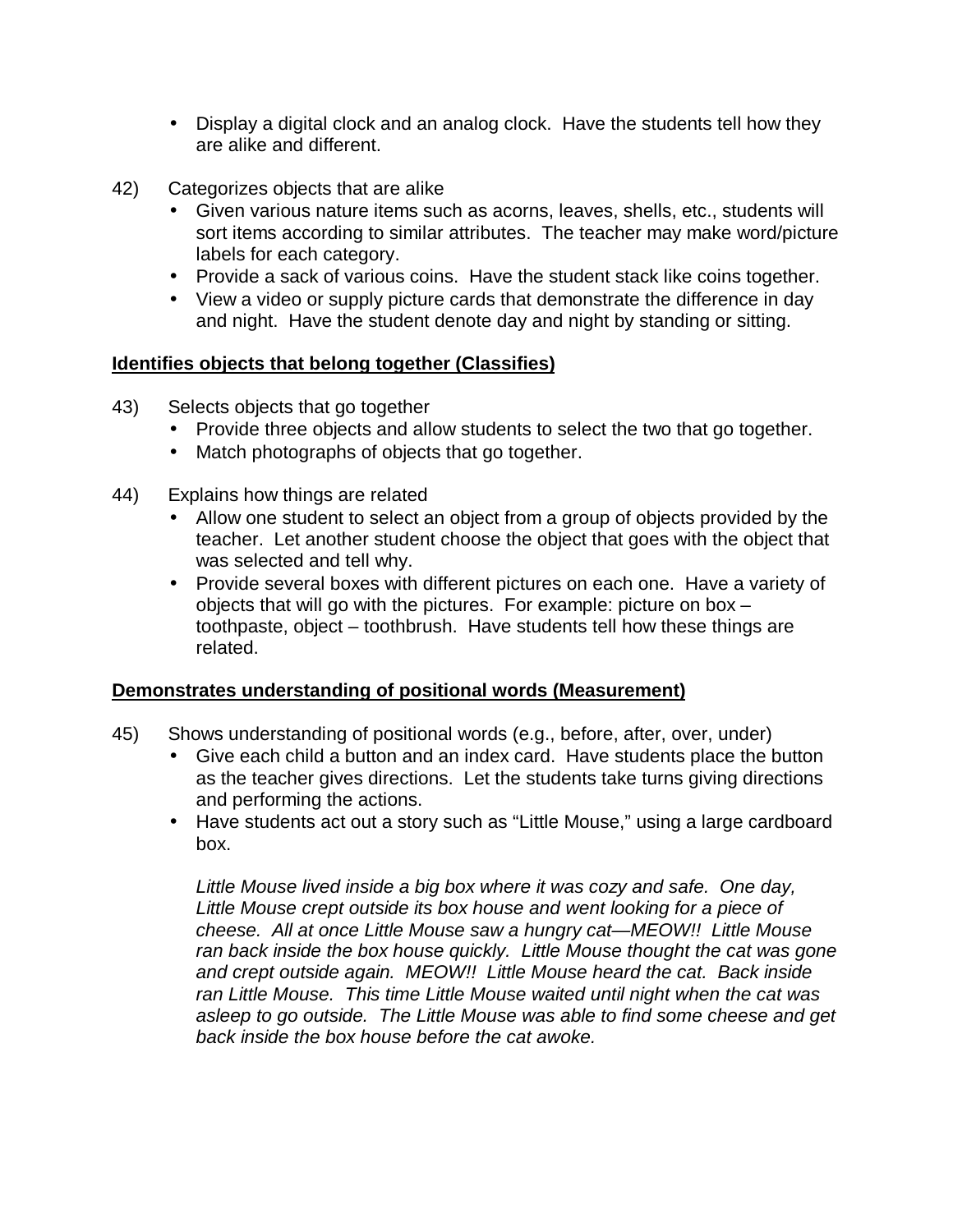- Ask the students to trace (or draw) four shapes such as a square, circle, rectangle, and triangle on construction paper. Next, have students glue beans or macaroni over, under, inside or outside each shape.
- 46) Uses positional words correctly when communicating (e.g., first, next, last, over, under)
	- Use nursery rhymes or nursery rhyme songs in guiding students to demonstrate positional words. For example, up-down ("Hickory, Dickory Dock"); inside-outside ("Peter, Peter, Pumpkin Eater"); over-under ("Hey, Diddle, Diddle," "Jack Be Nimble").
	- Give each student a puppet or a beanbag. Begin by telling the students where you are putting your puppet: "My puppet is over my head." Have the students copy you, then ask: "Where is your puppet?" The students respond "The puppet is over my head." Ask students, "Where else can the puppet be placed?"
	- Demonstrate first/last as the students line up for lunch, etc. Have the first and last student call out "first" and "last" to signal that the group is in line and ready to proceed.

#### **Develops a sense of numerical concepts (Number Sense)**

- 47) Shows one-to-one correspondence
	- The student will set the table in the home-living center (one plate-one person).
	- Provide toy garages (empty milk cartons) and toy cars. Have the students match one car for each garage.
- 48) Counts objects
	- Provide opportunities for students to count sets of objects (e.g., trees, lunchboxes, beans, counters, swings, chairs).
- 49) Identifies more, less, and same
	- Define the terms *more*, *less*, and *same* by using correct examples in the classroom.
	- Provide objects to graph, such as modes of transportation to school. Create graph and discuss results using the terms *more*, *less*, and *same* amounts.
	- Have students arrange three different sets of objects (e.g., coins, blocks). Ask: Which set has more? Which has less? Are any the same?
- 50) Recognizes numbers
	- Number the tables so that students will tell the number of the table where they are sitting.
	- Play Number Bingo in small groups.
	- Place student telephone book in dramatic play area. Engage in role play with students to use the book when dialing a number on the play telephone.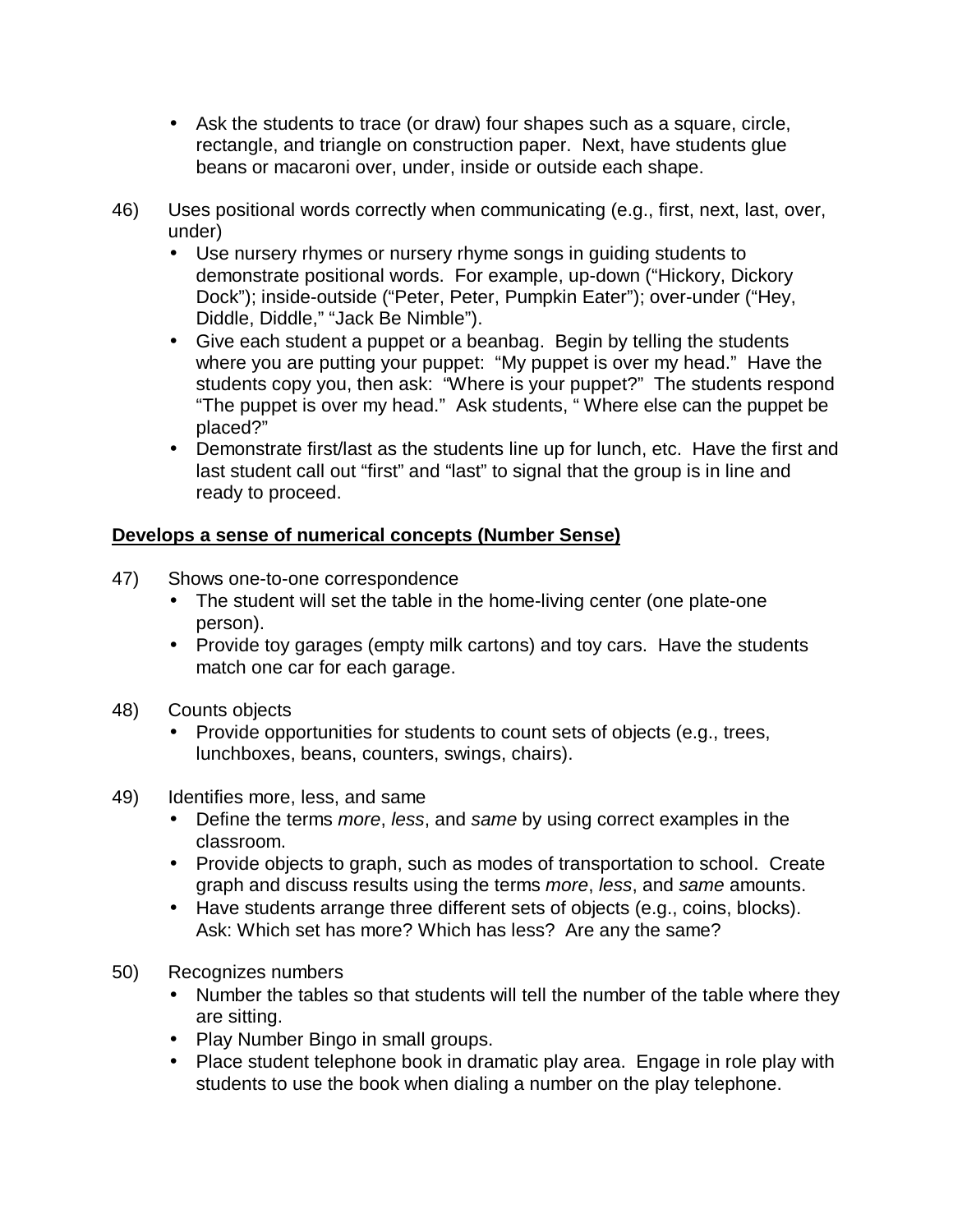• Use sale papers with grocery ads to help small groups of students plan a roleplaying shopping trip.

#### **Recognizes patterns**

- 51) Describes patterns
	- The teacher will model a simple pattern (clap, snap, clap, snap), and the student will tell about this pattern.
	- Use a calendar to show the pattern of days of the months (e.g., November  $1^{st}$  turkey, November 2<sup>nd</sup> - Cornucopia, November 3<sup>rd</sup> - turkey, November 4<sup>th</sup> -Cornucopia.) Predict what comes next.
- 52) Reproduces patterns
	- The student will reproduce patterns modeled by teacher such as boy, girl, boy, girl, etc.
	- Demonstrate rhythmic pattern (e.g., after standing, stomp, clap, clap, stomp, clap, clap).
	- Sing and act-out the song "When You're Happy and You Know It."
	- Provide objects to reproduce patterns.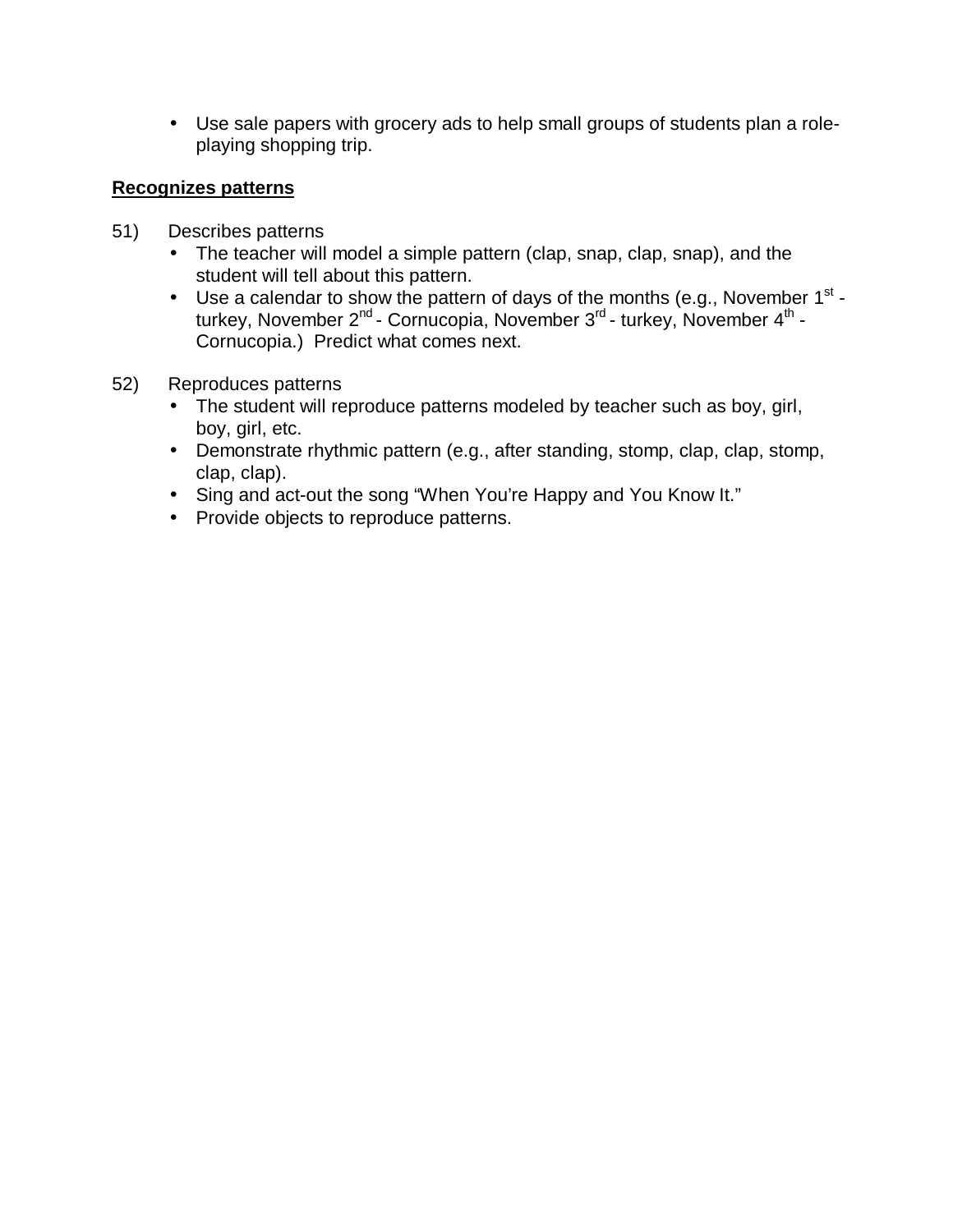## **Pre-Kindergarten Benchmarks**

*Social/Emotional Development*

O - means teacher should be able to observe naturally throughout the day— possibly use anecdotal records. I - Informal Assessment— those marked "I" have an assessment task attached.

#### **Plays by self and in small groups of two to five (Collaborative Play)**

- 53) O Uses acceptable ways of joining in an on-going activity or group
- 54) O Begins give and take cooperative play
- 55) O Waits his/her turn in playing games or using materials
- 56) O Respects others' feelings in the context of group play
- 57) O Shows pleasure in being with and having friends
- 58) O Uses appropriate language in the context of social play
- 59) O Interacts non-verbally with others with smiles, waves, and nods, as well as, responding to nonverbal cues

#### **Develops listening skills**

- 60) O Follows simple (one-step) directions
- 61) O Shows sensitivity to others as they speak in small or large group settings (taking turns in speaking in small/large group settings)
- 62) O Listens attentively to adults when interacting with them

#### **Develops problem-solving skills for resolving conflicts**

- 63) O Approaches others positively
- 64) O Negotiates solutions and develops compromises with others in an ageappropriate manner
- 65) O Develops an awareness of the feelings of others
- 66) O Uses words rather than physical means to solve problems and express anger
- 67) O Expresses own rights and needs appropriately
- 68) O Begins to accept the consequences of own actions

#### **Assumes age-appropriate responsibilities in the classroom**

- 69) O Participates in routines (large and small group time, transition time, and so forth)
- 70) O Demonstrates appropriate use and care of classroom and personal materials
- 71) O Begins to understand the concept of personal property versus community (classroom) property or the property of others
- 72) O Understands the need for rules and begins to follow them
- 73) O Makes relevant contributions to group time activities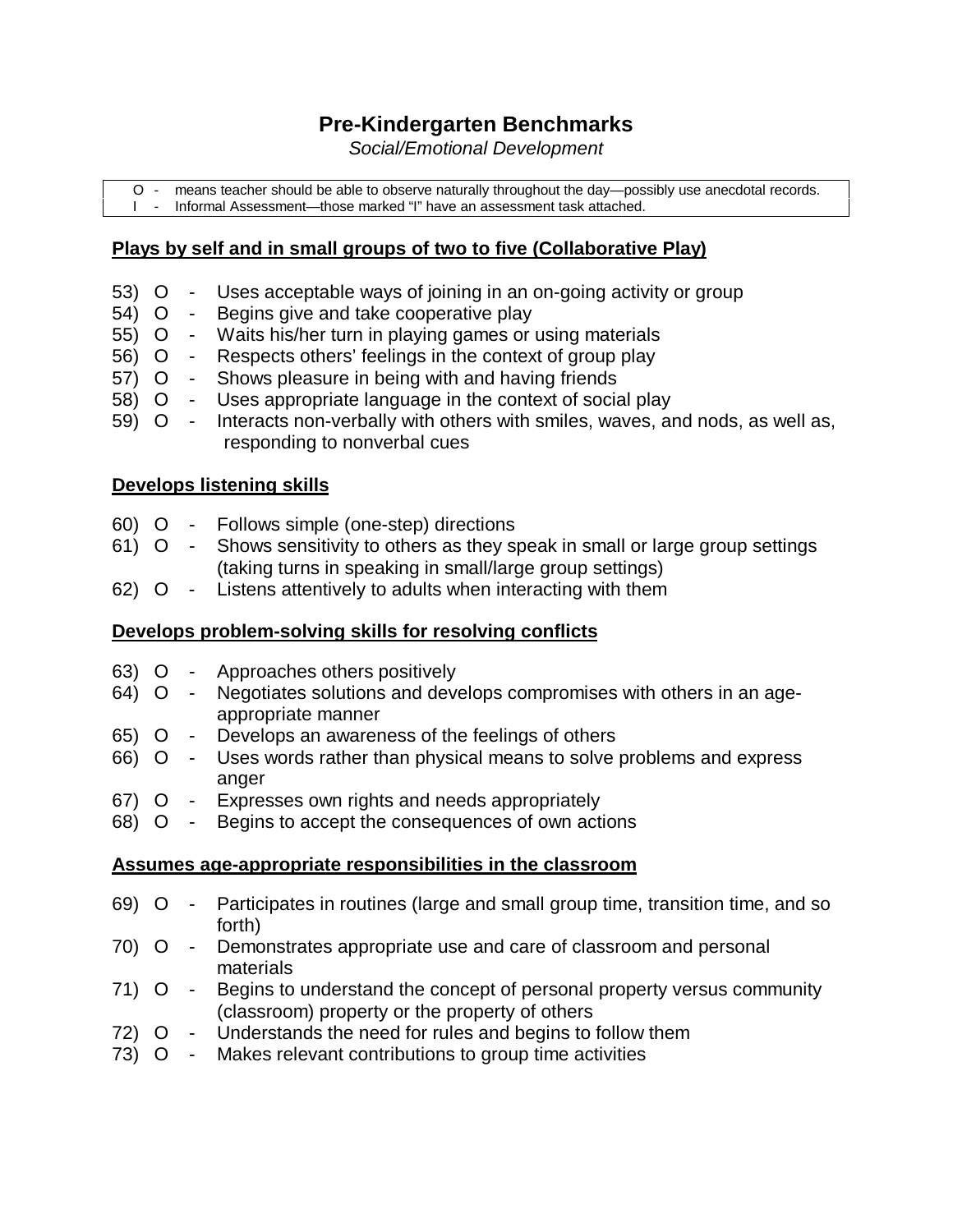#### **Develops a positive self-concept**

- 74) O Offers and accepts affection and appreciation
- 75) O Shows acceptance of individuals from different family configurations, cultural, and/or racial groups through positive interactions with class members and school staff
- 76) O Expresses wishes and preferences clearly in an age-appropriate manner
- 77) O Shows interest in others by exchanging information with them
- 78) O Takes initiative in problem-solving
- 79) O Takes pride in accomplishments and accepts disappointments without loss of interest in or focus on the activities at hand

#### **Develops age-appropriate self-control**

- 80) O Begins to accept not being first at a game, activity, or classroom routine such as lining up
- 81) O Expresses frustrations and anger effectively without harming self, others, or property (verbal or nonverbal responses)
- 82) O Uses restraint and does not call inappropriate attention to self

#### **Develops imagination and creativity**

- 83) O Uses descriptive language in role playing
- 84) O Uses the arts (e.g., visual arts, music, dance) to express thoughts and feelings about the world in which the student lives
- 85) O Uses words and pictures to create stories that describe feelings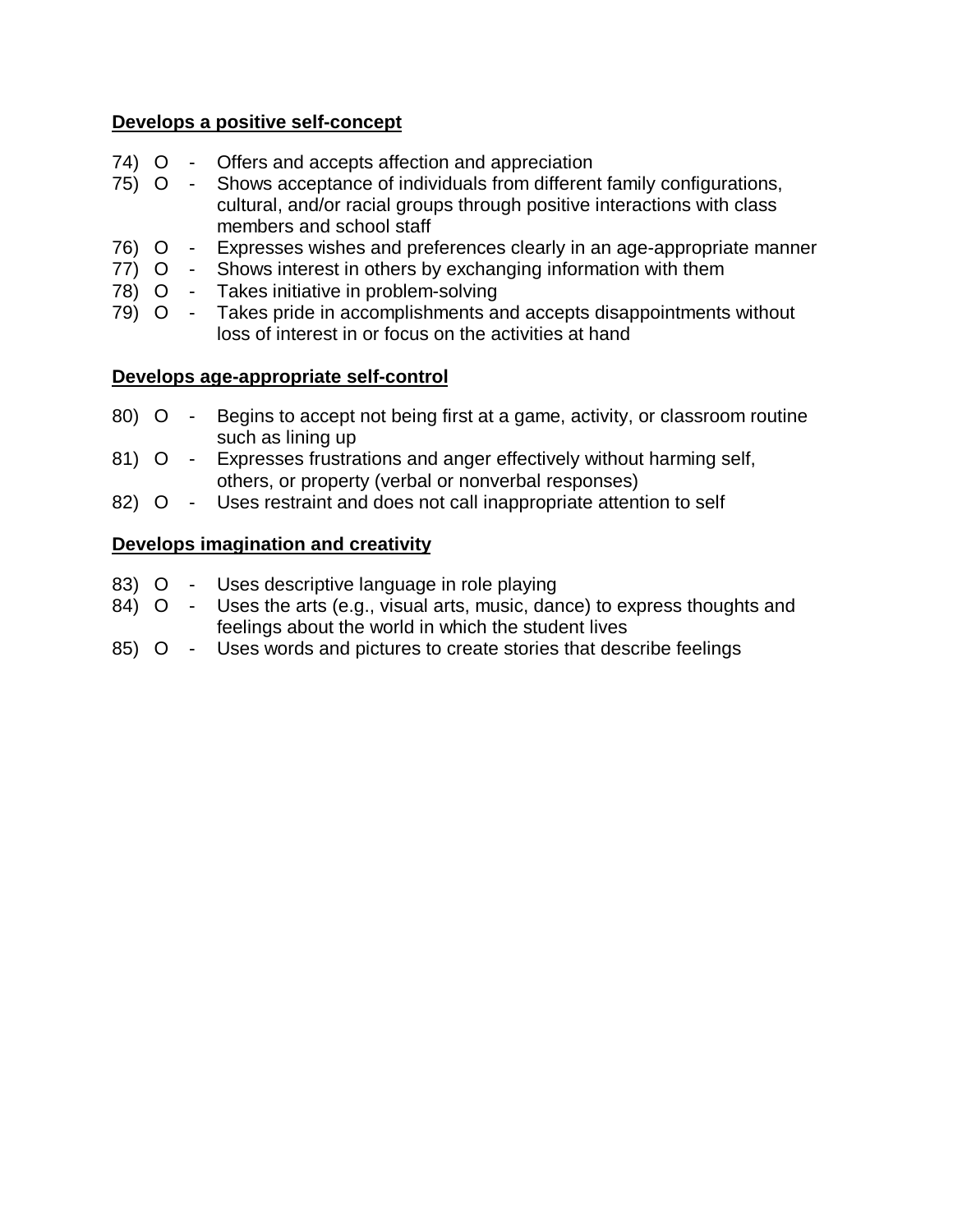## **Observational Assessment for Working with Families**

*Social/Emotional Development*

*To ensure the child's development, the family and school must communicate and cooperate for the child's benefit. A supportive climate in the school setting will include:*

- *shared responsibilities between families and teachers,*
- *a focus on the child's and family's strengths, and*
- *a commitment to forming authentic relationships with families.*

| <b>Guiding Questions</b>                            | Task Sample                                                                                                                         |
|-----------------------------------------------------|-------------------------------------------------------------------------------------------------------------------------------------|
| Are there authentic relationships with<br>families? | Post photographs of students and their<br>families and encourage students to<br>discuss their photographs.                          |
|                                                     | Invite family members of students to share<br>about their home culture and language<br>with the class.                              |
|                                                     | Teachers greet students and families<br>when they arrive and depart and<br>communicate with weekly notes and/or<br>telephone calls. |
|                                                     | Teachers mail positive communication to<br>the students/parents as a way of "special<br>communication" throughout the year.         |
|                                                     | Teachers use electronic mail, if available,<br>to communicate with parents.                                                         |
|                                                     | Districts establish a plan by which<br>teachers visit students in homes.                                                            |
|                                                     | Districts schedule programs and<br>conferences at times that are conducive to<br>working parents (both night and day).              |
|                                                     | Districts develop a team approach,<br>whereby, teachers work with the same<br>group of students in a multi-year situation.          |
|                                                     | Teachers use materials that avoid<br>stereotyping.                                                                                  |
|                                                     |                                                                                                                                     |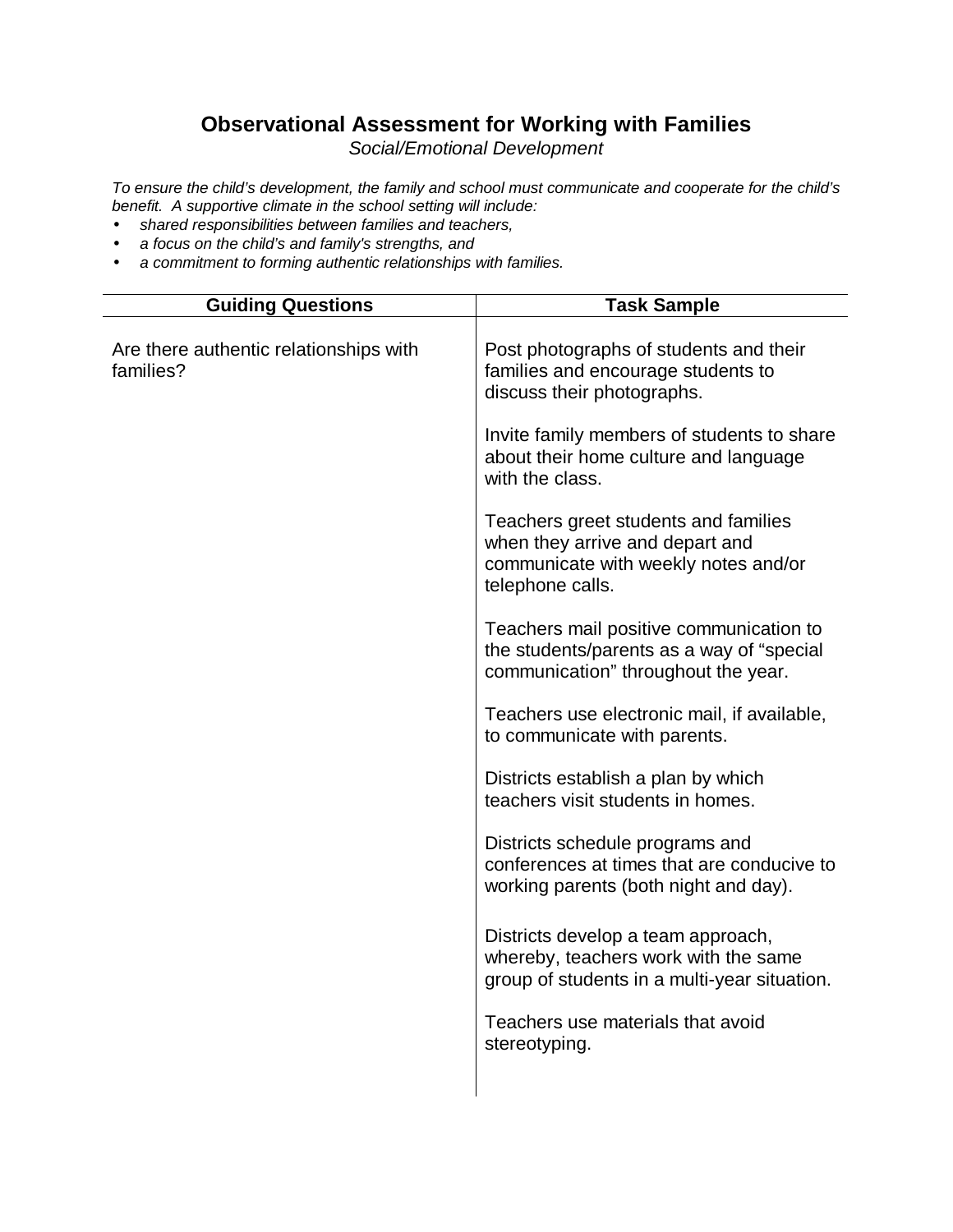| <b>Guiding Questions</b>                             | <b>Task Sample</b>                                                                                                                         |
|------------------------------------------------------|--------------------------------------------------------------------------------------------------------------------------------------------|
| Are family involvement strategies utilized?          | Program mission is clearly communicated<br>and parents have opportunities for input.                                                       |
|                                                      | Teachers share anecdotal notes with<br>parents through formal conferencing and<br>at other times as needed.                                |
|                                                      | Family members join students for activities<br>during the school day.                                                                      |
|                                                      | Districts plan and implement opportunities<br>for families to gather for fun and<br>educational activities.                                |
|                                                      | Teachers develop a message system that<br>regularly allows for parents and teachers<br>to share information about students.                |
|                                                      | Programs provide specific volunteer<br>opportunities for both working and non-<br>working family members.                                  |
|                                                      | Districts develop and implement strategies<br>to recognize and acknowledge the family<br>and its role in the education of the<br>students. |
| Are students' and families' strengths<br>recognized? | Invite families to share the students' home<br>culture and language in the classroom.                                                      |
|                                                      | Cook and serve foods from families'<br>contemporary cultures.                                                                              |
|                                                      | Avoid stereotyping any group through<br>materials and objects.                                                                             |
|                                                      | Take trips to museums and cultural<br>resources of community.                                                                              |
|                                                      |                                                                                                                                            |
|                                                      |                                                                                                                                            |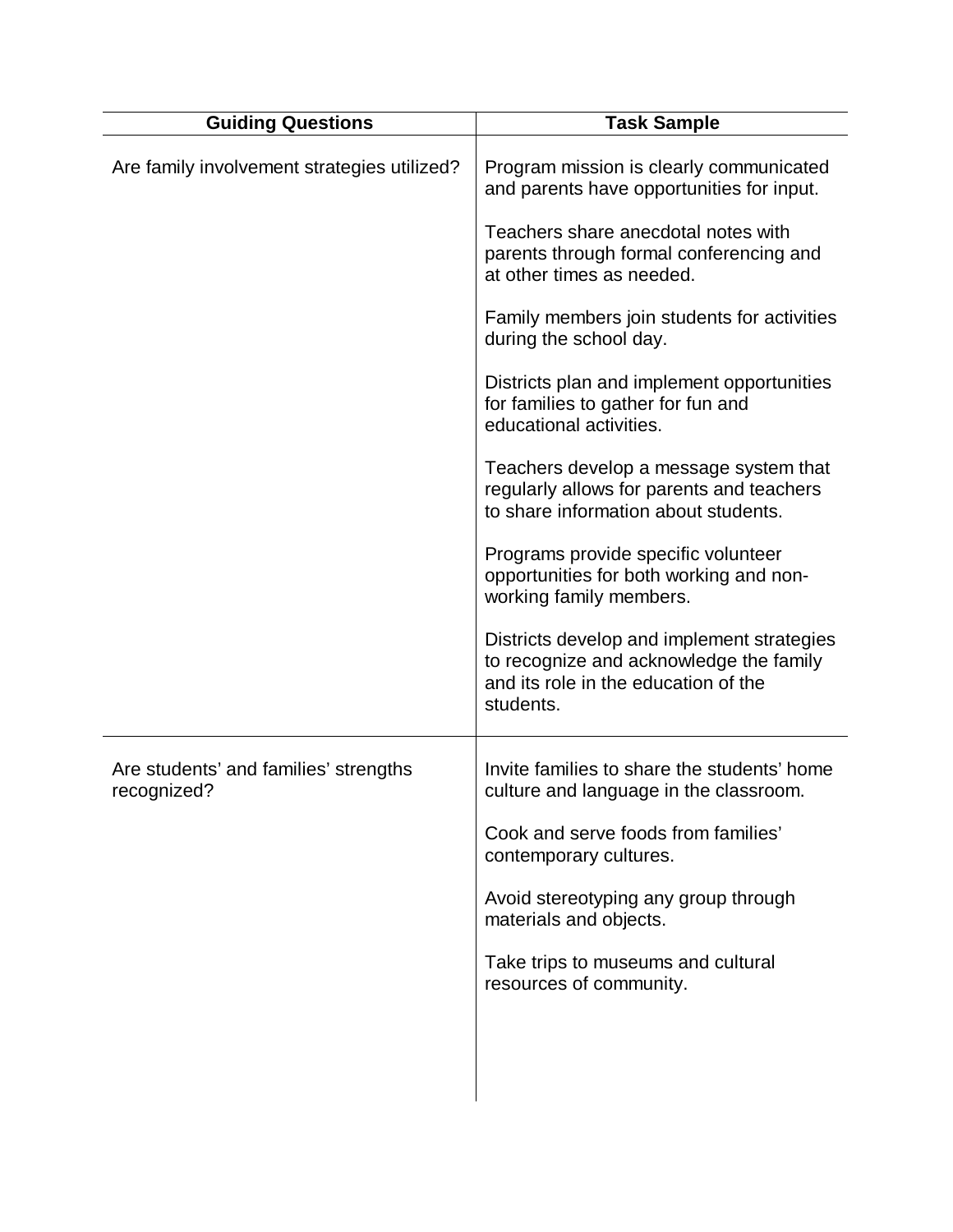## **Suggested Teaching Strategies**

*Social/Emotional Development*

*Teachers need to be mindful that their modeling of positive and intended behaviors that are listed in the benchmarks is the most effective strategy for intervention/instruction of the student.*

#### **Plays by self and in small groups of two to five (Collaborative Play)**

- 53) Uses acceptable ways of joining in an on-going activity or group
	- Provide appropriate play areas (housekeeping, blocks, sand/water, and dramatic play).
	- Model observation of on-going play and suggest ways of joining in.
- 54) Begins give and take cooperative play
	- Provide opportunities for play and acknowledge cooperation.
	- Pair students having difficulties with social skills with those who exhibit strong social skills.
- 55) Waits his/her turn in playing games or using materials
	- Provide opportunities for small group participation, thus decreasing wait time.
	- Model taking turns and acknowledge acceptable behavior.
- 56) Respects others' feelings in the context of group play
	- Model respectful behavior and acknowledge respectfulness in others.
	- Use literature that demonstrates respect for the feelings of others.
	- Provide opportunities for discussion of feelings and, in some cases, provide language for students having difficulty expressing their feelings.
- 57) Shows pleasure in being with and having friends
	- Model pleasurable behavior through smiles, hugs, and pats on the back to all students in the classroom.
	- Reinforce with words the emotions of students who show pleasure when with friends.
- 58) Uses appropriate language in the context of social play
	- Provide opportunities for role playing with puppets and skits to demonstrate use of appropriate language.
	- Provide language for students having difficulty expressing themselves.
	- Read books and lead discussion about children at play.
- 59) Interacts nonverbally with others with smiles, waves, nods, as well as responding to nonverbal cues
	- Model communicating non-verbally.
	- Offer opportunities to dramatize ways of communicating non-verbally.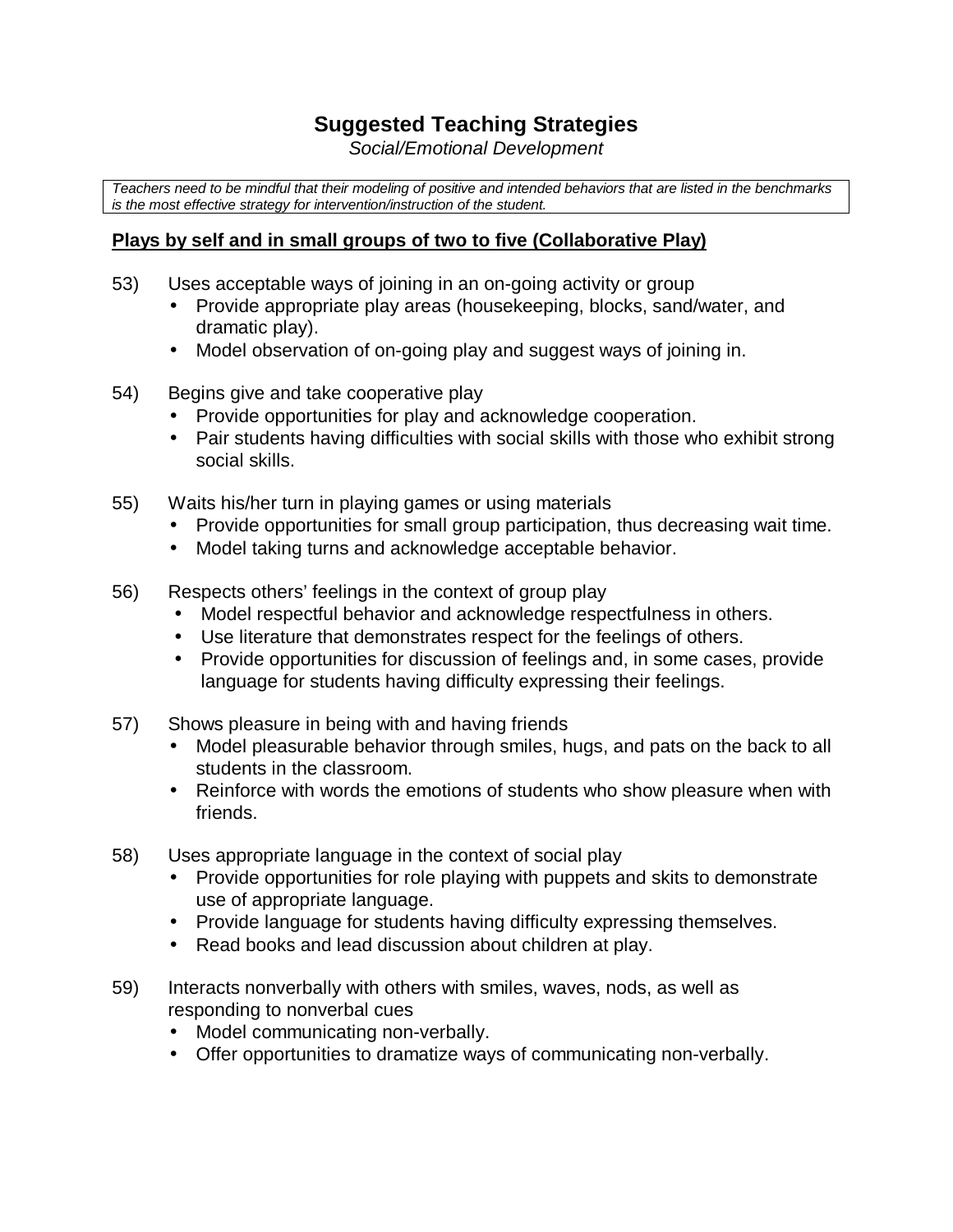#### **Develops listening skills**

- 60) Follows simple (one-step) directions
	- Give one-step directions. Teacher says, "Hand me the book," etc.
	- Role-play with student being teacher and giving one-step directions. Student says, "Walk to the door," etc.
- 61) Shows sensitivity to others as they speak in small or large group settings (taking turns in speaking in small/large group settings)
	- Model a friendly, positive, courteous manner when listening and responding to children's comments and suggestions.
	- Call children by name.
	- Position self at the same physical level as the student.
- 62) Listens attentively to adults when interacting with them
	- Play listening games such as "Simon Says", "I Spy", "Listening Lotto."
	- Encourage children to look at the person who is talking. Also, teachers should discuss the importance of keeping hands and feet still and not talking when others are talking.
	- Listen attentively when conversing with student.

#### **Develops problem-solving skills for resolving conflicts**

- 63) Approaches others positively
	- Discuss how your body language and facial expressions can give a friendly or unfriendly look.
	- Role-play acting out different facial expressions and body postures to help children identify what is friendly.
	- Arrange the environment so that a minimal number of "no's" are necessary for interactions.
- 64) Negotiates solutions and develops compromises with others in an ageappropriate manner
	- Guide children to resolve conflict and model skills that help children to solve their own problems.
	- Encourage children to role-play and verbalize possible resolutions to the problem.
- 65) Develops an awareness of the feelings of others
	- Listen and acknowledge children's feelings and frustrations and respond with respect.
	- Encourage children to be sensitive to the feelings of others by eliciting responses as to how the child would feel in similar circumstances.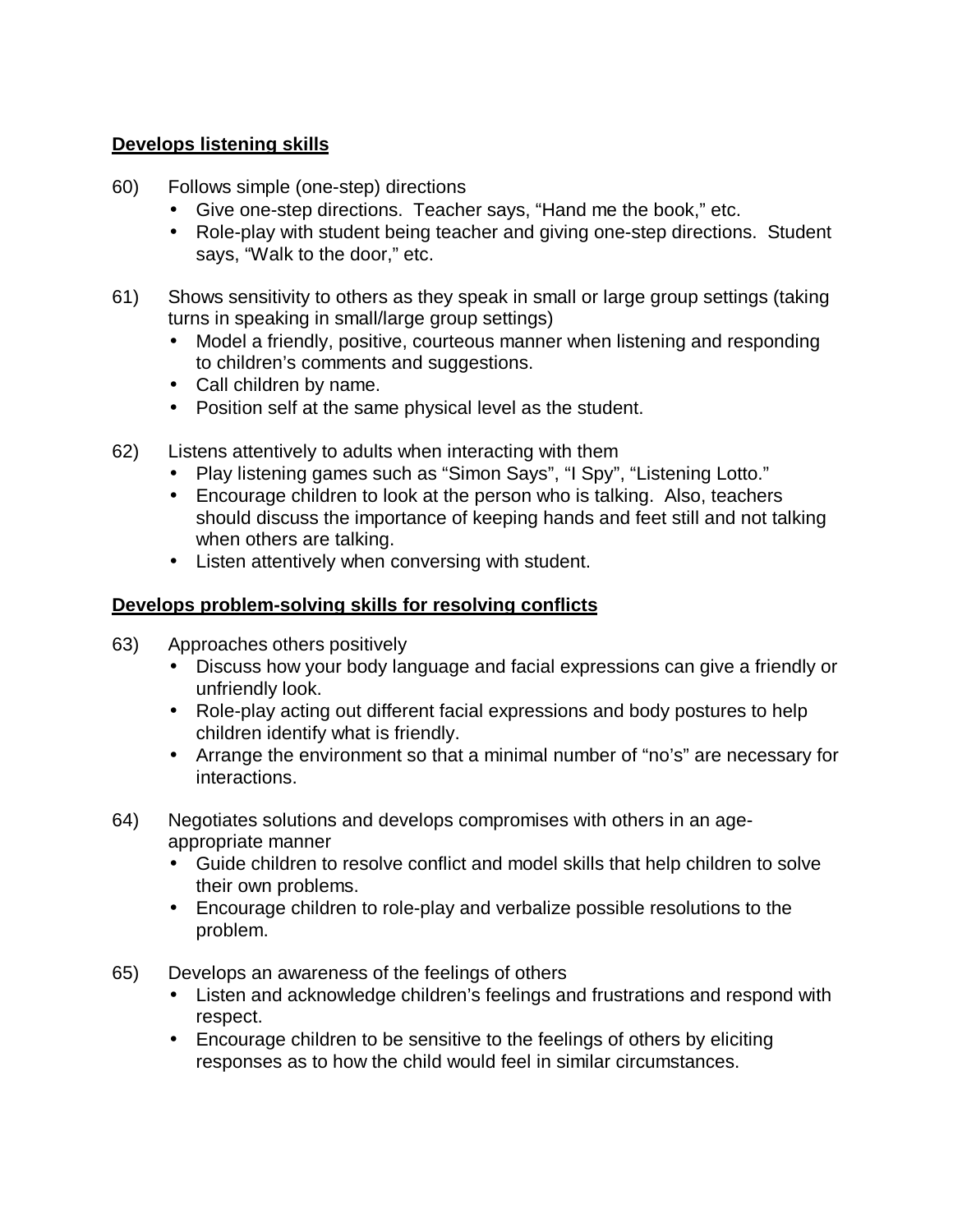- Use literature to help children understand feelings that are shared by others: books on anger, fear, happiness, loneliness, and change should be used weekly.
- 66) Uses words rather than physical means to solve problems and express anger
	- Establish and maintain a supportive environment.
	- Encourage children to describe the problems they encounter, and give them time to generate their own solutions.
	- Develop classroom rules which reflect non-violent resolution of conflict.
- 67) Expresses own rights and needs appropriately
	- Allow time for children to talk about what they see, do, and like.
	- Model respect and acceptance of individual responses of children.
- 68) Begins to accept the consequences of own actions
	- Encourage children to make choices and decisions throughout the day.
	- Help children decide between acceptable and unacceptable choices, and discuss consequences that result.

#### **Assumes age-appropriate responsibilities in the classroom**

- 69) Participates in routines (large and small group time, transition time, and so forth)
	- Clearly communicate daily routines, provide appropriate time for practice, and acknowledge success.
- 70) Demonstrates appropriate use and care of classroom and personal materials
	- Clearly communicate expectations for the use and care of materials. Use verbal explanations and pictures.
- 71) Begins to understand the concept of personal property versus community (classroom) property or the property of others
	- Define and demonstrate the difference in classroom property, personal property, and property of others (e.g., a puzzle is classroom property; a lunchbox is personal property).
	- Communicate the need for care of classroom and personal property, as well as property of others.
- 72) Understands the need for rules and begins to follow them
	- Clearly communicates the need for rules and involve students in the establishment of the classroom rules.
	- Provide opportunities for role-playing and for discussion of the need for rules.
	- Use the classroom rules to help students evaluate behavior.
- 73) Makes relevant contributions to group time activities
	- Encourage all students to participate regularly.
	- Acknowledge students' relevant contributions.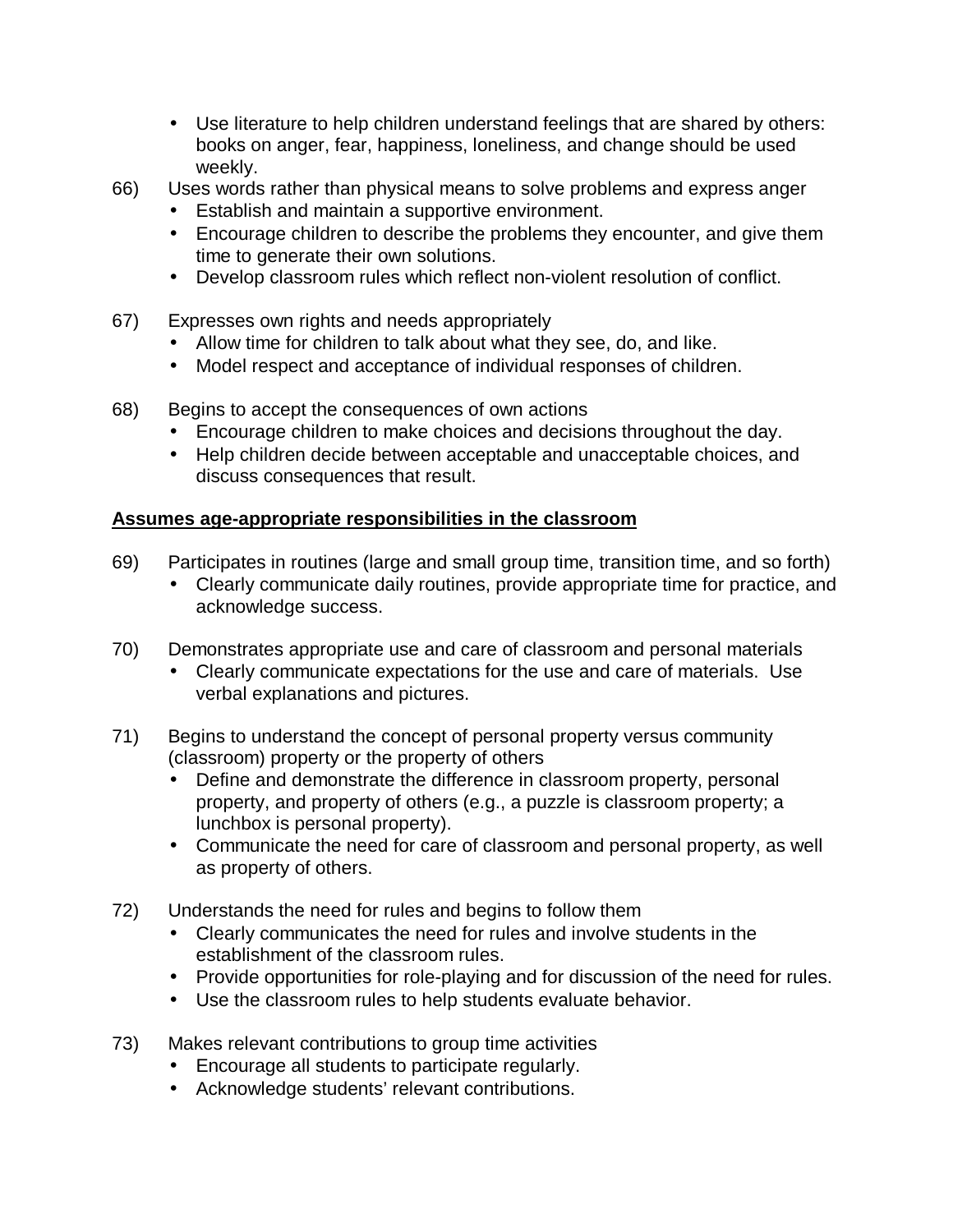- Place students strategically during group-time to facilitate participation.
- Use questions to guide discussion in the event focus begins to fade.

#### **Develops a positive self-concept**

- 74) Offers and accepts affection and appreciation
	- Model a supportive relationship with students by treating students with kindness.
	- Participate in one-on-one conversations with students at their eye level.
- 75) Shows acceptance of individuals from different family configurations, cultural and/or racial groups through positive interactions with class members and school staff
	- Initiate activities and discussions to build positive self-identity and teach the value of differences.
	- Provide books, materials, images, and experiences that reflect diverse cultures.
	- Invite family members to share their family culture and history with students and celebrate diversity.
	- Display student's work and photos of students and their families.
- 76) Expresses wishes and preferences clearly in an age-appropriate manner
	- Build a sense of community by bringing each student's home culture and language into the shared culture of the classroom.
- 77) Shows interest in others by exchanging information with them
	- Have parents sign students in and out daily.
	- Make home bags to relay daily messages.
- 78) Takes initiative in problem-solving
	- Provide opportunities for students to initiate activities, develop control of their bodies, and demonstrate self-help skills.
- 79) Takes pride in accomplishments and accepts disappointments without loss of interest in or focus on the activities at hand
	- Encourage students to draw pictures and tell stories about self, family, and cultural practices.
	- Provide cooperative games and activities which teach cooperation instead of competition.
	- Create a classroom environment that is not punitive when mistakes are made and recognizes that mistakes are a part of learning.
	- Provide opportunities for students to accomplish tasks independent of teacher assistance.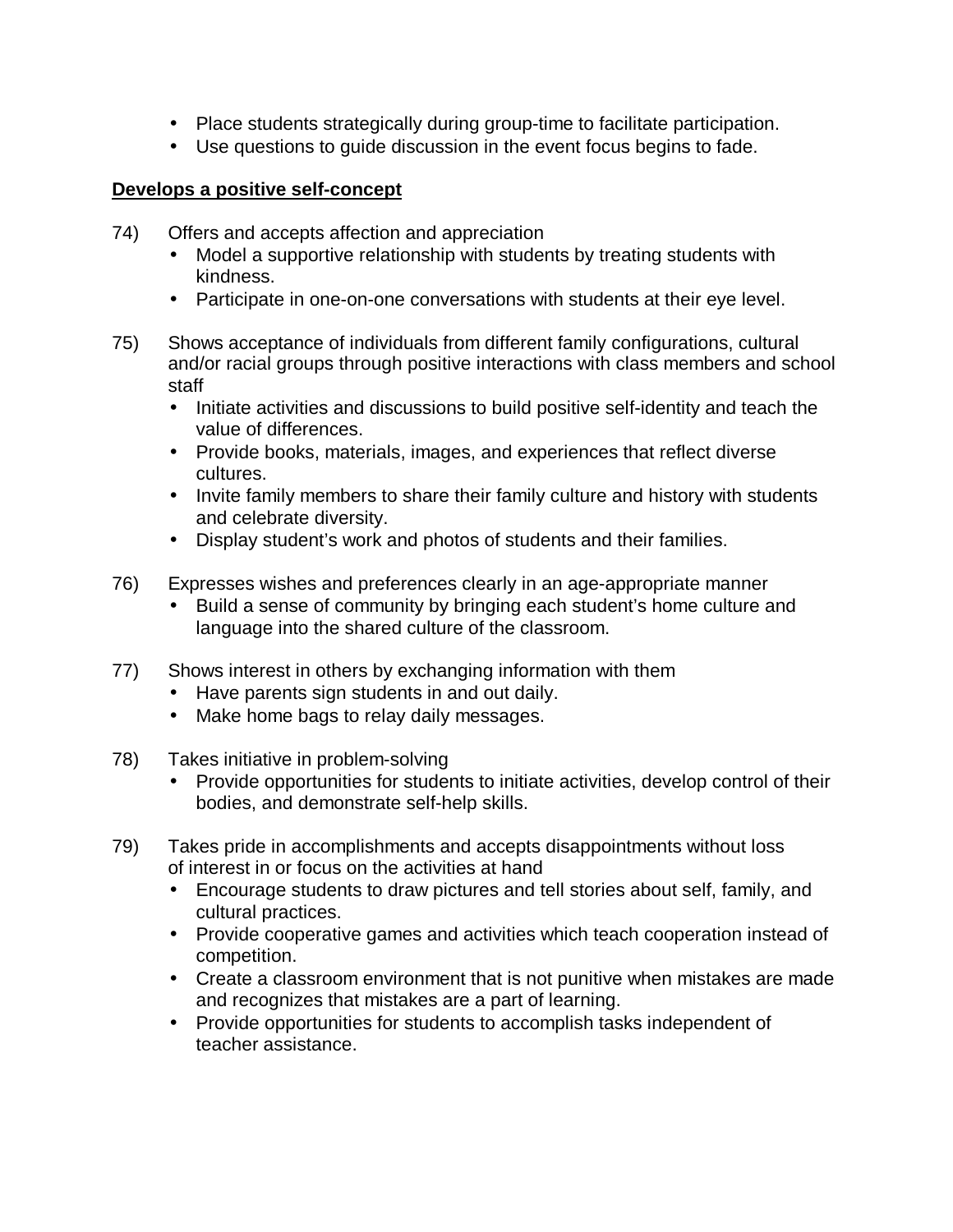#### **Develops age-appropriate self-control**

- 80) Begins to accept not being first at a game, activity, or a classroom routine such as lining up
	- Establish a procedure for being first and last in a line and explain that each student will have a turn.
	- Model desired behavior and provide opportunity to practice cooperation.
	- Model or demonstrate respectful ways (taking turns) of interacting with others.
- 81) Expresses frustrations and anger effectively without harming self, others, or property (verbal or nonverbal responses)
	- Assist students in developing vocabulary to express feelings.
	- Assist students in developing coping strategies to deal with anger by modeling.
- 82) Uses restraint and does not call inappropriate attention to self
	- Establish ground rules for group time participation.
	- Encourage all students to participate appropriately by modeling.
	- Use literature to teach the concepts and skills necessary to exercise restraint (e.g., Read Rainbow Fish and discuss behavior).
	- Reinforce students exhibiting behaviors that show understanding of restraint.

#### **Develops imagination and creativity**

- 83) Uses descriptive language in role playing
	- Model uses of descriptive language.
	- Use show and tell in small group settings to develop descriptive language.
	- Provide opportunities to develop language through reading and talking. Read literature with rich descriptive language on a daily basis.
	- Play games, such as "Eye Spy", in which descriptive language is used.
- 84) Uses the arts (e.g., visual arts, music, dance) to express thoughts and feelings about the world in which the student lives
	- Play various types of music and allow students to express feelings through moving with the music or painting or drawing.
	- Provide art materials for creating objects of self-expression.
	- Provide opportunities to describe students' art projects.
	- Provide opportunities for students to develop plays and skits to express thoughts and feelings.
- 85) Uses words and pictures to create stories that describe feelings
	- Read a story and draw a picture showing how the character feels.
	- Allow students to dictate feelings about pictures drawn.
	- Provide opportunities to describe personal feelings.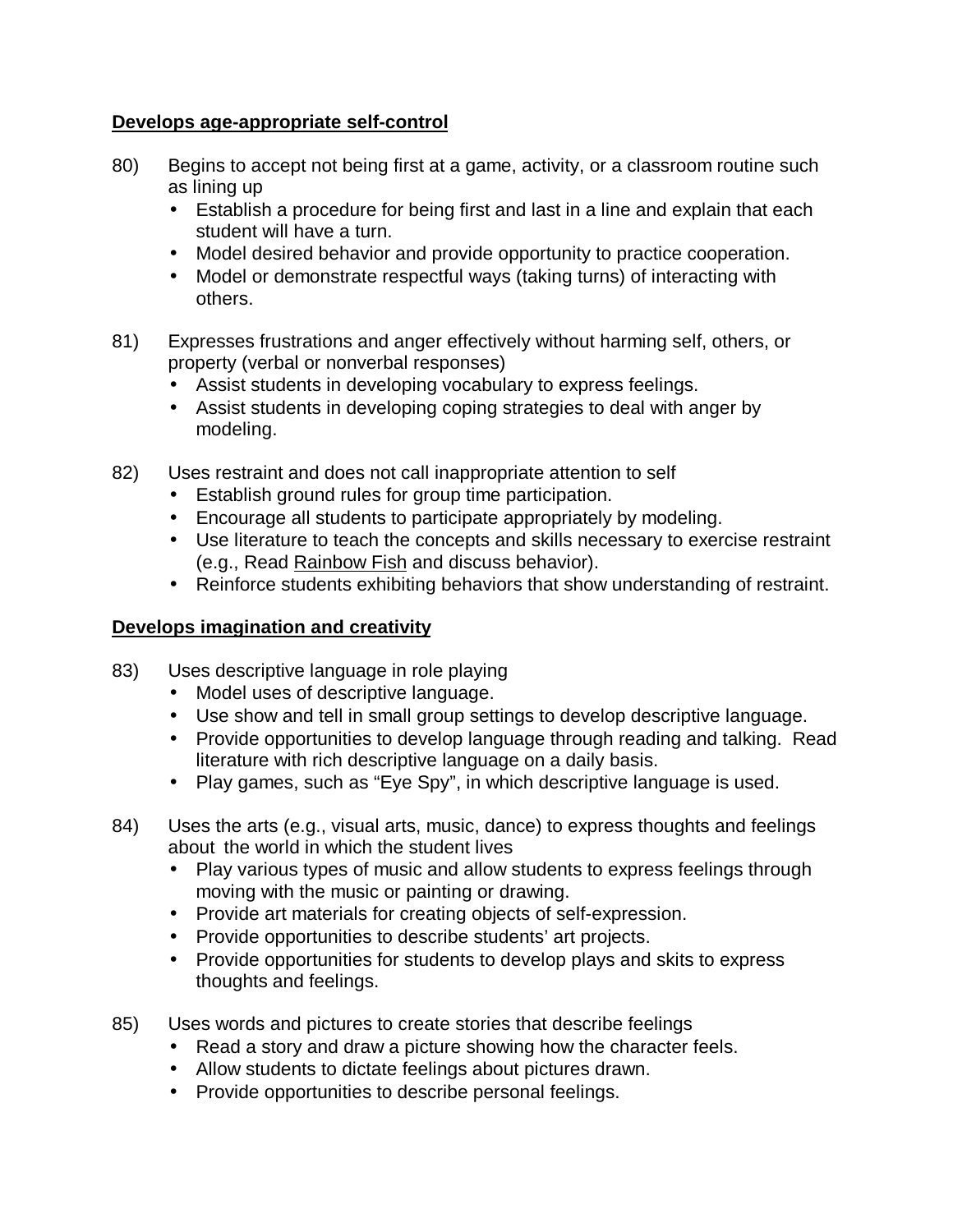## **Pre-Kindergarten Benchmarks**

*Physical Development: Fine, Gross, and Sensory Motor Development*

*\*These activities are critical for a foundation in cognitive abilities: emergent math and literacy. Further, socioemotional development is strengthened. This enhances growth and learning towards self-awareness.*

O - means teacher should be able to observe naturally throughout the day—possibly use anecdotal records. I - Informal Assessment— those marked "I" have an assessment task attached.

#### **Attends to basic self-help skills (personal health and safety)**

- 86) O Uses appropriate language to convey needs and actions
- 87) O Attends to daily routine tasks

#### **Uses eye/hand coordination to perform fine motor tasks**

- 88) O Holds and turns page of a book correctly
- 89) O Manipulates objects
- 90) O Uses writing, drawing, art, and kitchen tools/manipulatives and the workbench with increasing skill and purpose

#### **Demonstrates awareness and understanding of body and objects in physical space (gross and fine motor skills/personal health and safety)**

- 91) I Demonstrates use of positional words
- 92) O Imitates body positions
- 93) O Demonstrates balance and coordination

#### **Shows judgment in interacting with play, materials, and equipment (gross and fine motor skills/personal health and safety)**

- 94) O Follows one and two-step directions with one object
- 95) O Observes rules
- 96) O Makes choices about materials and their use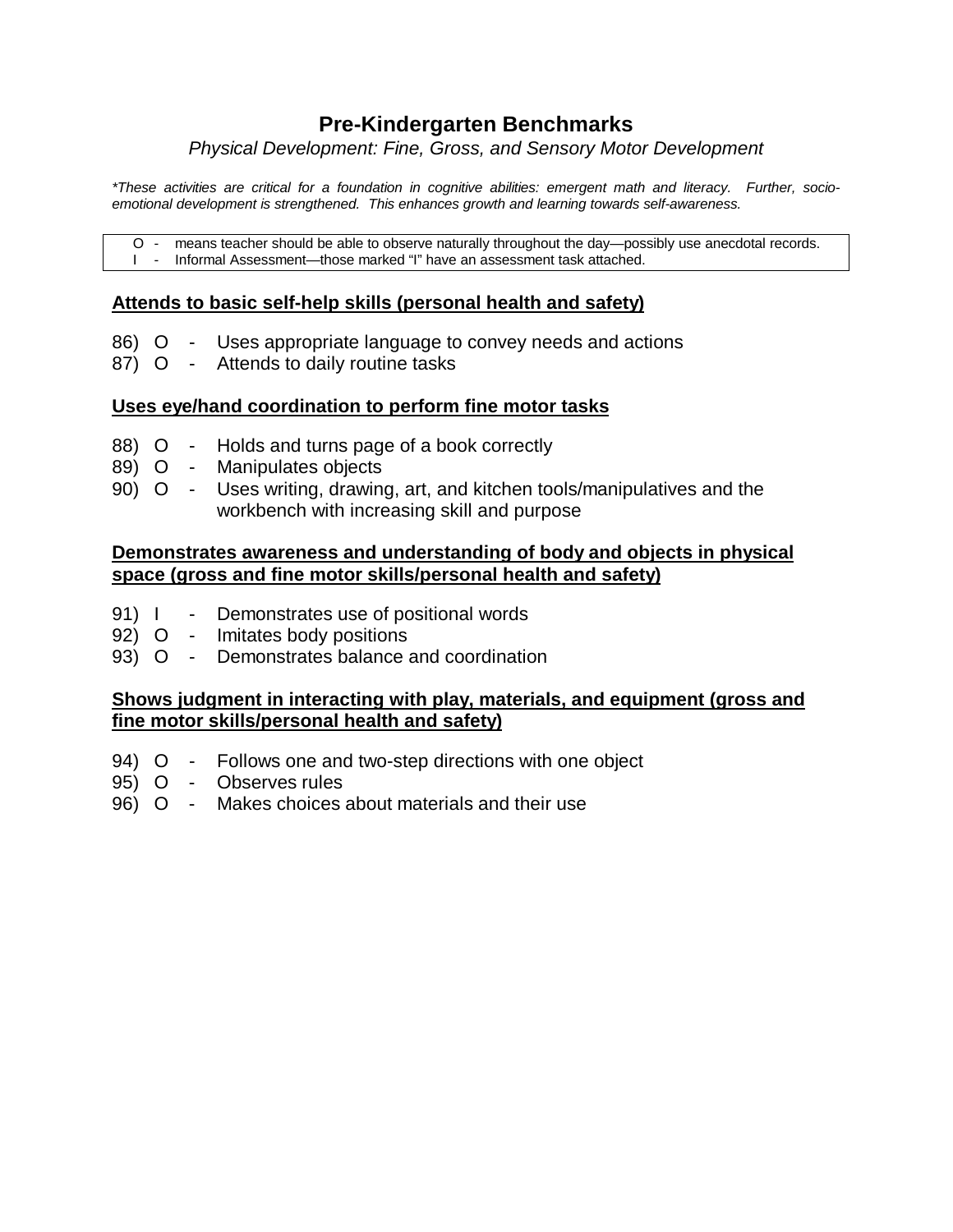## **Informal Assessments**

*Physical Development: Fine, Gross, and Sensory Motor Development*

|     | <b>Guiding Questions</b>                                                                           | <b>Task Sample</b>                                                                                                                                                                                                                                                                                                                                                                                                                                                                                                                                                                     |
|-----|----------------------------------------------------------------------------------------------------|----------------------------------------------------------------------------------------------------------------------------------------------------------------------------------------------------------------------------------------------------------------------------------------------------------------------------------------------------------------------------------------------------------------------------------------------------------------------------------------------------------------------------------------------------------------------------------------|
| 91) | Can the student demonstrate use of<br>positional words: on, under, front,<br>behind, beside, over? | Provide the student with familiar objects to<br>demonstrate their understanding of<br>positional words. Ask the student where<br>else the object might go to determine if the<br>concept(s) has been internalized and that<br>he/she has the language to describe the<br>placement of the object:<br>Put the block on the table.<br>$\bullet$<br>Put the doll under the table.<br>$\bullet$<br>Put the ball in front of the table.<br>$\bullet$<br>Put the crayon behind the table.<br>$\bullet$<br>Stand beside the table.<br>$\bullet$<br>Hold the bear over your head.<br>$\bullet$ |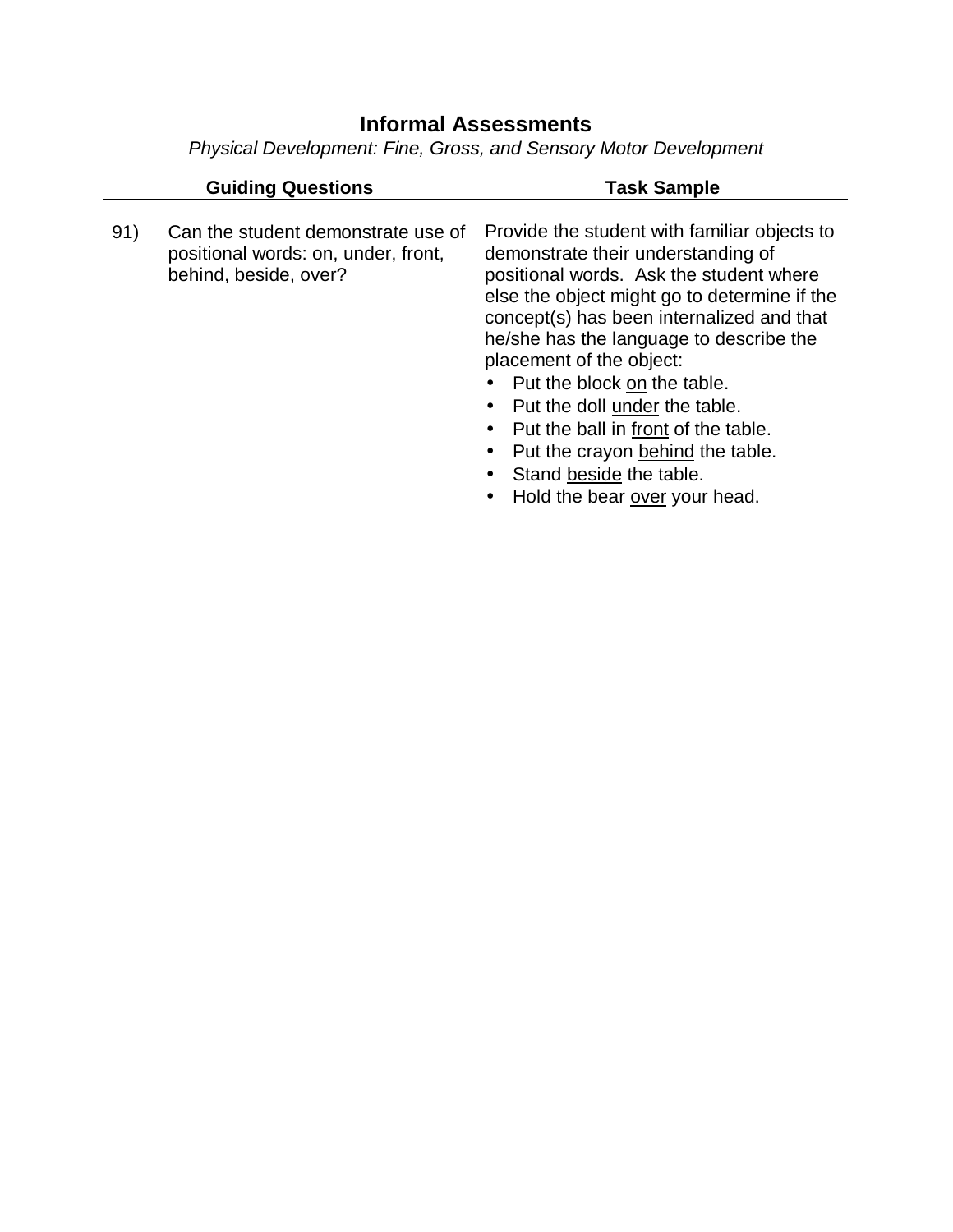## **Suggested Teaching Strategies**

*Physical Development: Fine, Gross, and Sensory Motor Development*

#### **Attends to basic self-help skills (personal health and safety)**

- 86) Uses appropriate language to convey needs and actions
	- Assist the student in expressing needs and actions (e.g., "Will you help me zip my jacket?" or "Will you help me open my milk carton?").
	- Direct the play of charades using self-help skills.
- 87) Attends to daily routine tasks
	- Provide opportunities that allow students to brush teeth independently by:
		- − Inviting a health care professional to demonstrate proper care of the body (e.g., teeth, eyes, ears).
		- − Role-playing in dramatic play center with props (e.g., dolls, toothbrush, empty toothpaste containers).
		- − Using a toothbrush and paint to practice tooth-brushing strokes.
		- − Using songs or rhymes related to self-help skills (e.g., model the tune "Mulberry Bush" – "This is the way we brush our teeth, brush our teeth, brush our teeth… ").
		- − Placing related books in library and listening centers.
	- Assist students in putting on shoes and socks by providing:
		- − Opportunities for students to take off shoes and socks and put them back on.
	- Guide students in washing and drying hands by providing opportunities to:
		- − Pantomime/model appropriate steps.
		- − Use verbal cues to show students importance of washing hands.
		- − Allow one student to place a hand in shaving cream and shake hands with every student in the classroom. Observe hands and discuss observations.
	- Provide opportunities to dress with increasing independence by:
		- − Providing opportunities for students to manipulate a variety of fasteners (e.g., snapping, buttoning, zipping).
		- − Dressing dolls in dramatic play center.
		- − Manipulating a variety of fasteners during play in dramatic play center.
	- Engage students in putting materials/belongings away appropriately by:
		- − Encouraging students to store belongings in personal space (e.g., cubbies, shelves, coat rack).
		- − Using transitional cues (e.g., clapping, hand signals, verbal cues, music) to help students bring order to the environment.
	- Provide opportunities to attend to mealtime responsibilities (e.g., washes hands before handling food, feeds self with eating utensils, opens cartons, uses a napkin, cleans eating area) by:
		- − Role-playing proper mealtime procedures/manners.
		- − Modeling appropriate mealtime procedures in natural settings.
		- − Using books related to mealtime to encourage discussion.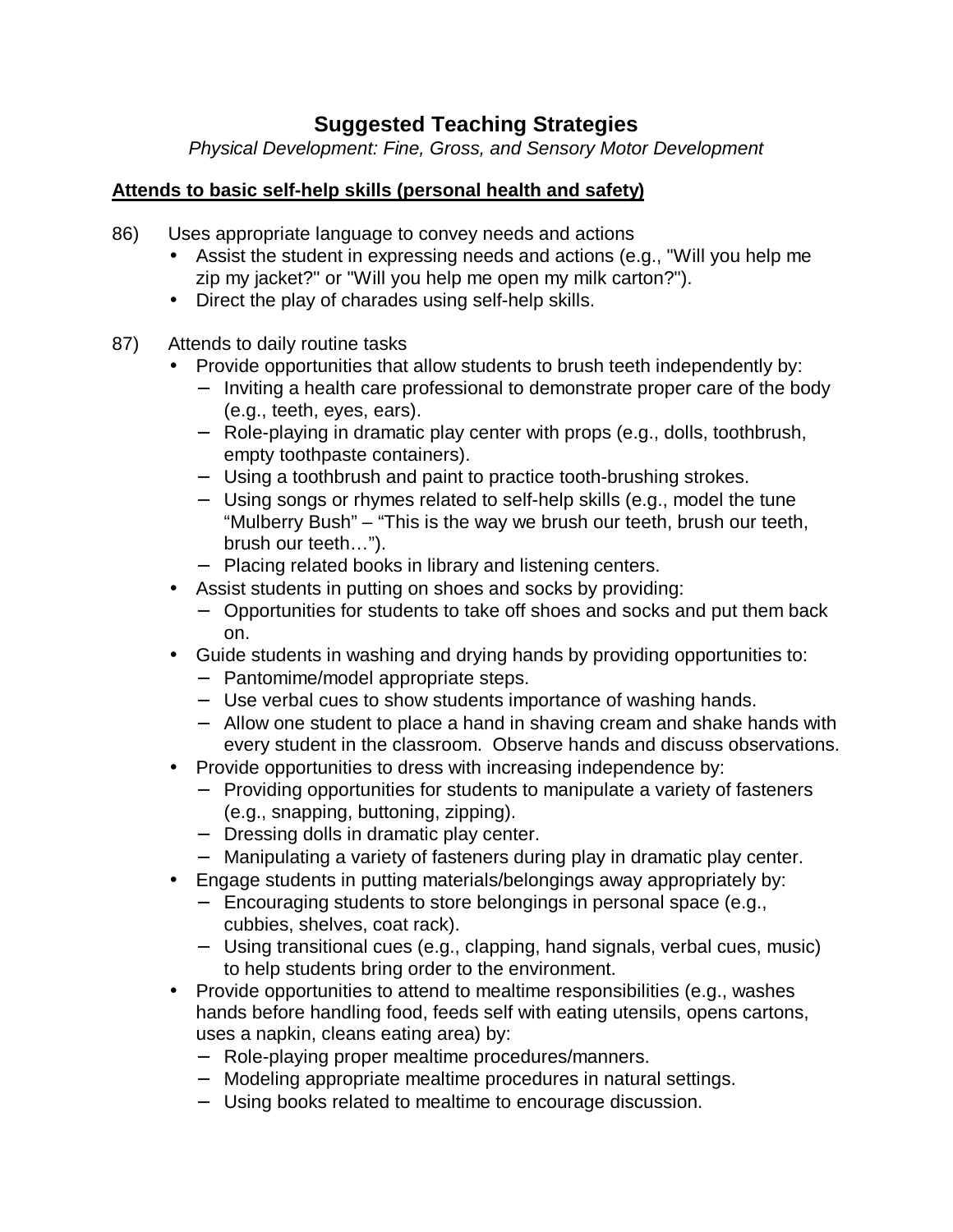- − Pouring juice or milk from a small pitcher.
- Guide students to care for self in toileting needs by providing opportunities to:
	- − Model appropriate behaviors in natural situations.
	- − Provide specific instructions regarding hygiene and correct use of facilities (e.g., washes hands after using the toilet).
	- − Read books related to toileting (e.g., My Potty and Me).
	- − Wipe nose with tissue.
	- − Cover mouth when coughing or sneezing.

#### **Uses eye/hand coordination to perform fine motor tasks**

*(Teachers providing opportunities for Pre-Kindergarten children to improve their hand and finger strength and control activities need to involve the small muscles in the hands, wrists, and fingers. These activities are critical for a foundation of literacy development in cognitive abilities: emergent math and literacy.)*

- 88) Engages in language during play
	- Ask open-ended questions using who, what, when, and where. "What you are doing?" "What are you building?" "When did this happen?" "Where is this taking place?"
	- Ask cause/effect questions. (e.g., "What if this happened?" "What would you do if?").
	- Provide opportunities for natural conversation to occur throughout the day (e.g., home living center, block center, art center).
	- Put together puzzles (e.g., multi-level puzzles–3 to 12 pieces, including table and floor puzzles).
	- Guide students to verbalize the process of placing puzzle pieces according to shape or picture clues. This helps the child determine the placement of puzzle pieces.
- 89) Manipulates objects
	- Present students with materials (e.g., pop-it beads, rolling pins, tongs, pegs, hammers, clothes pins, play dough, clay, blocks, legos, lacing cards) for free exploration.
	- Ask students to build a tower, road, or building with blocks (e.g., wooden, hollow, foam, and bristle blocks). If the student is unable to do so, model how to build various structures. Use pattern blocks to copy, extend, and/or design block structures. Knock down the structure and ask students to rebuild the structure.
	- Provide opportunities for students to string beads or noodles to make necklaces.
	- Direct students to use hole puncher to perforate various types of paper.
	- Allow time to pick up coins and drop in piggy bank.
	- Allow time for free explorations using sand and water. Provide various materials: aluminum foil, corrugated board, sponges, measuring cups, bowls, and nonstandard containers.
	- Provide opportunities to practice carrying objects.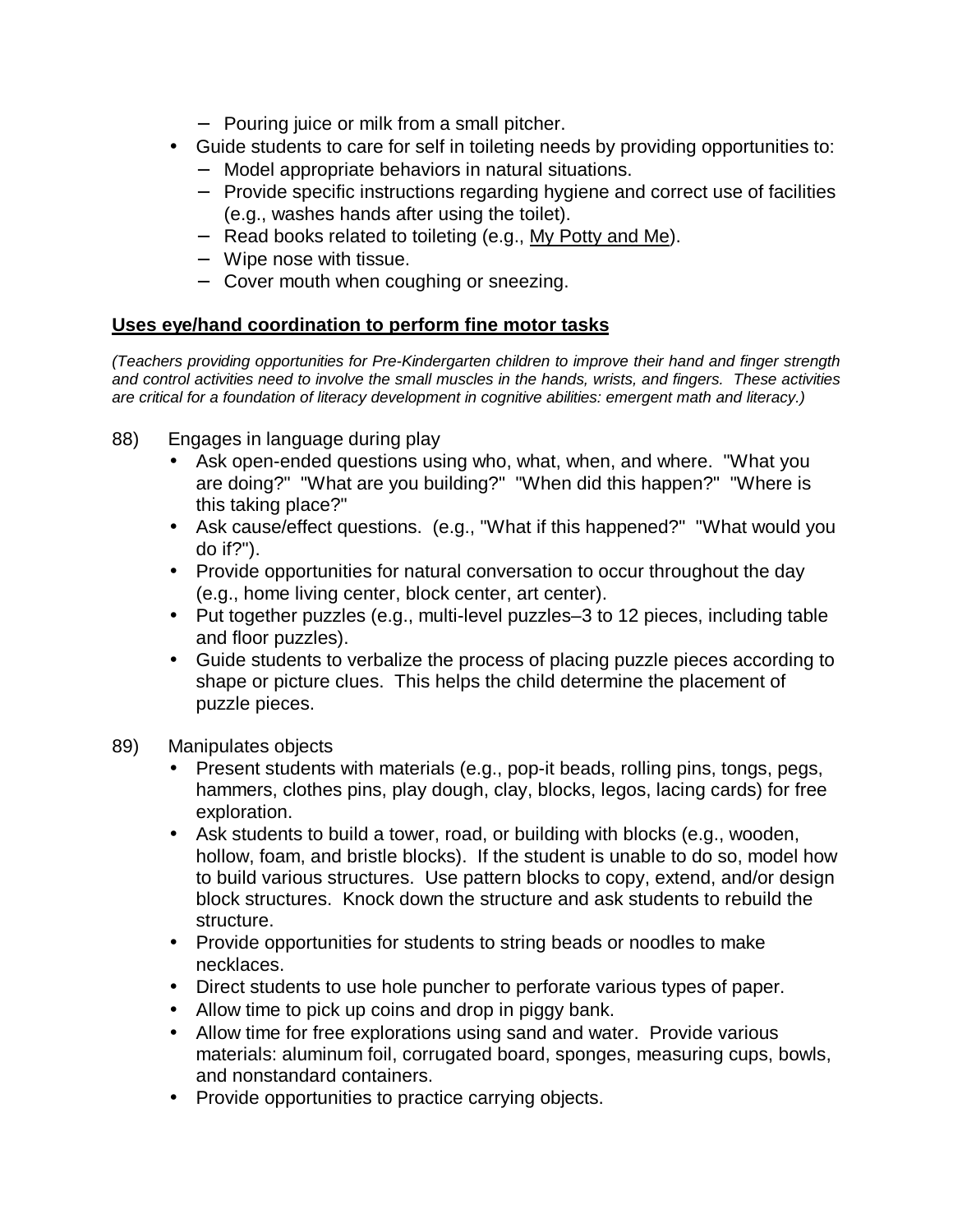- Provide opportunities to throw and catch (e.g., bean bags, various sized balls made of different materials and textures).
- Allow students to remove and replace marker caps.
- 90) Uses writing, drawing, art, and kitchen tools/manipulatives and the workbench with increasing skill and purpose
	- Direct students to place a piece of paper over textured surface (sandpaper letters) and rub a crayon over the top of the paper.
	- Provide opportunities for students to finger write or draw in sand, pudding, or shaving cream.
	- Guide using scissors to snip and cut playdough, newspapers, magazines, construction paper, sandpaper, tape, etc.
	- Provide free exploration time with a variety of writing, drawing, and art tools/materials (e.g., scissors, crayons, markers, chalk, paintbrushes, glue, paste, clay, play dough).
	- Provide opportunities to tear construction paper to represent shapes and objects.
	- Use hands and fingers to pinch, roll, squeeze and pat pliable materials (e.g., peanut butter, play dough, clay, mud, sand, cookie dough, Jell-O, foam packing peanuts or packing bubbles).
	- Observe students choosing emergent hand preference during material selection (e.g., manipulate screws/bolts, lids and containers, door knobs, keys/locks, gears).
	- Students carry scissors and pencils with points down for safety.

#### **Demonstrates awareness and understanding of body and objects in physical space (gross and fine motor skills/personal health and safety)**

*(The teacher provides opportunities for Pre-Kindergarten children to improve balance, coordination, strength, stamina, and control of large muscles. Activities need to involve the development of the entire body.)*

- 91) Demonstrates use of positional words
	- Model the use of positional words while playing a game such as "Simon" Says," "Charades," or "Follow the Leader."
	- Integrate music or nursery rhymes, and dance to teach contrasting positional words, such as over/under, in/out ("Hey, Diddle Diddle"; "Jack and Jill"; "Going on a Bear Hunt"; "Grand Ole' Duke of York").
	- Ask direct questions. For example, "Where is the bear?" If the child is unable to respond, say, "The bear is under the table". "Where is the bear?"
	- Set up an obstacle course of chairs, sticks, boxes, and give directions such as "Go over the box, under the chair, beside the stick."
- 92) Imitates body positions
	- Use a mirroring technique to have students imitate the actions of the teacher.
	- Use language to describe specific body positions and movements during creative movement activity (e.g., I am a bird flying over a tree).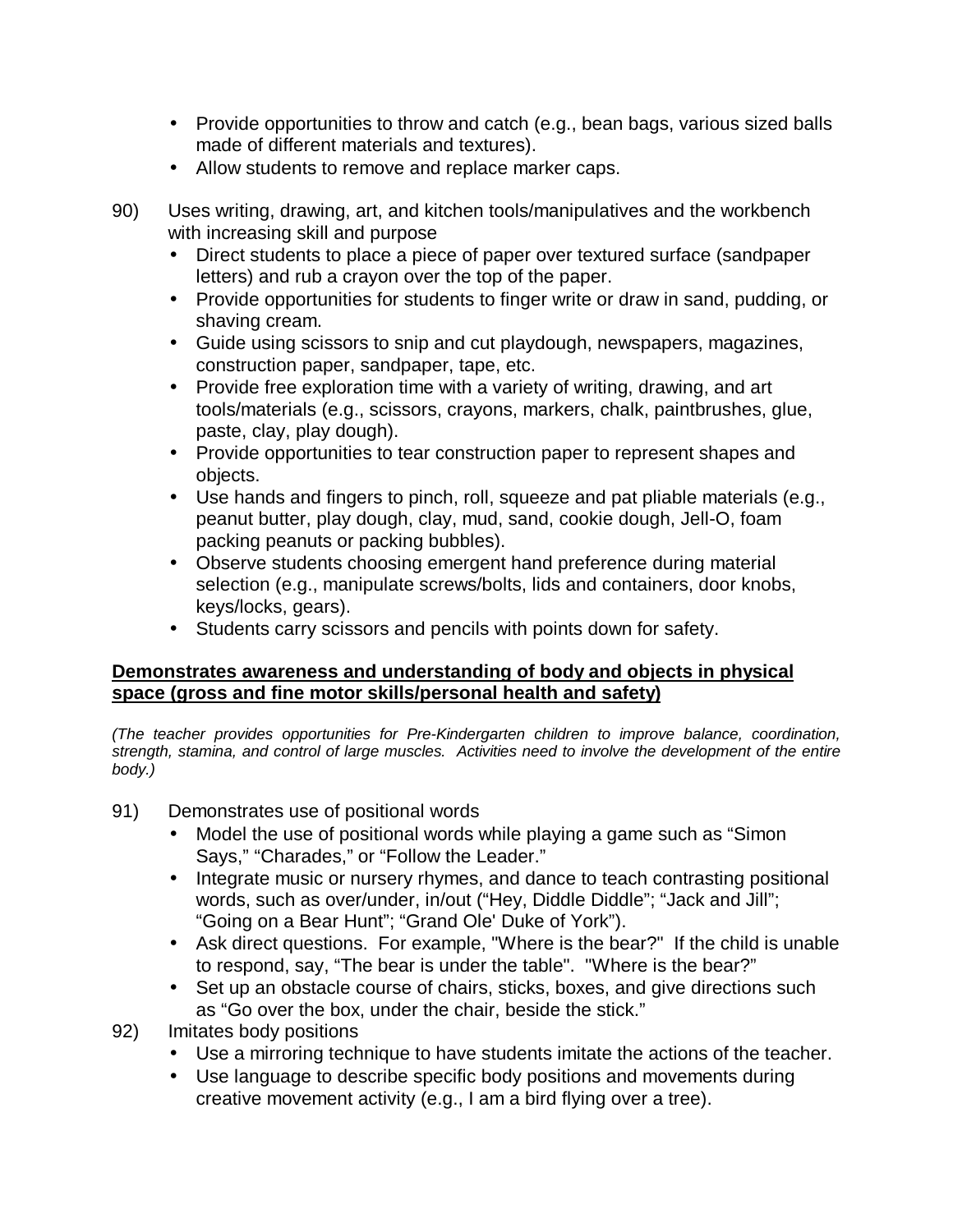- 93) Demonstrates balance and coordination
	- Use a variety of musical selections (e.g., jazz, classical, rhythm and blues, country) during activities such as crawling, walking on a line, walking around a circle or hopping on one foot.
	- Allow students to climb objects under four feet (e.g., ladder, stairs, slide, knotted rope).
	- Direct skipping and running (e.g., quick stops, full circle turns, half circle turns, turning corners, fast, and slow).
	- Use pulling and pushing toys (e.g., rope, wagon, swing).
	- Pedal and steer scooters and tricycles.
	- Practice together, walking up and down stairs with alternating feet and with and without holding the rail.
	- Provide opportunities for students to hit a target with an overhand throw.
	- Provide practice in throwing a ball in a specified direction.
	- Allow students to throw, catch, kick, and bounce various sized balls made of different materials and textures.
	- Direct students to adjust arms and body to direction of a ball.

#### **Shows judgment in interacting with play, materials, and equipment (gross and fine motor skills/personal health and safety)**

- 94) Follows one and two-step directions with one object
	- Give oral directions using games, such as "Mother, May I" and "Simon Says."
	- Role-play to demonstrate specific directions.
	- Express specific directions to the students as each part of the day progresses.
	- Provide art experiences that require one and two-steps.
	- Allow students opportunities to give simple directions to each other.
- 95) Observes rules
	- Read Peter Rabbit and ask what were the consequences of breaking the rules. "What rules do we have at school?" "Why are they necessary?"
	- Review rules daily and use verbal reminders.
	- Provide opportunities to dramatize what happens if one doesn't follow rules.
	- Play simple games such as "Candy Land" and "Drop the Handkerchief."
	- Direct students to stand far enough away from swings to avoid injury.
- 96) Makes choices about materials and their use
	- Provide opportunities for free choice among learning centers and materials within centers.
	- Assist students in verbally expressing their choices and actions. "Which center did you choose?" "What do you plan to do there?"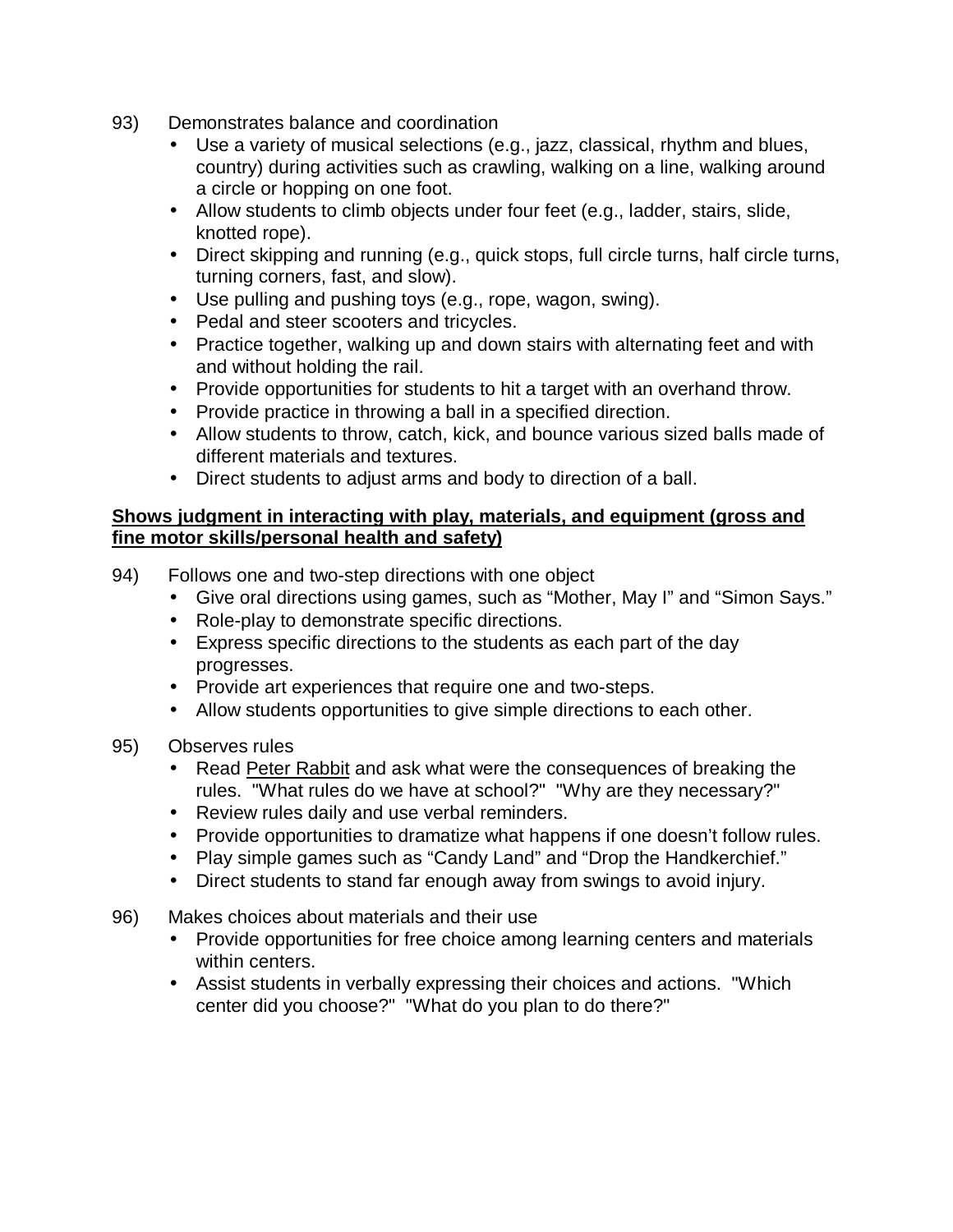## **Pre-Kindergarten Benchmarks**

*Scientific Investigation*

*Science can be one of the most engaging and child-centered components of the preschool curriculum. Active engagement in science activities can complement language development and mathematical thinking. Science is an area in which humans never stop learning. Therefore, teachers should model attitudes of questioning, curiosity, experimenting, and making tentative conclusions based on data.*

O – means teacher should be able to observe naturally throughout the day-possibly use anecdotal records.

I – Informal Assessment-those marked "I" have an assessment task attached.

#### **Develops awareness of living and non-living things**

- 97) I Names and describes plants, animals, and humans
- 98) I Explores plants, animals and human life cycles
- 99) O Recognizes the needs of living things
- 100) I Observes and describes characteristics of non-living things

#### **Develops awareness of the five senses**

- 101) I Recognizes the five senses and body parts that utilize the five (5) senses
- 102) O Identifies tastes and smells
- 103) O Identifies sights and sounds
- 104) I Sorts materials by texture

#### **Engages in practices to promote routine good health, nutrition, and safety**

- 105) O Observes and demonstrates a daily routine of healthy habits
- 106) O Recognizes and selects healthy foods
- 107) O Demonstrates appropriate safety skills

#### **Develops awareness of observable properties of objects and materials**

- 108) O Recognizes properties such as color, size, shape, state of matter and compares weight, texture, and temperature
- 109) O Recognizes and demonstrates use of positional and motion words
- 110) O Engages in simple investigation

#### **Develops awareness and appreciation for the environment**

- 111) O Explores the idea that the earth includes the ground, water, and sky
- 112) O Explores caring for the environment
- 113) I Understands time-related vocabulary
- 114) O Describes weather

#### **Enga***ges in simple investigations using science processes*

*115) O - Becomes aware of investigative process*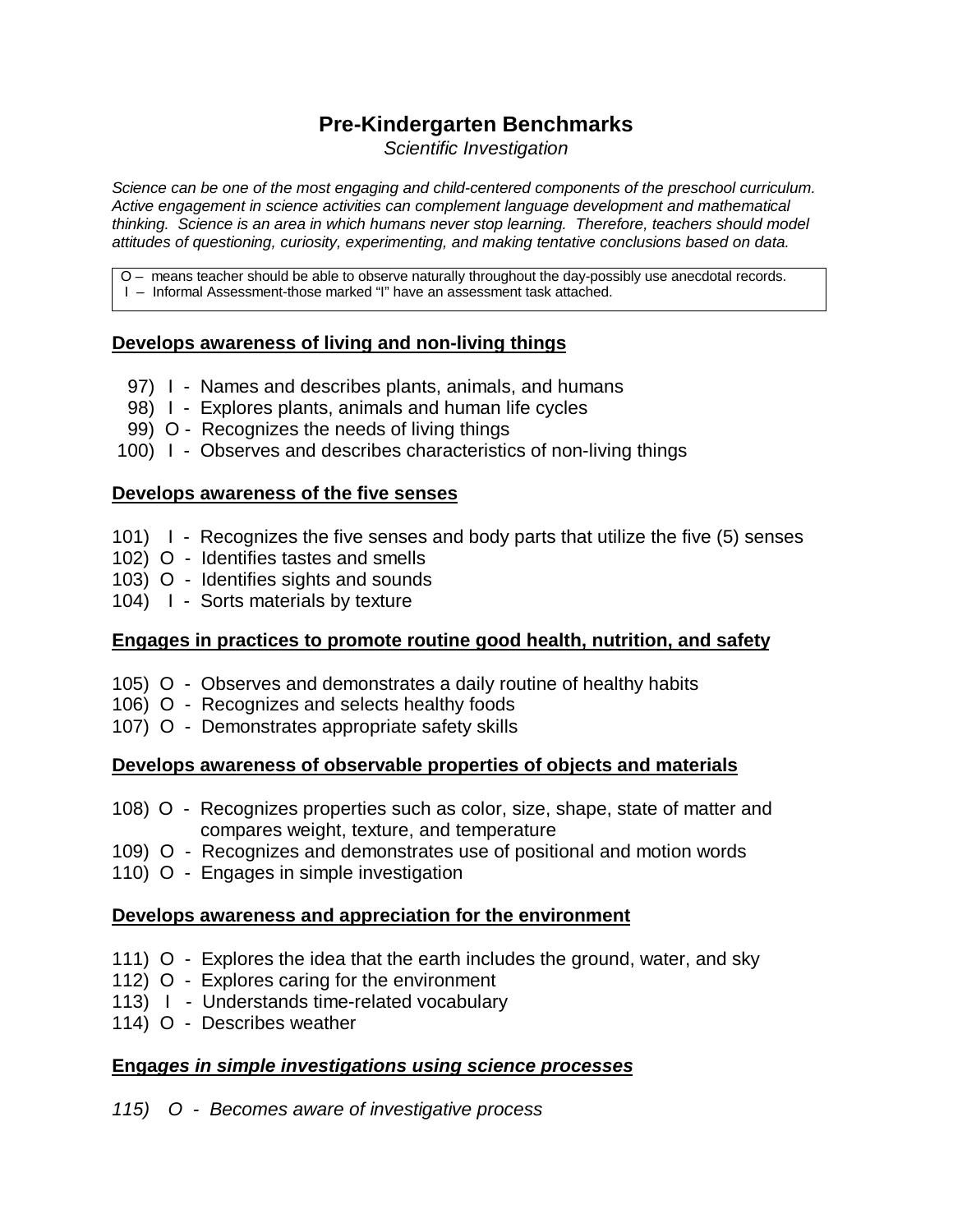- 116) O Makes careful observations using all of the senses
- 117) O Describes, compares, sorts and classifies, and orders
- 118) O Uses a variety of simple tools to extend observations
- 119) O Explores materials, objects and events and notices cause and effect
- 120) O Engages in simple investigations
- 121) O Describes and communicates observations, results, and ideas
- 122) O Works collaboratively with others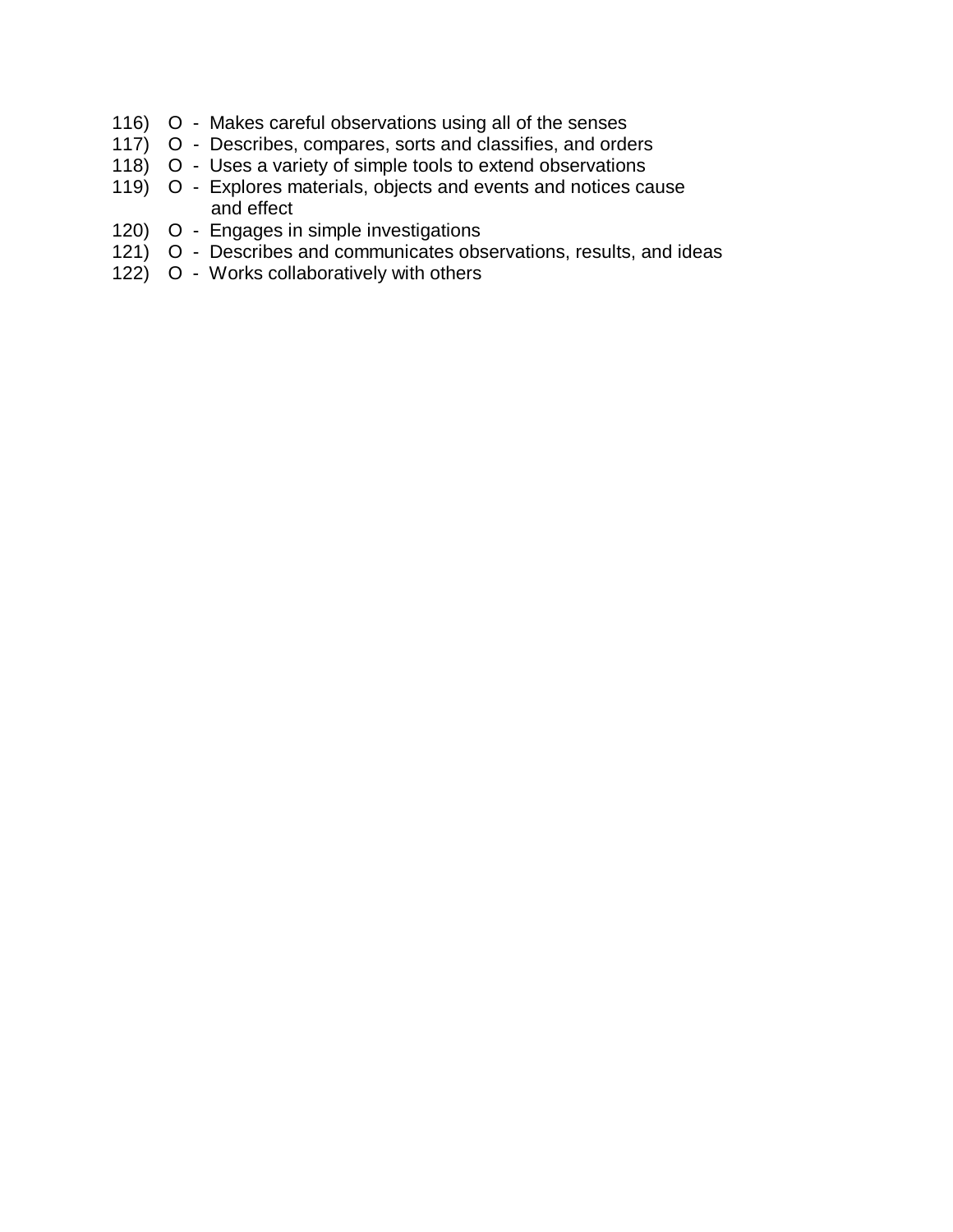## **Informal Assessments**

*Scientific Investigation*

In developing informal assessments, teachers should take into consideration that student's abilities in science are highly correlated to their abilities and willingness to communicate. Therefore, a variety of assessment opportunities are necessary. Options include oral language, demonstration of understanding through manipulation of objects, acting out situations with physical movement and body language, drawings, and use of dramatic play.

|      | <b>Guiding Questions</b>                                                               | <b>Task Sample</b>                                                                                                                                                                                                                                                                                                                                                                                                                                             |
|------|----------------------------------------------------------------------------------------|----------------------------------------------------------------------------------------------------------------------------------------------------------------------------------------------------------------------------------------------------------------------------------------------------------------------------------------------------------------------------------------------------------------------------------------------------------------|
| (97) | Can the student name and<br>describe familiar plants and<br>animals?                   | Show pictures or models of animals.<br>Ask the student to name and tell about<br>them.<br>Show pictures of familiar plants<br>(vegetables, trees, shrubs, grass.) Ask<br>the student to name and tell about<br>them.<br>Show pictures or models of men,<br>women, boys, and girls for the student<br>to identify. Ask the student to identify<br>himself/ herself as a boy or girl and tell<br>some things about his/her physical<br>appearance and abilities. |
| (98) | Can the student sequence<br>simple pictures of plant, animal<br>and human life cycles? | Provide pictures that show life cycles<br>(baby, preschooler, adult; egg, tadpole,<br>frog; seed, seedling, large plant) and<br>ask the student to tell you about which<br>picture comes first.                                                                                                                                                                                                                                                                |
|      | (100) Can the student name and tell<br>about familiar non-living things?               | Show non-living materials (cup of<br>water, rock).<br>Ask the student to name them and tell<br>what kind of things each object<br>requires. Ask simple questions such<br>ask, "Do rocks eat food?" "Does water<br>have a family?"                                                                                                                                                                                                                              |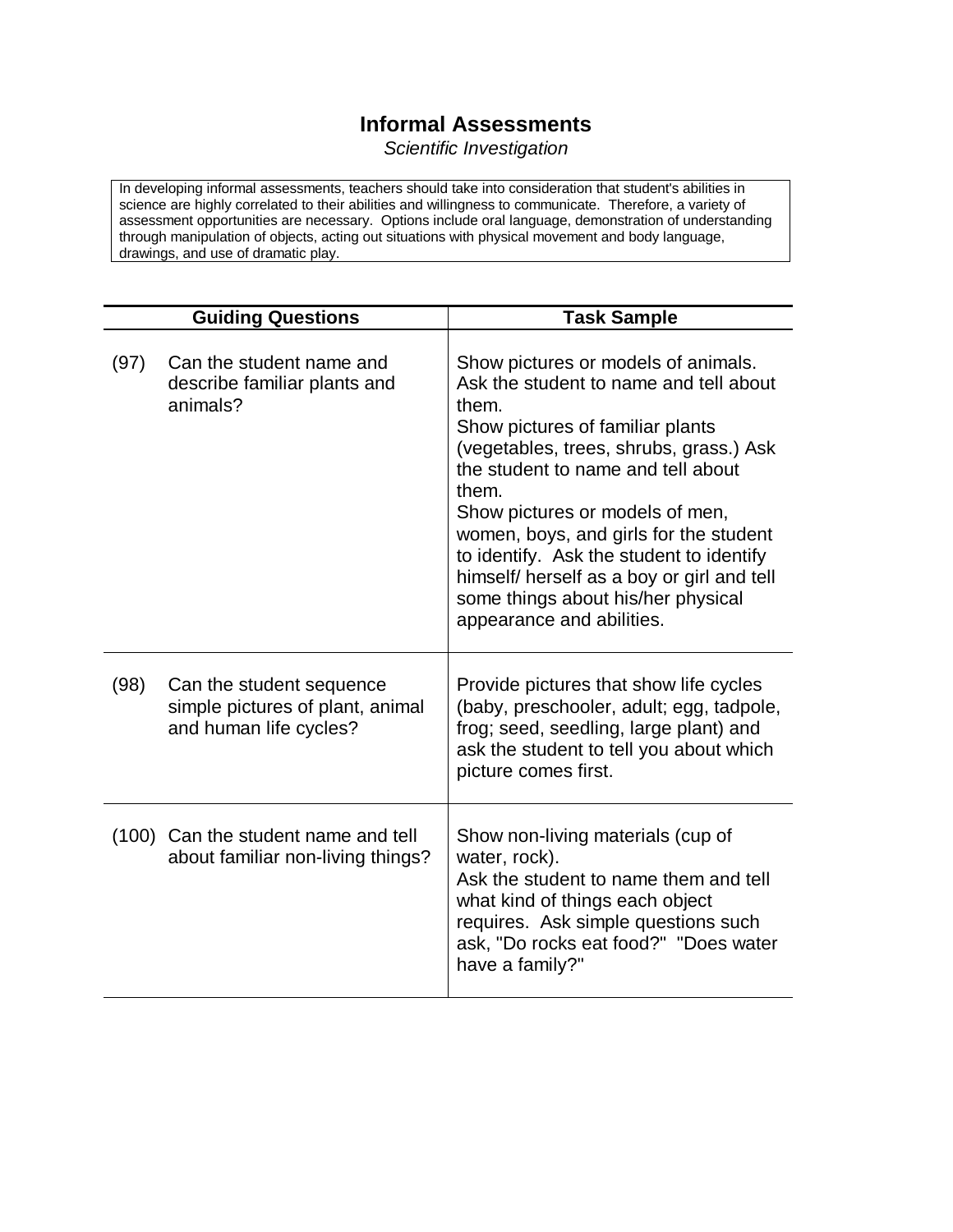| (101) Can the student recognize the<br>five senses and body part each<br>utilize? | Show picture of body parts (nose, ear,<br>mouth, fingers and eyes). Ask<br>students to identify senses that match<br>each.                  |
|-----------------------------------------------------------------------------------|---------------------------------------------------------------------------------------------------------------------------------------------|
| (104) Can the student sort things or<br>objects?                                  | Provide a variety of shoes and gloves.<br>Allow the students to sort the objects<br>into two (2) groups.                                    |
| (113) Can the student describe night<br>and day?                                  | Provide the student with pictures of<br>night and day scenes and ask the<br>student to tell about the night picture<br>and the day picture. |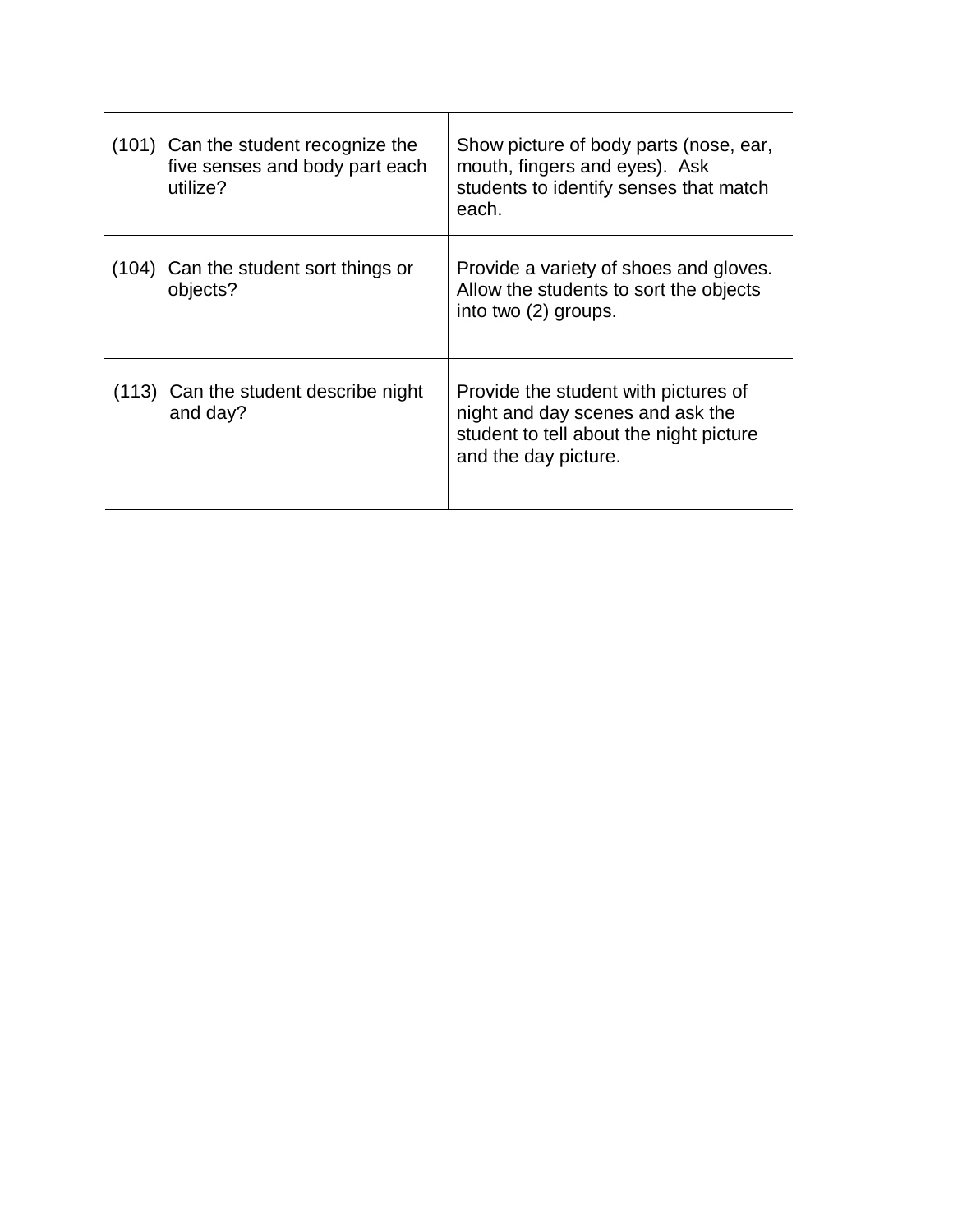## **Suggested Teaching Strategies**

*Scientific Investigation*

#### **Develops awareness of living and non-living things**

- 97) Names and describes plants, animals, and humans
	- Collect plants and insects during a nature walk. Discuss and label plants (sort leaves by color and shape) and insect parts. Display on science table for observation with a magnifying glass.
	- Take a field trip to a garden center, farm, pet store, zoo, or aquarium and setup dramatic play areas in classroom after each visit.
	- Match adult animals to their young using picture cards. Match animals with their silhouettes.
	- Mimic movement of a favorite animal.
	- Classify animals by feather, fur, sounds, and habitats.
	- Act out a seed growing into a flower.
	- Outline students' bodies on large butcher paper and allow students to draw and color body parts. Discuss parts of the body.
	- Display students' baby pictures on a wall. Discuss how they looked then and now.
	- Observe and discuss the different characteristics of people (hair, eyes, skin).
	- Provide quality experiences with senior adults.
- 98) Explores plant, animal and human life cycles
	- Display tadpoles and caterpillars in an aquarium and observe activity.
	- Sequence the growth of a plant by planting beans or a bulb.
	- Soak bean seeds overnight, when they open examine them with a magnifying glass.
	- Discuss the cycle of a tree and its uses for lumber and paper. Read a book about trees.
- 99) Recognizes the needs of living things
	- Place plants in classroom for students to water.
	- Place small animals in classroom for students to care for and observe.
	- Discuss different places people live (apartments, houses, mobile homes) and places animals live (cave, ground, nest, barn, water).
	- Hang a bird feeder outside and allow students to observe birds feeding.
- 100) Observes and describes characteristics of non-living things
	- Display an assortment of rocks. Sort by size, color, and texture, and observe with a magnifying glass. Place rocks in water to show contrast when wet and dry.
	- Provide different types of soil for students to observe, feel and compare.
	- Discuss the difference between real animals and stuffed animals.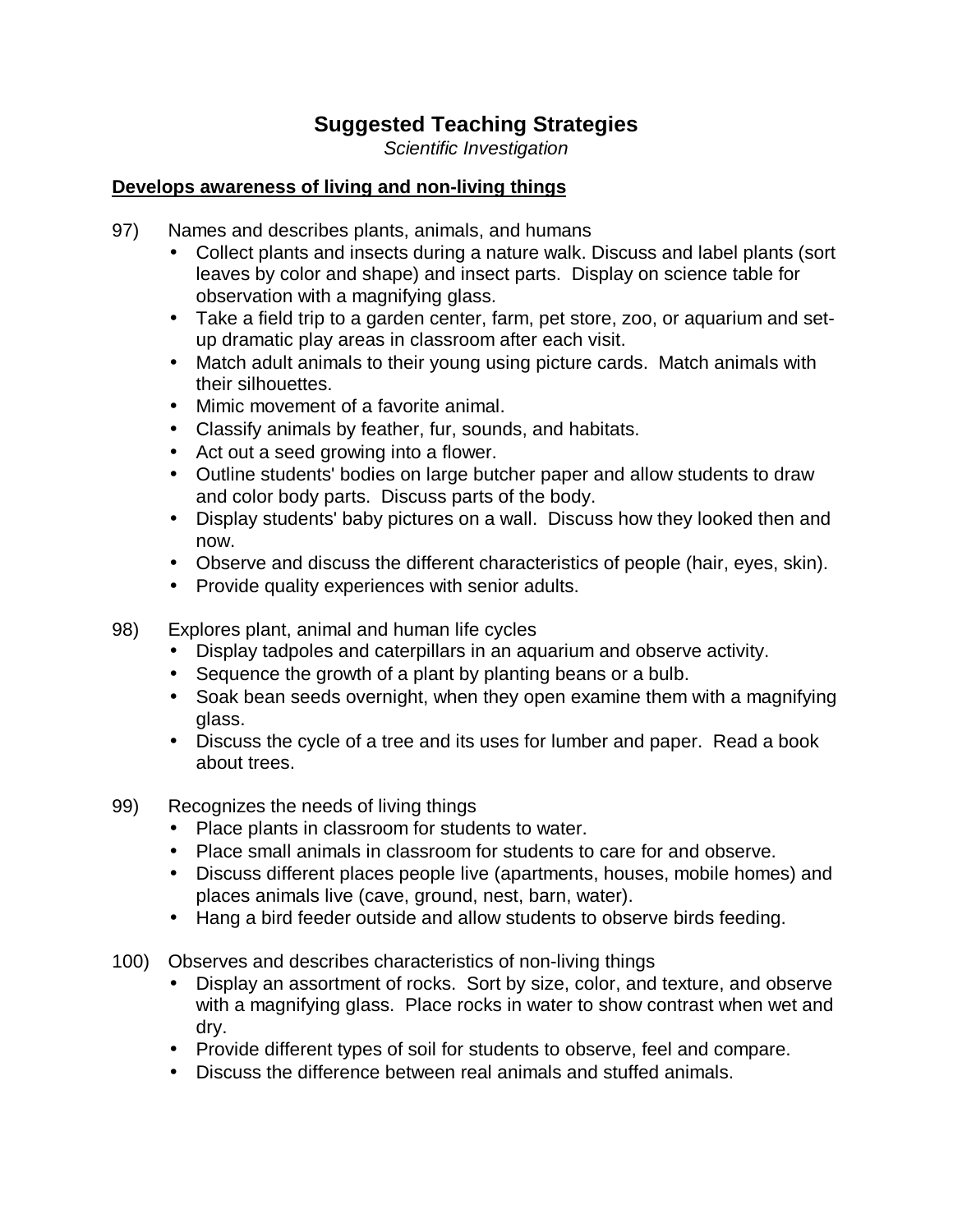#### **Develops awareness of the five senses**

- 101) Recognizes the five senses and body parts that utilize the five senses
	- Read literature and sing songs about the five senses.
	- Play "Simon Says" touch your nose, ears, mouth, eyes, hands, and tongue. Ask: "What do we do with our nose, ears, mouth, eyes, hands, tongue?"
	- Prepare a matching game of the body parts that utilizes the five senses.
	- Prepare five same-size, plastic jars containing one of these: small pretzel/taste, bell/sound, color cubes/sight, cotton balls/touch; cinnamon stick/smell. Allow the students to discuss the contents of each jar.
- 102) Identifies tastes and smells
	- Students squeeze juice from oranges, limes, grapes or lemons. Have a party to determine interesting taste and smells.
	- **Experiment**: Popcorn and the Five Senses. Ask questions such as: "Do you use all of the senses when making and eating popcorn?" "Do the kernels have an odor?" "What sense organ did you use?" Describe the appearance of the kernels. "What sense organ did you use?" "How do the kernels feel?" "What sense organ did you use?" "Which senses have not been used?" "As the popcorn popped, what sense organ did you use?" "Which sense organ was not being used when observing the popcorn?" "Do you detect a smell now that the kernels have popped?" "What sense organ did you use?" Describe the change in the appearance of the kernels. "How does the popcorn taste?" "Did you use all your senses?" "Can you name all the senses we used?"
	- Take a field trip to a restaurant or cafeteria. Discuss the different smells inside and outside the restaurant. Ask questions such as: "Were there any unpleasant smells?" "Would spoiled food smell unpleasant?"
	- **Experiment**: Develop smell jars using playdough and various flavors. Make a recipe of playdough, mix in flavored Kool-Aid, and place in plastic salt shakers. Prepare a picture graph of the scents such as a picture of a strawberry for the strawberry smell, a picture of grapes for the grape smell, etc. The students will identify the smell and place the shaker on the appropriate picture. The students will compare pleasant and unpleasant smells. Ask questions such as: "Which senses did you use in this activity?" "Which smells were most readily recognized and guessed correctly, incorrectly?" "Were there any containers that everyone guessed correctly?"
- 103) Identifies sights and sounds
	- Sing "Five Little Monkeys Jumping on the Bed." Begin singing loudly and then soften the sound as you go through the verses.
	- Use classroom musical instruments to make sounds. Discuss high and low sounds.
	- Take the students on a "listening walk" outside and inside the building.
	- Have the students hold their hands over their ears and listen to part of a book being read. Discuss absence of sound for someone who cannot hear. Have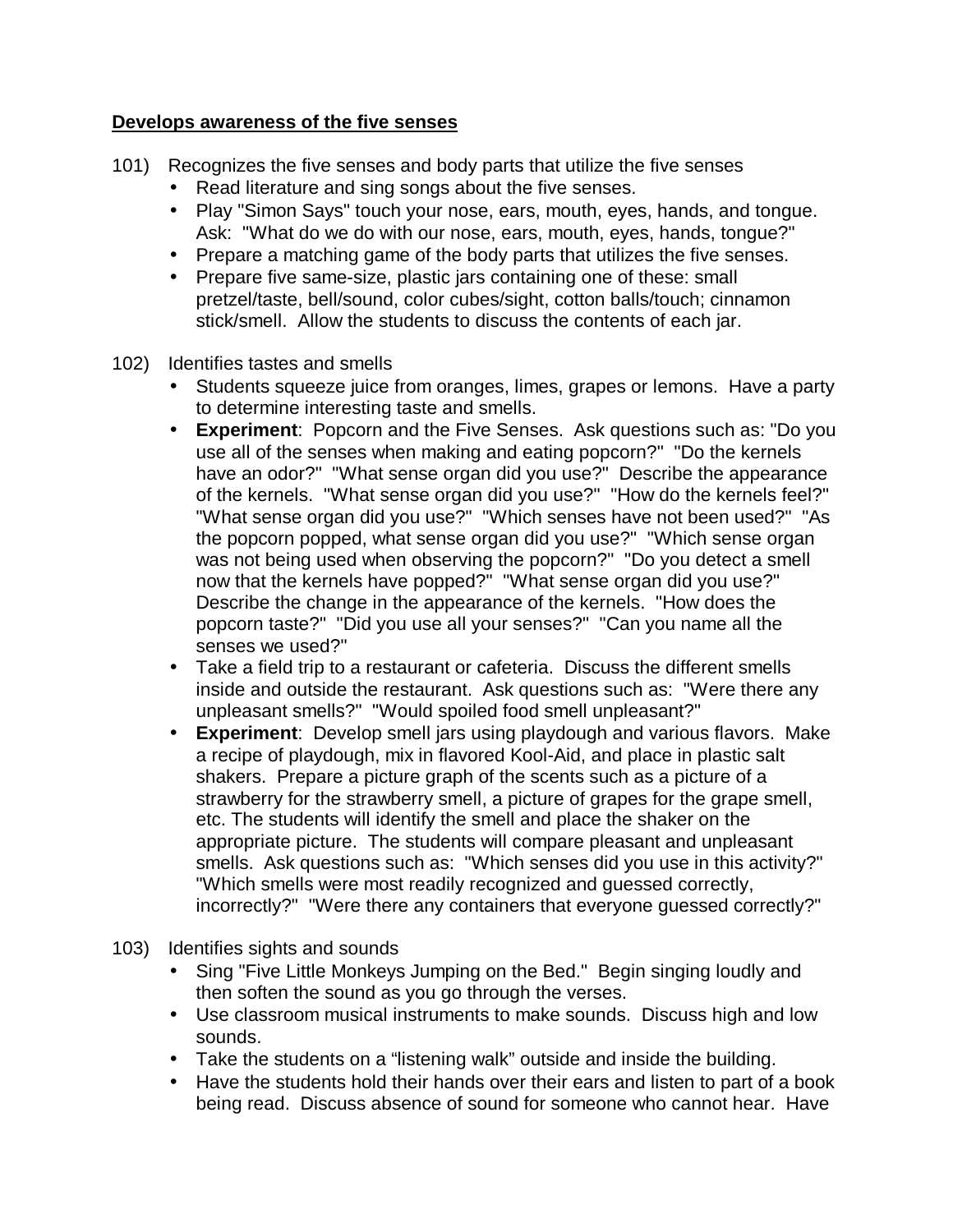the students cover their eyes and move about the group. Discuss how they felt when they covered their eyes and moved around.

- *Experiment:* How Are Sounds Made? Place a piece of wax paper over the end of a cardboard tube or cardboard toilet paper roll, secure with a rubber band. With a pencil, punch a hole in the cardboard, about two inches from the wax paper. Hum into the open end. You have made a kazoo. Ask: "How can you make a quiet sound with a kazoo?" "How can you make a loud sound?" Hum through the kazoo and place your hands on the wax paper. "What do you feel?" Place your mouth to the open end of the kazoo, but do not blow or hum. Feel the wax paper. "Does it vibrate?" Name some quiet sounds. Name some loud sounds.
- 104) Sorts materials by texture
	- Finger paint using different textures and materials.
	- Create rubbings by having the students rub a crayon over paper held against a leaf, concrete walls, etc.
	- Create texture collages with a variety of materials: yarn, cotton, sandpaper, lace, etc.
	- **Experiment**: Opposite Textures. What makes some objects feel smooth and some feel rough? **Procedure**: Divide the students into two groups. Have a variety of rough and smooth objects available or have the students walk around the room and collect rough and smooth items. Compare the differences between the objects.
		- $\triangleright$  Describe the surfaces of smooth objects (even, lumpy or no lumps).
		- $\triangleright$  Describe the surface of rough objects (uneven, scratchy, etc.).
		- $\triangleright$  Blindfold a student and place one of the objects in his/her hands. Ask the student to feel the object and guess what it is. Repeat the activity using different students and objects.

#### **Engages in practices to promote a routine of good health, nutrition, and safety**

- 105) Observes and demonstrates a daily routine of healthy habits
	- Develop and display a word picture chart for appropriate technique for washing hands. Demonstrate the procedure and post chart above the sink where the students wash their hands.
	- Using the daily menu at mealtime, discuss how eating appropriate foods makes students' strong and healthy.
	- Invite a dentist to visit the class and model appropriate tooth brushing procedures and to talk with the students about what happens when they go to the dentist.
	- Acquire toothbrushes and allow students to brush teeth on a daily basis. Read books about going to the dentist.
	- Put a small tub of water in the housekeeping area. Allow students to bathe baby dolls.
	- Explain and demonstrate how to use a tissue when you sneeze or when you blow your nose. Model washing hands after using a tissue.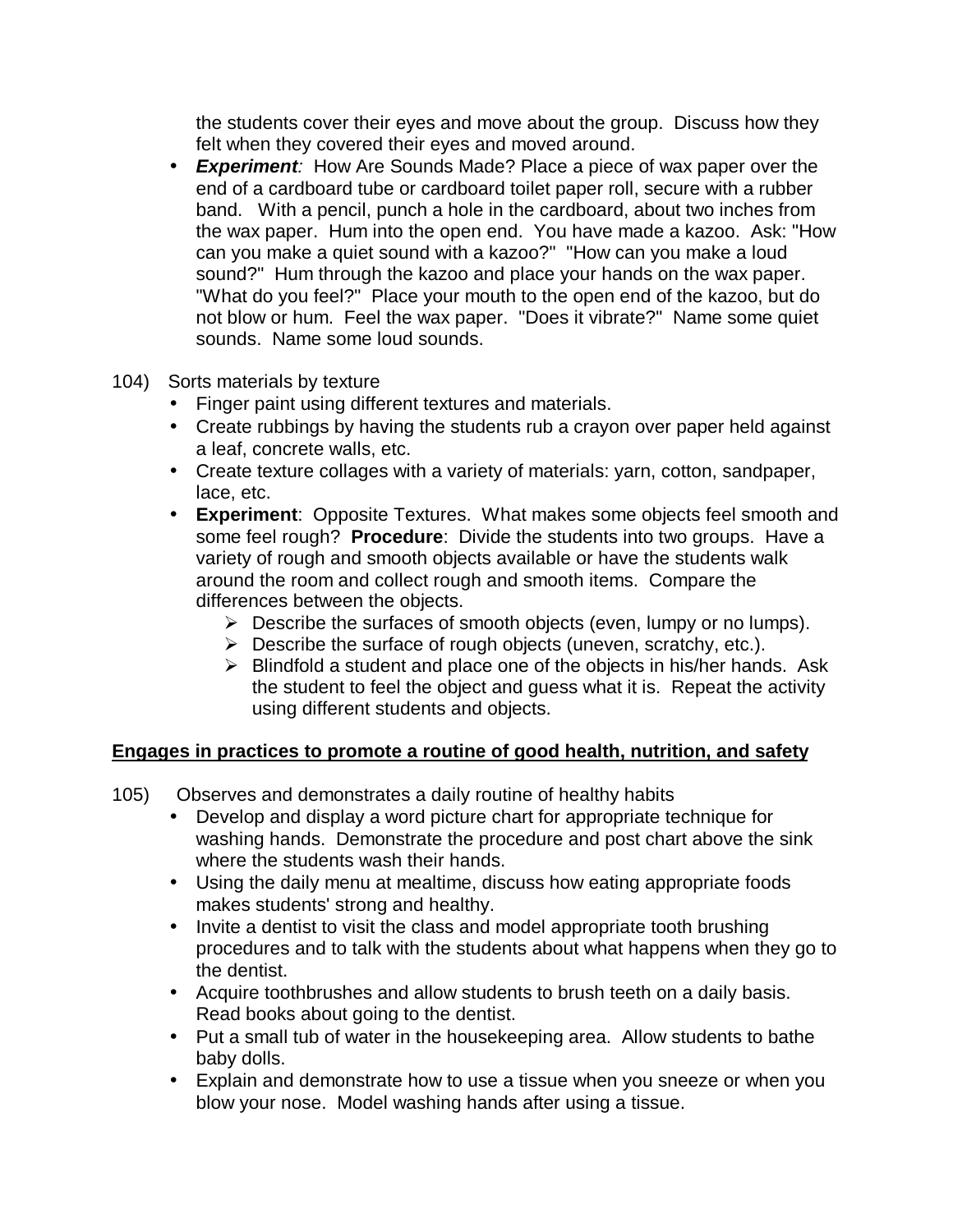- 106) Recognizes and selects healthy foods
	- Place empty containers of healthy foods in the dramatic play area (oatmeal boxes, milk carton, raisin boxes, orange juice containers). Provide samples of the foods that were in the containers for students to taste. Also include unhealthy foods (potato chip bags, candy wrappers, cupcake boxes). Discuss why certain foods are healthy and unhealthy.
- 107) Demonstrates appropriate safety skills
	- Conduct monthly fire, tornado and bus drills.
	- Conduct weekly safety activities that include, but are not limited to practicing seatbelt use and how to react to the possibility of a fire in a house.
	- Play games that practice observation of traffic signs and lights.
	- Discuss appropriate rules for the classroom.
	- Visit a fire and/or police station.

#### **Develops awareness of observable properties of objects and materials**

- 108) Recognizes properties such as color, size, shape, state of matter, and compares weight, texture, and temperature
	- Provide opportunities for students to describe color, shape, size, and texture of table toys.
	- Allow students to observe the physical changes in materials.
	- Record students' height and weight on a chart. Discuss differences.
	- Provide opportunities for students to observe/experience the difference in temperature in the shade, in the sun, and in different seasons of the year.
	- Provide opportunities to mix colors and observe the changes (finger paint, food color).
	- Provide opportunities to use water and brushes for outdoor painting. Discuss evaporation.
- 109) Recognizes and demonstrates positional and motion words
	- Play games such as "Simon Says" or "Follow the Leader."
	- Integrate music, nursery rhymes, and dance to teach contrasting positional words. Examples: "Going on a Bear Hunt"? Ask the question, " Where is the bear?" If students are unable to respond, say, "The bear is under the table."
- 110) Engages in simple investigation
	- Introduce experiment with movement using ramps and balls in block center.
	- Make a bubble solution and provide different kinds of bubble blowing tools.
	- Provide opportunities for students to use a tape recorder to record their voices. Play the tape for the students and have them identify themselves and others.
	- Provide a collection of objects both metal and non-metal for students to use to explore what a magnet will and will not attract.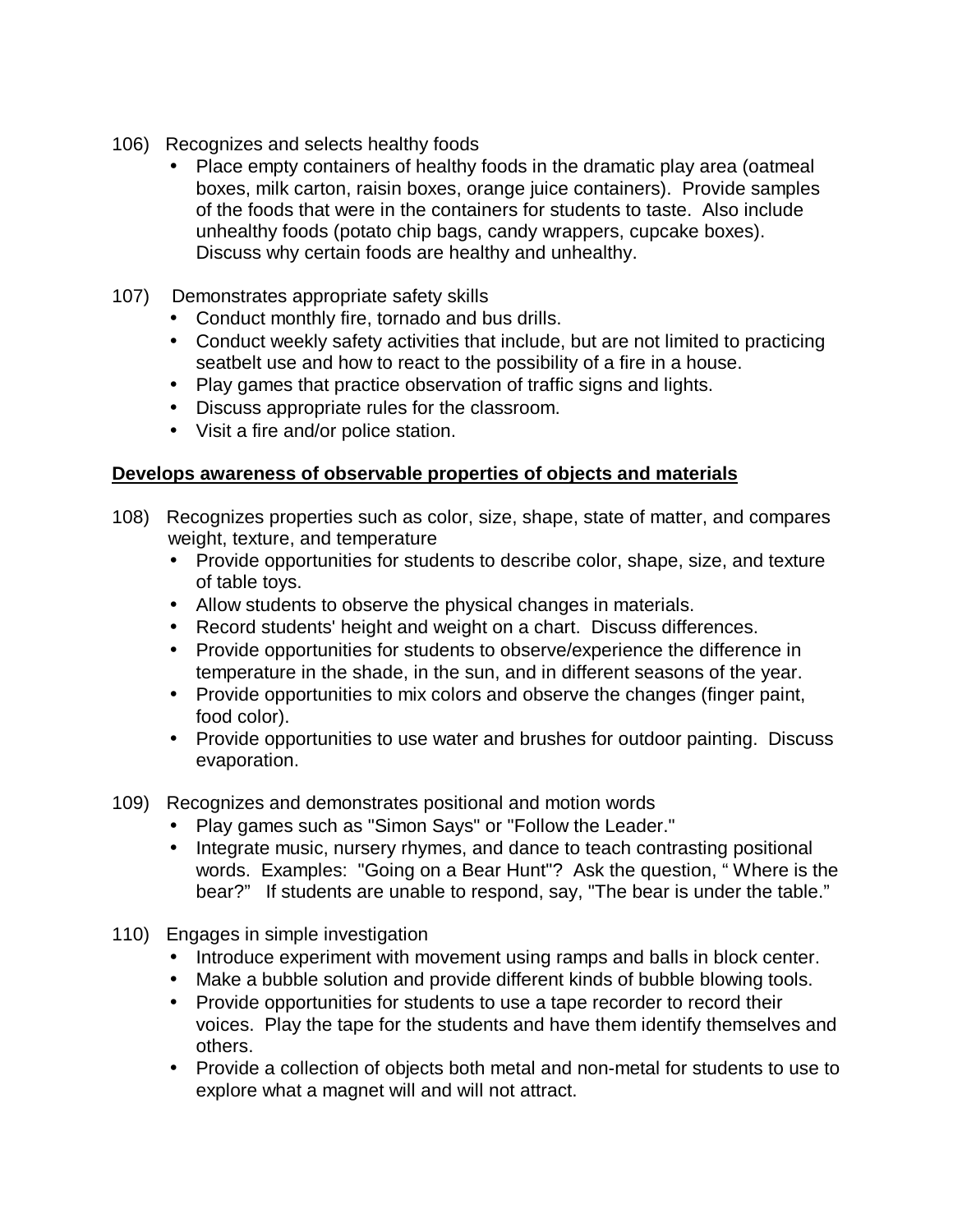- Provide opportunities for small group participation in sink and float activities.
- Talk about balance. Use blocks, teeter-totter, and weights to allow students practice balancing.
- Provide opportunities for students to use magnifying glass to examine various materials and objects.
- Equip an outdoor science area with boards, boxes, levers, wheels and axles, pendulums, and pulleys (clothes lines).

#### **Develops awareness and appreciation for the environment**

- 111) Explores the idea that the earth includes the ground, water, and sky
	- Visit a stream, pond, or lake (take photos, paint pictures).
	- Provide water table with various items (funnel, different size cups, sieve) available to use to explore water movement.
	- Walk or run up a hill, discuss feelings.
	- Lie on ground and look at sky. Ask: "What do you see?" "How does it make you feel?" "What does it make you think of?"
	- Discuss the consistency of the earth. Use a sand table for exploring dirt and sand.
	- Fly kites.
- 112) Explores caring for the environment
	- Take a walk and collect items of interest (man-made and/or natural) found in the environment. Invite visitors into the classroom to discuss water and/or air pollution, and other environmental issues.
	- Label a recycling box and allow students to collect paper and/or cans.
	- Beautify a space near a classroom; create a flower garden.
	- Make a habitat for birds, animals, or butterflies.
- 113) Understands time-related vocabulary
	- Discuss sunset, sunrise, temperature (warm and cold).
	- Ask questions about night/daytime. "What do we do at night?" (eat, sleep, turn on lights). "What do we do in the daytime?" (work, play). Draw night pictures - chalk on black paper.
	- Collect tools used at night (flashlights, nightlights) and discuss how they allow you to see when it is dark.
- 114) Describes weather
	- Discuss the weather each day.
	- Listen to weather reports on the TV or radio.
	- Dictate experience charts about how the weather makes you feel and how the weather determines the type of clothes you wear. Provide a box of clothing from all seasons. Have the students identify clothes for each season. Allow center playtime with seasonal clothes.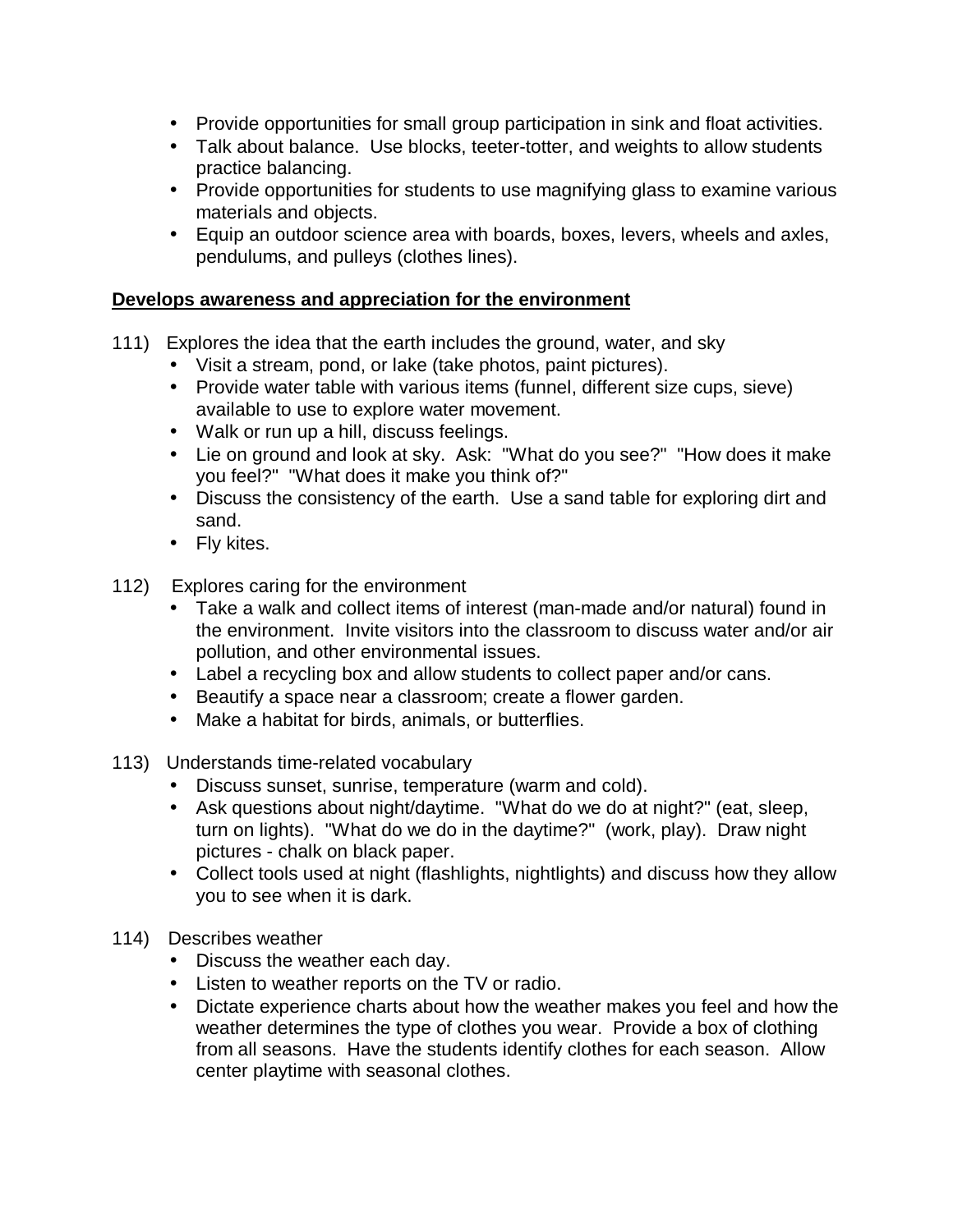- Adopt a tree and observe changes in the leaves during each season. Read the book, **A Tree is Nice.**
- Pick and eat seasonal fruit, vegetable, and nuts.

#### **Engages in simple investigations using science process**

- 115) Becomes aware of investigative process
	- Show an object such as a balance scale or a magnet. Ask the question, "What can we to do with this?" Use open-ended questions with the students.
	- At the beginning of a thematic unit, record students' questions. Review the questions as students find answers.
	- Read a factual book. Generate a list of questions that might be answered in the book. Help students find answers to questions not answered in a book, by consulting other books, conducting investigations, or asking people.
	- Generate a short list of questions to be answered before field trips or visits from resource people (fireman, policeman, farmers, health care workers, or meteorologists).
	- Help students generate questions by modeling a variety of what if, what might happen, and how questions.
- 116) Makes careful observations using all of the senses
	- Invite each student to bring an interesting item to class for other students to see and feel.
	- Place a "new" fruit such as a mango or kiwi in a feely bag. Let students feel in the bag and describe the texture of the fruit, pull the fruit out of the bag, look at it, and tell more about it. Cut the fruit and compare the inside/outside. Encourage each student to smell and taste samples of the fruit and to describe the experience.
	- Place small objects (pennies, marbles, and paper clips) in boxes. Students will try to determine what is in each box by shaking, twirling, and lifting. Open each box and discuss objects inside.
	- Serve small squares of lime and strawberry gelatin. Let students explore the bounciness, describe the gelatin's surface and shape, smell and eat it. Make a graph of students' favorite gelatin.
- 117) Describes, compares, sorts and classifies and orders
	- Fill two film canisters with 10 pennies inside one can and 20 inside the other. Let the students lift each canister and determine which is heavier or lighter. Verify the results using a balance scale.
	- Use a specimen such as a live earthworm or caterpillar. Have the students describe it. Release the creature afterwards.
	- Students sort collections of leaves by size, shape, and color.
	- Invite students to stir small spoonfuls of salt and sand in plastic cups of water. Ask questions such as: "Did different things happen?" "What words help us describe how the mixture looks, sounds, and feels?"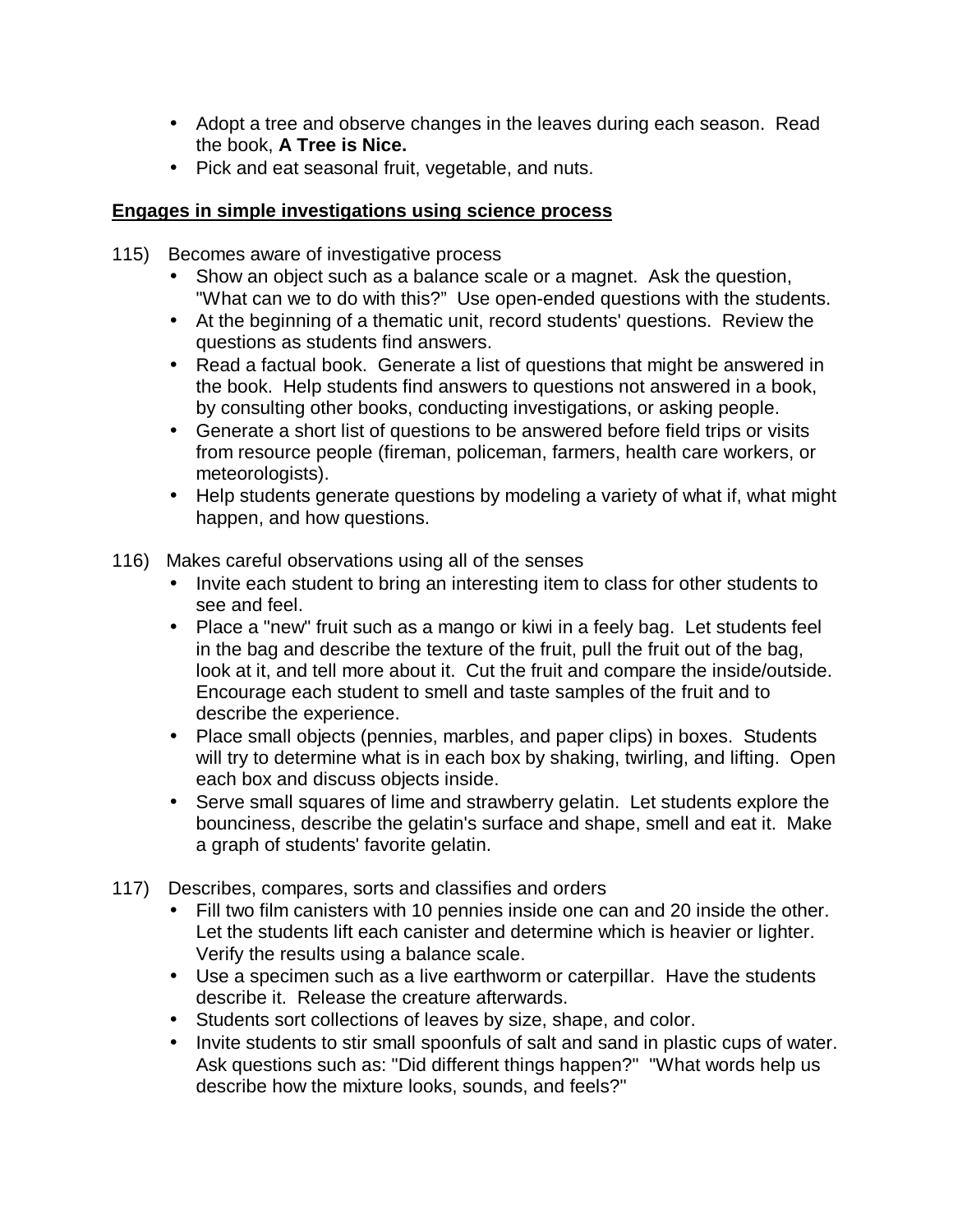- 118) Uses a variety of simple tools to extend observations
	- Help students make fingerprints and then examine with magnifiers.
	- Help students measure the heights of plants using small blocks or paper clips as measuring units.
	- Show students how to use a balance scale to compare the mass of objects such as blocks and crayons, or a leaf and a twig.
	- Use simple factual software, internet sources, reference books and literature to supplement hands-on experiences with science content.
- 119) Explores materials, objects, and events and notices cause and effect
	- Facilitate play in the block area by helping students explore ways to build high towers, wide-span bridges and other structures.
	- Provide clay and craft sticks in art area for students to use to design and create structures that hold together and balance.
	- Facilitate student exploration of flexible materials to see if they bend or stretch.
	- Plant seeds. Set seeds in a place that does not receive sunlight. Do not water the seeds. Encourage the students to predict what will happen. Then, have students draw conclusions at the end of a two to three week period.
	- Allow the students to place ice cubes in various locations (indoors and outdoors). Observe and discuss what happens.
- 120) Engages in simple investigations
	- Provide students practice in using higher level thinking skills.
	- Help students generate questions. Ask open-ended questions such as, "What will happen if we mix soil and water and let the mixture stand a while?" "What classroom objects will magnets attract or stick to?" "Will all the balls bounce the same way?" "Do ants crawl in straight lines, curvy paths, or both?" "Does the gerbil like to eat lettuce, cereal, or both?" "What are some different ways we can sort our rocks?" "What might happen if we beat the drum very softly, then harder?" "What might happen if we clang the triangle then put our hands on it?" "This toy boat floats. How might we make it sink?" "This rock sinks. How could we make it float?"
- 121) Describes and communicates observations, results, and ideas
	- Encourage informal conversations as students engage in hands-on investigations.
	- Include descriptions of the students' questions, investigations, and findings in parent newsletters.
	- Invite students to express their findings verbally and in sequential order.
	- List examples on a chart as students discuss things such as: Plants we know about. Animals we saw outdoors. Things that are hot and cold. Ways to make the school grounds a nicer place. Things that float.
	- Encourage students to describe objects. Ask open-ended questions such as: "What color is it?" "Does it bend?" "What can you tell about its texture?" "What more can we say about it?"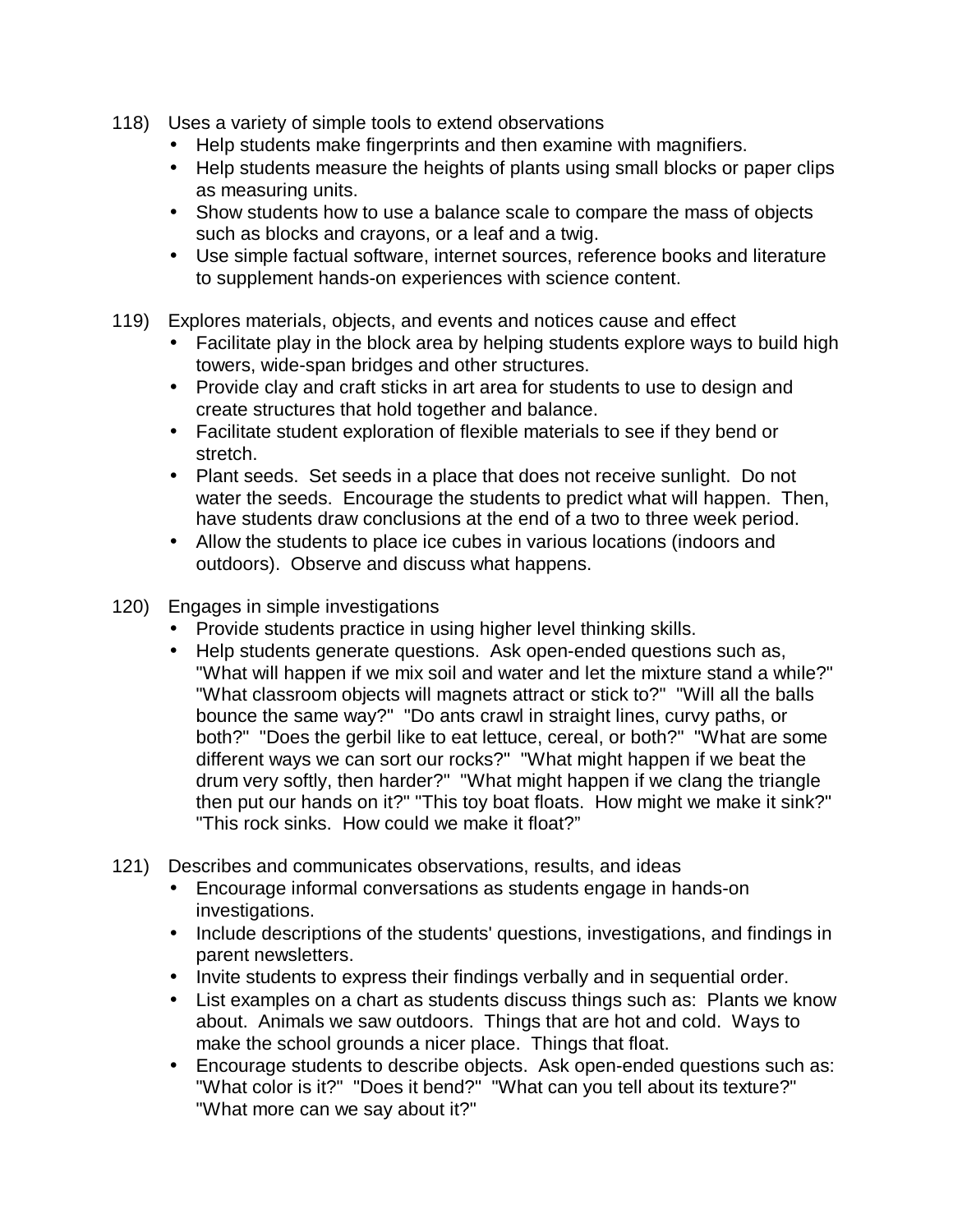- Welcome a "buzz" of talk as students work together.
- Provide a variety of materials and props for students to use in expressing ideas through art forms and creative movement.
- 122) Works collaboratively with others
	- Pair students with a partner and have them gather specific items during a nature walk. Have them organize and place items in empty egg cartons and share with the class.
	- Have students take turns helping as you prepare a recipe such as scrambled eggs, gelatin, or trail mix.
	- Pair the students. Let one student make a prediction and let the other student find out if the prediction is correct. Then reverse each student's role.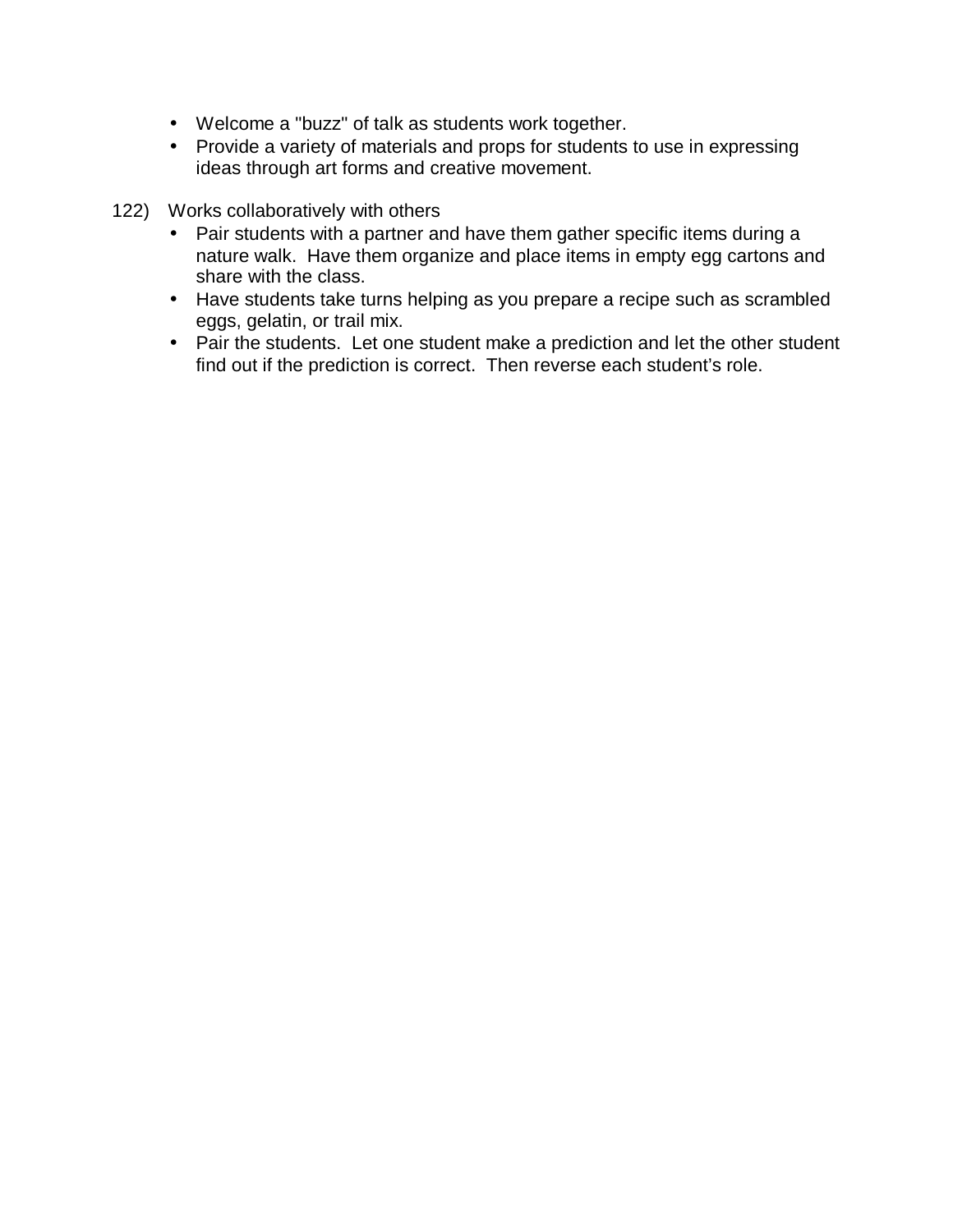#### **Resources**

100 Small Group Experiences: The Teacher's Idea Book 3, Graves, M., Redleaf Press.

African-American Story Books and Activities for All Children, Second Edition, Moll, Patricia B., Hampton Mae Institute, 4104 Lynn Avenue, Tampa, FL 33603, 1994.

BRIDGES: Bringing Resources, Inclusions, and Developmentally Appropriate Gains to Every Child in Mississippi, Mississippi Department of Education, (601) 359-3778 Mississippi Department of Mental Health, (601) 359-1288 Regional Mental Health Centers (specific to the area of the state where programs are located) Mississippi Department of Human Services, (601) 359-4500 or (800) 345-6347/ Children and Youth, (601) 359-4555 or (800) 877-7882 Head Start State Collaboration Office (601) 359-3778

Count On Mail: Activities for Small Hands and Lively Minds, Schiller, Pam and L. Peterson, Kaplan.

- Creative Art for the Developing Child, Second Edition, Cherry C., Fearon Teacher Aids, 1990.
- Developmentally Appropriate Practice in Early Childhood Programs Serving Children from Birth Through Age 5, Bredekemap, Sue; Editor: NAEYC.
- Early Childhood Units for Science, Cerbris, Deborah Plona and Rice, Cheryl Ferchtenbiner, Teacher Created Materials, Inc., 1993.
- Early Learning Activities, Krechevsky, Mara; Isberg, Emily and Chen, Jie Qi; Project Spectrum: Teacher College Press, New York and London, 1998.
- Early Prevention of School Failure.
- Educating Young Children, Hohmann, M. and D. Weikart, High/Scope Publications, Ypsilanti, MI, 1995.
- Every Child A Reader, Mississippi Department of Education, (601) 359-3778.
- Hands-On Science, Bates, Moni and Thaxton and Kati Porter, Carson-Dellosa's Publishing Company, Inc., Greensboro, North Carolina, 1991.
- Learning Accomplishment Profile, Chapel Hill Training-Outreach Project, Sanford, Anne R. and Janet G. Zelman.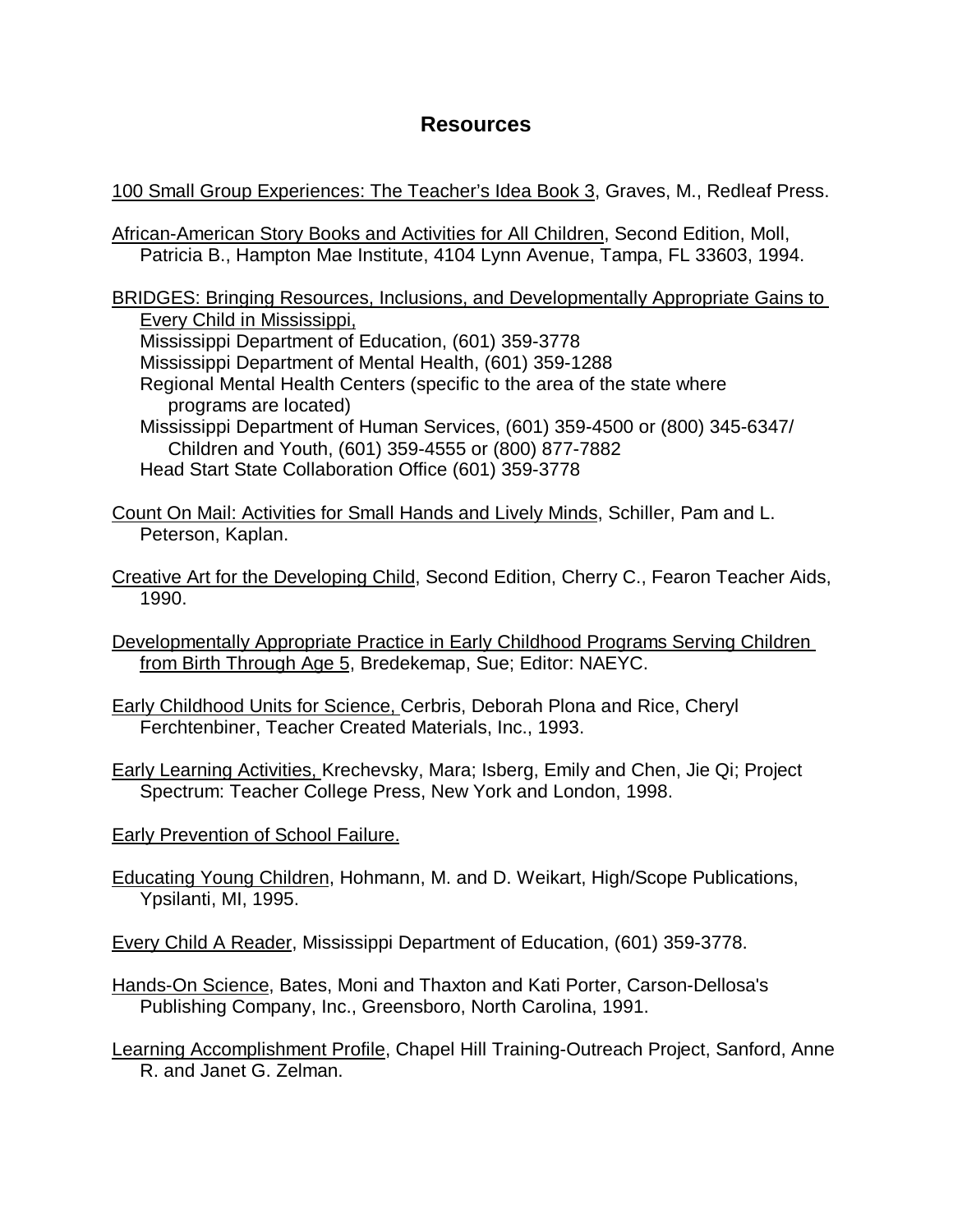Math Their Way (Work Jobs I and II), Lorimar, Mary Baretta Lorton.

Mathematics Their Way-Summary Newsletter, Center for Innovation in Education.

- More Than Counting: Whole Math Activities for Preschool and Kindergarten, Moomaw, S., and Brenda Hieronymos, Redleaf Press, 1995.
- Mud Pies to Magnets, Williams, Robert E., and Sherwood, Elizabeth A., Gryphon House, Inc. Mt. Rainer, Maryland, 1987.
- Nutrition Activities for Preschoolers, Cryer, Debby; Ray Adele Richardson; Harms, Thelma; Dale Seymore Publications, White Plains, New York, 1996.

National Clearinghouse on Family Support and Children's Mental Health, (1-800-628- 1696).

- Play and Playscapes, Frost, Joe L., Delmar Publishers Incorporated, (1992). (ISBN 0- 8273-4699-9).
- Preschool–4 Developmental Guidelines, Marsden, Dorothea B., Samuel J. Meisels, Judy R. Jablon, and Margo L. Dichtelmiller.
- Preventing Reading Difficulties, National Research Council, National Academy Press, 1998.
- Reading Instructional Intervention Supplement for Grades K-3, Mississippi Department of Education.
- Rethinking the Brain: New Insights into Early Development, Shore, Rima, Redleaf Press, 1998.
- Skillstreaming in Early Childhood, McGinnis, E., and A. Goldstein, Research Press Company, 1990.
- Take A Look: Observation and Portfolio Assessment in Early Childhood, Martin, Sue, Redleaf Press.
- The Carolina Curriculum for Preschoolers with Special Needs, Johnson-Martin, Nancy M., Ph.D.
- The Complete Portfolio Book: A Step-by-Step Guide, Grace, C., and E. Shores, Gryphon House, Beltsville, MD., 1998.
- The Creative Curriculum for Early Childhood, Dodge, Diane Trister and Laura J. Colker.

The Peaceful Classroom: 162 Easy Activities to Teach Preschoolers Compassion and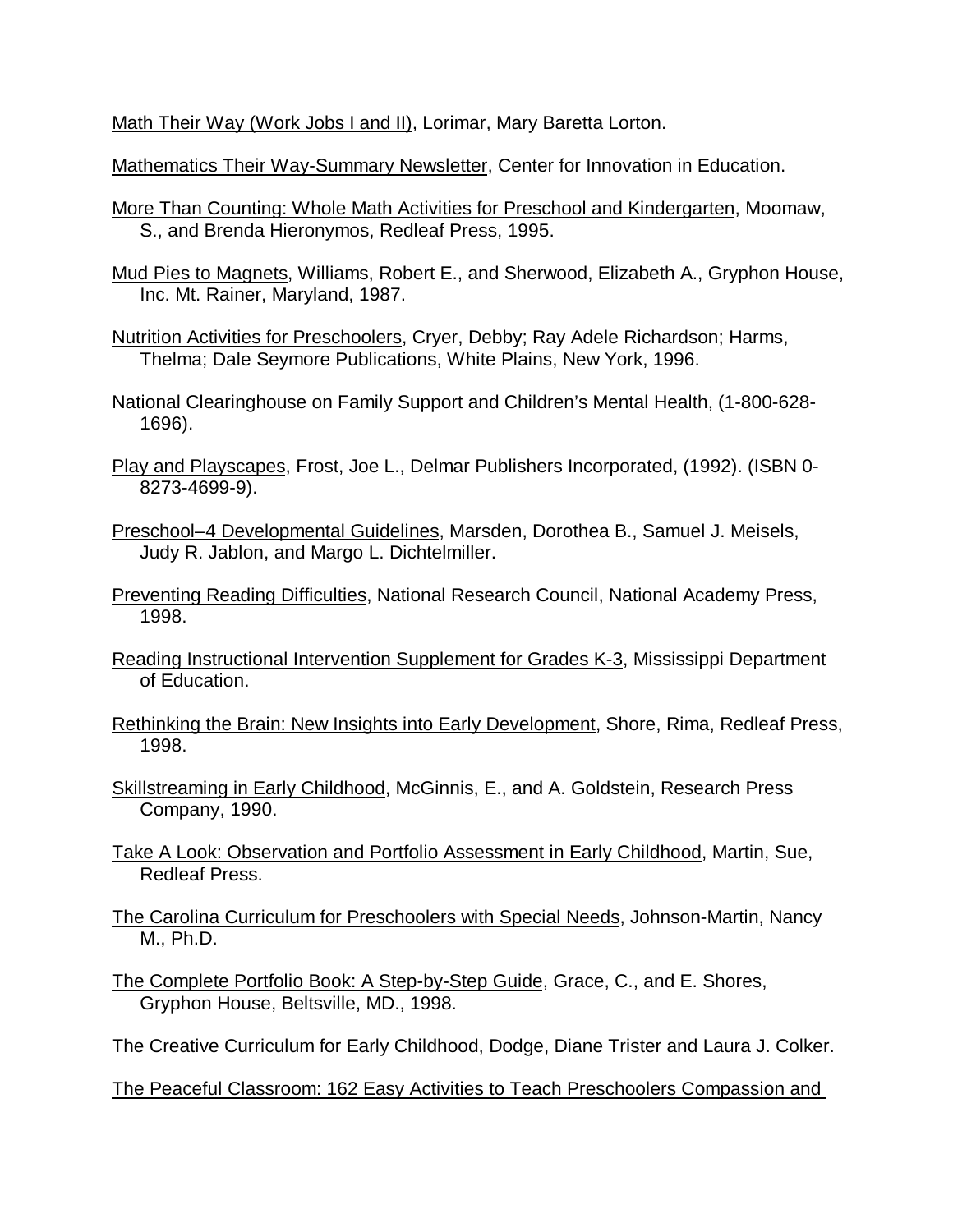Cooperation, Smith, Charles A., Redleaf Press.

The Preschool Years, Galinsky, E., Ballatine Books, (ISBN 0-345-36597-6), 1998.

The Read Aloud Handbook, Fourth Edition, Trelease, Jim, Penguin Books, (ISBN 0-1404-69710), 1995.

Where is Thumbkin?, Schiller, Pam and Thomas Moore, Kaplan.

#### **Software for Scientific Investigation**

*A.J.'s World of Discovery* ( Bright Start) *Bug Adventure Knowledge* (Adventure) *Building Perspective* (Sunburst) *Dinosaur Adventure* (Knowledge Adventure*) Ping and Kooky's Cukoo Zoo* (EA Kids) *Sammy' Science House* (Edmark*) Zurk' Rain Forest Lab* (Soleul Software)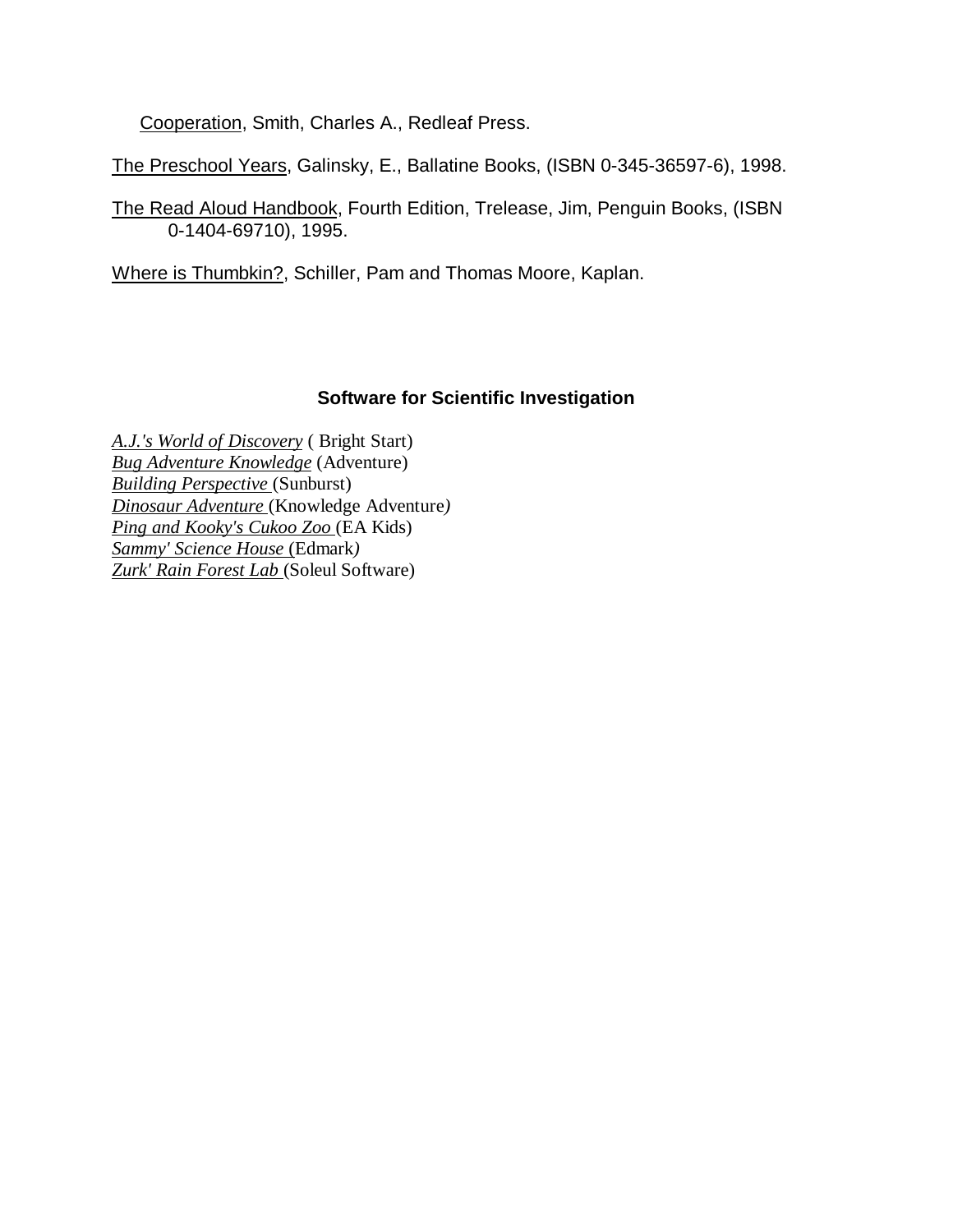## **Educational Materials**

#### *Language Development*

- ? Balance scales
- ? Big books (36)
- ? Books with cassette recordings of stories (36)
- ? Children's literature books (general), examples could include picture, animal, alphabet, word/information books and nonsense stories and rhymes— favorite series (author, corduroy, etc.) (100)
- ? Children's literature books (instructional books)
- ? Child-size soft seating— large pillows, bean bag chairs, etc. (6)
- ? Classroom set of rhythm instruments
- ? Colored chalk
- ? Colored pencils
- ? Construction paper  $(12 \times 8; 9 \times 12)$  red, yellow, green, blue, orange, purple, white, black, brown, and pink
- ? Craft sticks (variety of sizes)
- ? Crayons-basic eight (8) colors in a variety of sizes
- ? Easel brushes
- ? Easel paper
- ? Finger paint
- ? Finger paint paper
- ? Fiskar scissors (left/right)
- ? Flannel board/easel
- ? Flannel story kits
- ? Games-simple card games such as concentration, memory, matching, lotto, bingo
- ? Hand puppets (animals, people, creatures, etc.) (12)
- ? Head sets (5)
- ? Individual chalk/wipe off-boards
- ? Liquid tempera paint: red, yellow, green, blue, orange, purple, white, black, brown, magenta, turquoise, and peach (1 gallon/color)
- ? Listening station (1)
- ? Manilla paper
- ? Manipulative letters (magnetic, foam, etc.)
- ? Markers-basic eight (8) colors in a variety of sizes
- ? Modeling clay
- ? Newsprint paper
- ? Paint easels (free standing)
- ? Painting cups
- ? Pencils in a variety of sizes (20) use as developmentally appropriate
- ? People puppets representative of the world population (7)
- ? Picture card library
- ? Pipe cleaners
- ? Puzzles (floor and developmentally appropriate)
- ? Record player/CD player/tape player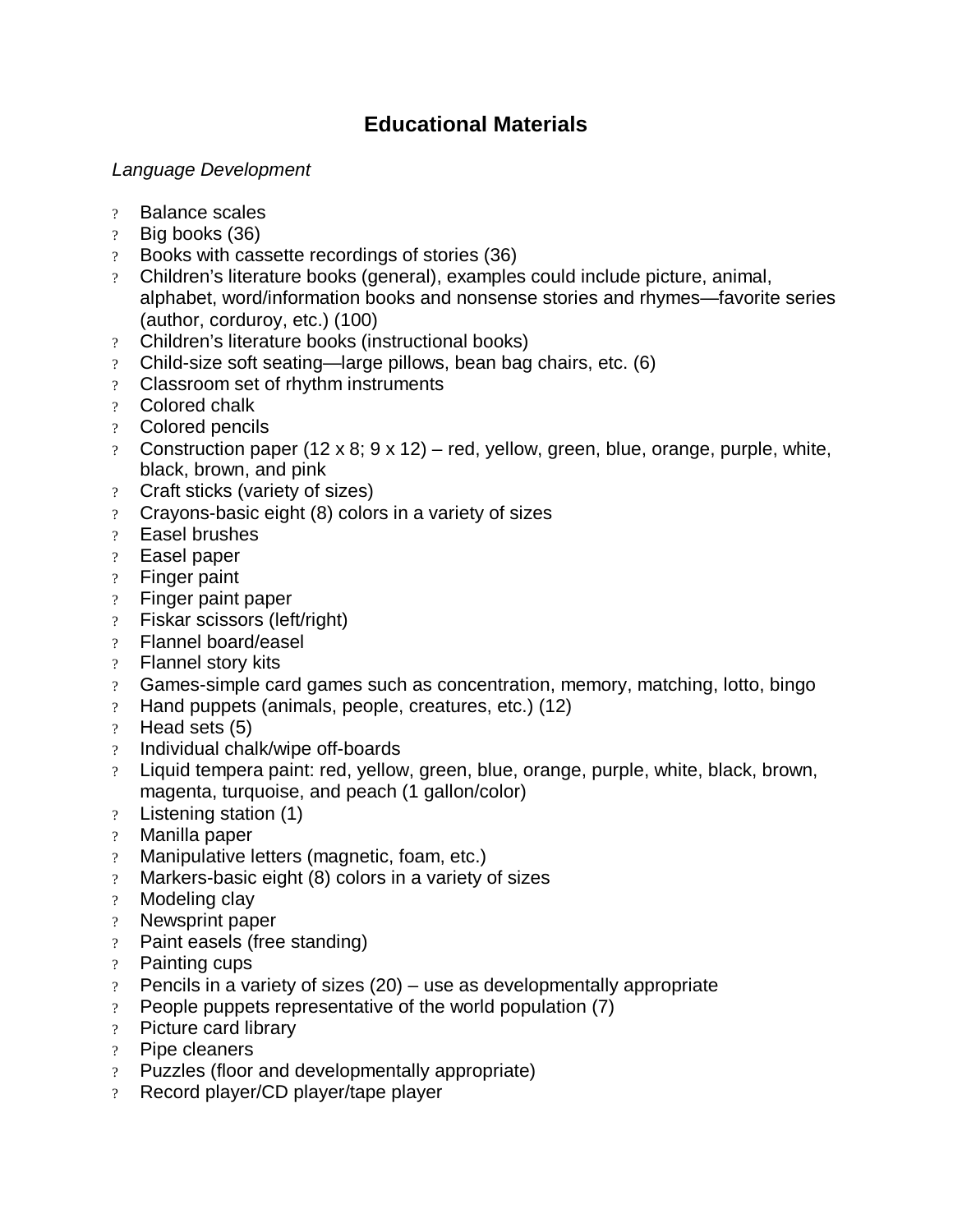- ? Records/CDs/tapes
- ? School glue
- ? Story telling apron with story telling pieces
- ? Teaching carpet
- ? Tissue paper
- ? Variety of brushes (paint)
- ? Water color paints
- ? Yarn

#### *Math Language Development: Math Concepts*

- ? Assorted, colored related books
- ? Assorted picture cards
- ? Bean bags
- ? Books
- ? Color Bingo
- ? Consumables: construction paper, glue, beans, macaroni, crayons/markers/chalk, scissors, brown paper bags, craft sticks, paint, ink stamps, and ink pads
- ? Flannel board
- ? Flannel board cut-outs
- ? Flash cards
- ? Geoboards
- ? Manipulatives: large buttons, attribute blocks, beads, pattern blocks and cards, counters (variety), colored cubes, parquetry blocks, and cards
- ? Number Bingo
- ? Peg boards
- ? Puzzles
- ? Scale (balance)
- ? Shape Bingo
- ? Sorting box
- ? Variety of blocks for block center

#### *Physical Development: Fine, Gross, and Sensory Motor Development*

- ? Attribute blocks
- ? Balancing scale, variety of balls, hoola hoops, jump ropes, parachutes, bean bags, adjustable balance beam, basketball and hoop, walking stilts, and fabric tunnels
- ? Beads
- ? Beads/yarns
- ? Blank books
- ? Boats
- ? Bolts
- ? Books, variety of reading materials
- ? Bubbles/blowing materials
- ? Buttons
- ? Clay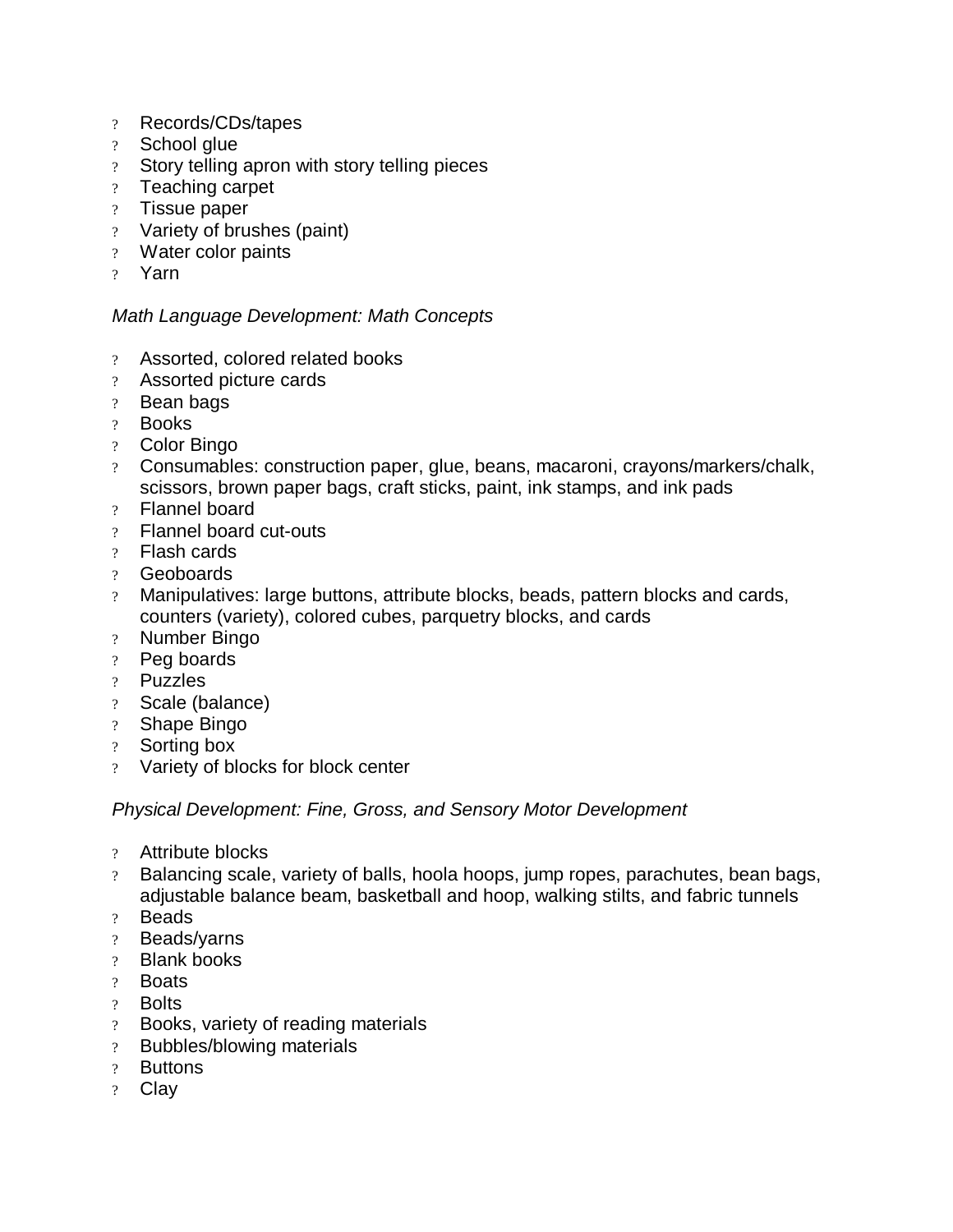- ? Clothes pins
- ? Clothes with various fasteners
- ? Collage materials
- ? Color pencils
- ? Computer with appropriate software
- ? Containers of various sizes
- ? Crayons (jumbo and regular)
- ? Digging and planting materials for gardening
- ? Dominoes
- ? Etch-A-Sketch
- ? Fabric
- ? Felt
- ? Felt board
- ? Finger paints
- ? Foil
- ? Food coloring
- ? Gears
- ? Glitter
- ? Glue
- ? Hammers
- ? Hole puncher
- ? Home-living dramatic play: telephones, dolls, clothes, mirrors, broom/dust pan, furniture, plates, utensils, and food
- ? Indoor/outdoor climbing system (4 feet or lower), ladders to loft structures (should have railing)
- ? Ink and ink pads
- ? Keys
- ? Knobs
- ? Lacing cards
- ? Locks
- ? Lotto games
- ? Magna Doodles
- ? Magnifiers
- ? Markers
- ? Multicultural paper
- ? Natural items for exploration
- ? Nesting boxes
- ? Noodles
- ? Paint markers
- ? Paper plates
- ? Paste
- ? Pegboards
- ? Pegs
- ? Pictures for thematic units
- ? Pie pans
- ? Playdough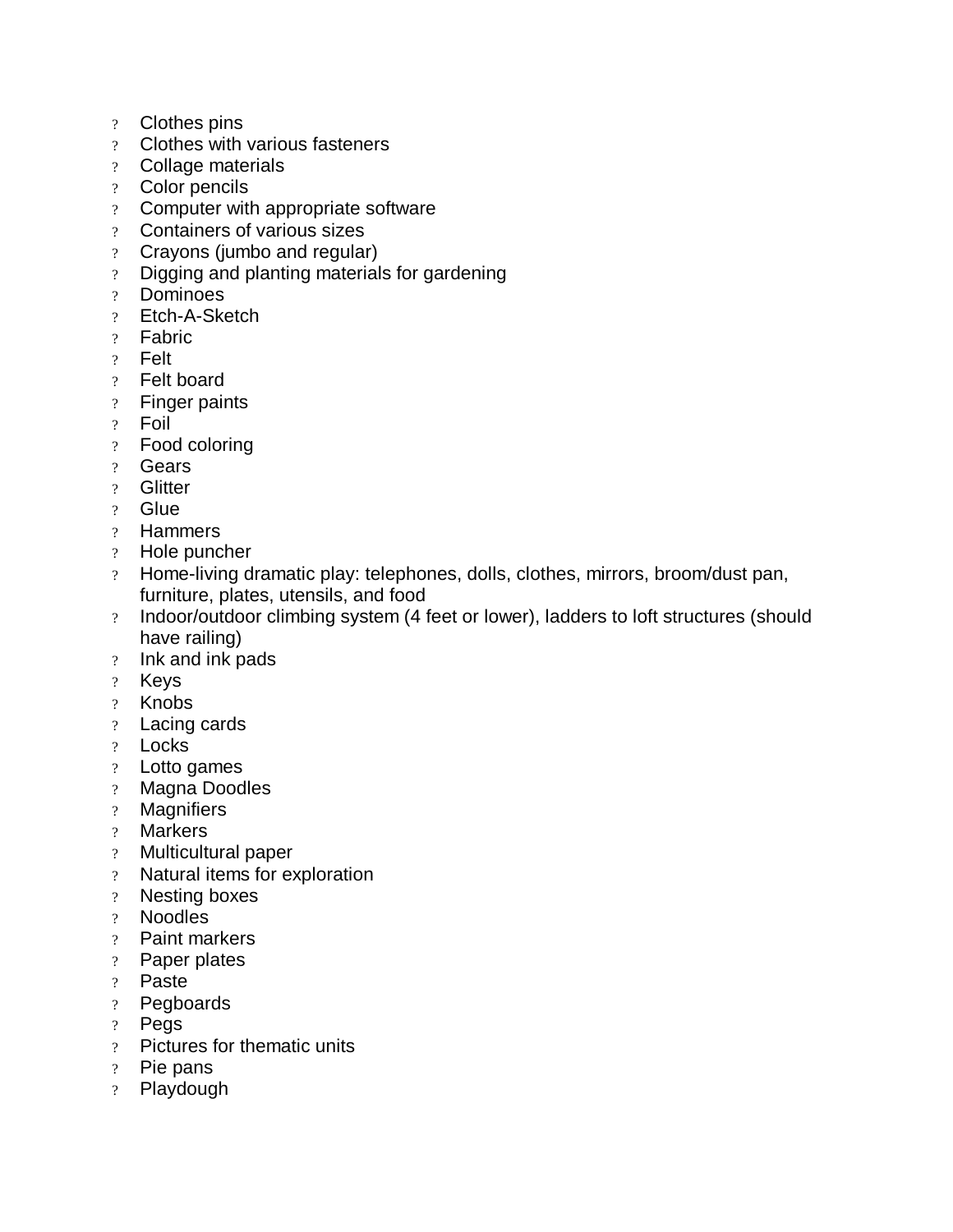- ? Puppets
- ? Rolling pins
- ? Sandpaper
- ? Scarves
- ? Scissors (blunt and fiskars)
- ? Scraps and common objects
- ? Screws
- ? Self-correcting and open-ended toys
- ? Sets of people, animals, and transportation vehicles
- ? Shape sorters
- ? Sift/strain objects
- ? Sink/float, molding, rolling, stirring, pouring, and scooping objects
- ? Siphen
- ? Small stapler
- ? Smocks
- ? Soap
- ? Sorting/matching objects
- ? Sponges
- ? Squeeze bottles
- ? Stamps
- ? Standard/non-standard measuring tools
- ? Stencils
- ? Streamers
- ? Tape
- ? Tempera paints
- ? Texture materials
- ? Tissue paper
- ? Tongs
- ? Toys
- ? Tricycles, wagons, scooters, pulling/pushing toys
- ? Unifix cubes
- ? Unit wood blocks, hollow blocks, soft blocks, connecting blocks, cardboard blocks
- ? Variety of large paper (different weights)
- ? Variety of paint brushes
- ? Water colors
- ? Water wheel
- ? Weaving materials
- ? Wikki Stixs
- ? Yarn

#### *Scientific Investigation*

- Aquarium
- Big magnet
- Bubble set
- Bug box